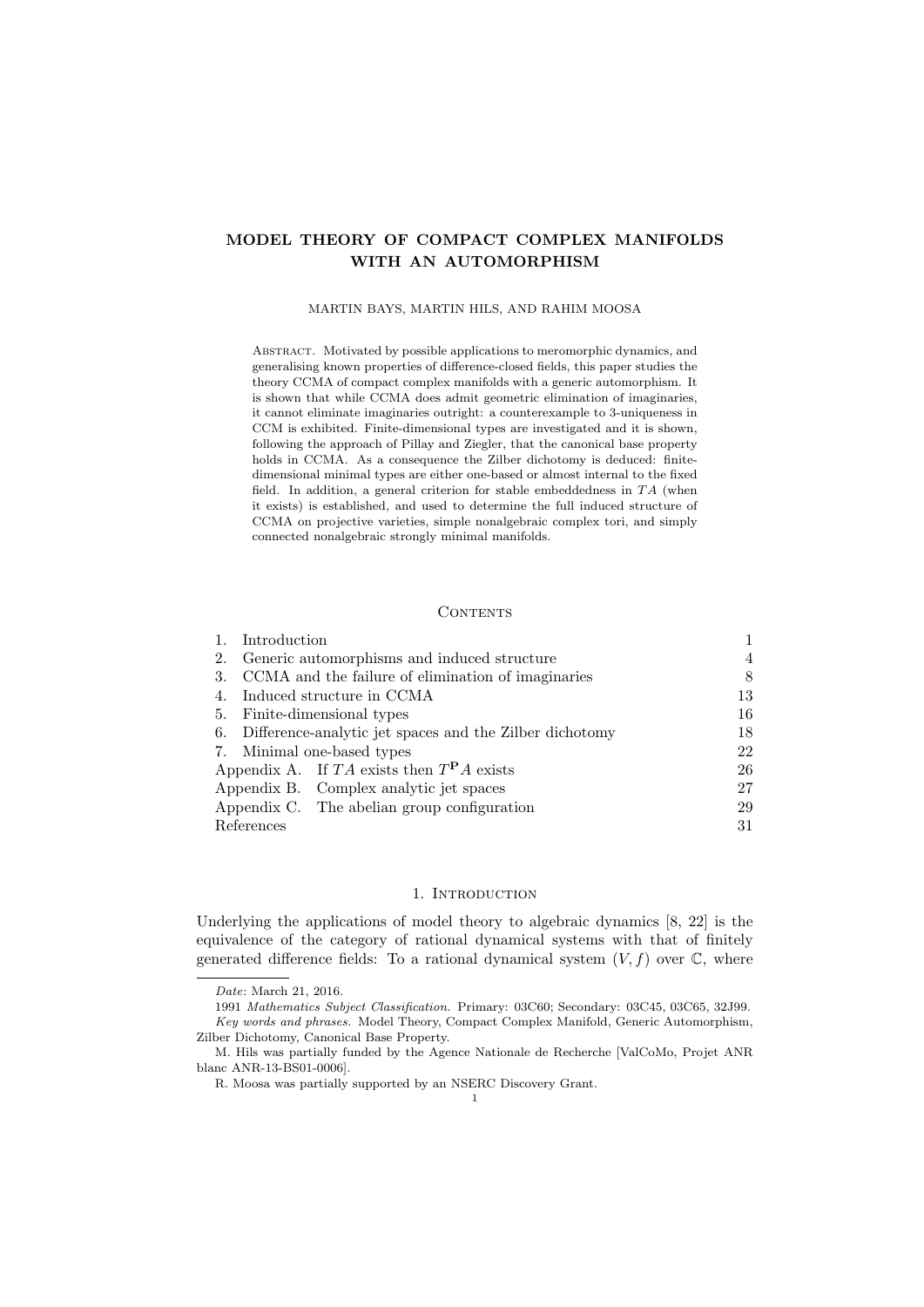V is a projective algebraic variety and  $f: V \to V$  is a dominant rational map, one associates the difference field  $(\mathbb{C}(V), f^*)$  where  $\mathbb{C}(V)$  is the rational function field and  $f^* : \mathbb{C}(V) \to \mathbb{C}(V)$  is the endomorphism induced by precomposition with f. The theory of difference fields is tractable from a model-theoretic point of view because it admits a model companion, the theory ACFA of difference-closed fields, which is tame: it admits a certain quantifier reduction, eliminates imaginaries, is supersimple, and realises a Zilber dichotomy for minimal types.

What happens when  $(V, f)$  is a *meromorphic dynamical system*, that is, when V is a possibly nonalgebraic compact complex manifold and  $f$  is a dominant meromorphic map? The first challenge is to find a replacement for the rational function field. The meromorphic function field will not do as it only captures the algebraic part of V. For example,  $\mathbb{C}(V) = \mathbb{C}$  when V is a simple nonalgebraic complex torus. An appropriate generalisation of the rational function field is suggested by model theory. Let  $A$  denote the structure whose sorts are (reduced and irreducible) compact complex analytic spaces and where the basic relations are all complex analytic subsets. The first-order theory of  $A$ , in this language  $L$ , is denoted by CCM. It is a stable theory that admits quantifier elimination, eliminates imaginaries, and whose sorts are of finite Morley rank — see [25] for a survey of this theory. Let  $\mathcal{A}'$ be an  $\aleph_0$ -saturated elementary extension of A. Then V is a sort and by saturation there exists a *generic* point of V in  $\mathcal{A}'$ , i.e. an element of  $V(\mathcal{A}')$  that it is not contained in  $X(\mathcal{A}')$  for any proper complex analytic subset  $X \subset V$ . What model theory suggests as an analogue to the rational function field is the L-substructure of  $A'$  whose underlying set is the definable closure of such a generic point. Let us denote this  $L$ -structure, which is uniquely determined up to  $L$ -isomorphism, by  $\mathcal{C}(V)$ . Note that by quantifier elimination,  $\mathcal{C}(V)$  can be identified with the set of all dominant meromorphic maps  $g: V \to W$ , as W ranges over all compact complex manifolds. (In contrast, the meromorphic function field corresponds to considering only  $W = \mathbb{P}(\mathbb{C})$ , the projective line.)

We can now imitate the difference-field construction. If  $(V, f)$  is a meromorphic dynamical system then f induces a map  $f^* : \mathcal{C}(V) \to \mathcal{C}(V)$  by precomposition. Namely, fixing c generic in V, every element of  $C(V)$  is of the form  $g(c)$  for some dominant meromorphic map  $g: V \to W$ , and  $f^*(g(c)) := g(f(c))$ . Note that as f is dominant,  $f(c)$  is again generic in  $V(\mathcal{A}')$ , and hence g is defined at  $f(c)$ . The dominance of  $f$  also ensures that  $f^*$  is injective. It is not hard to check that f ∗ is an L-embedding and, exactly extending the algebraic case, the association  $(V, f) \mapsto (\mathcal{C}(V), f^*)$  is an equivalence of categories.

This motivates us to study substructures of models of CCM equipped with Lembeddings. That is, letting  $L_{\sigma} := L \cup {\sigma}$ , we are interested in the universal  $L_{\sigma}$ theory  $\text{CCM}_{\forall,\sigma} := \text{CCM}_{\forall} \cup \{\sigma \text{ is an } L\text{-embedding}\}\$ . As noted in [3],  $\text{CCM}_{\forall,\sigma}$  has a model companion, denoted by CCMA. Various tameness properties for CCMA, in particular supersimplicity, follow automatically from the work of Chatzidakis and Pillay [9] on generic automorphisms. In this paper we begin a finer study of CCMA.

It may be worth emphasising that actual compact complex manifolds have no nontrivial L-automorphisms since every point is named in the language. It is the consideration of L-automorphisms of nonstandard models of compact complex manifolds that gives rise to CCMA.

Our first observation about CCMA is negative: while it admits geometric elimination of imaginaries,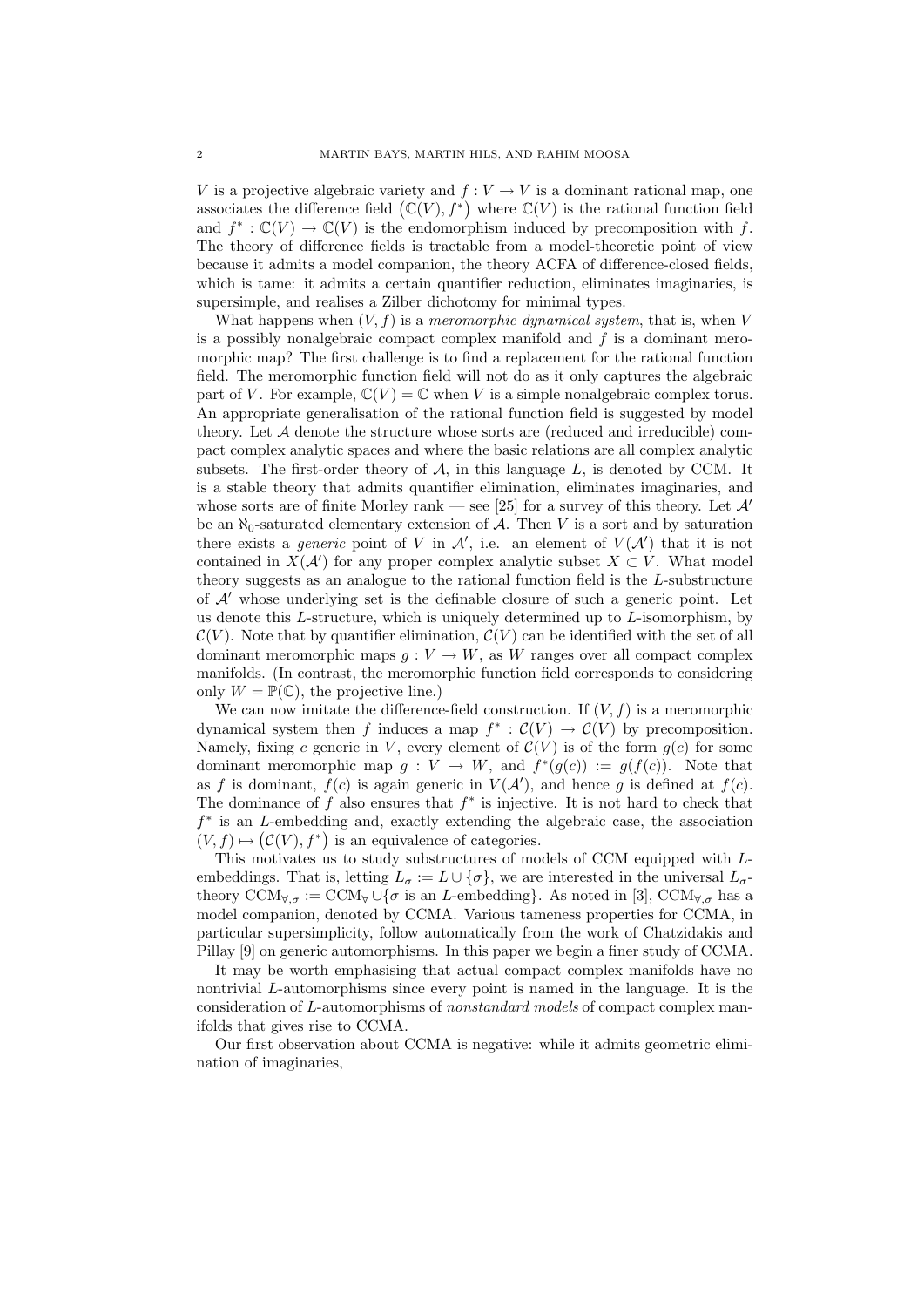#### CCMA does not eliminate imaginaries. (Corollary 3.6)

To prove this we use a characterisation of Hrushovski's which reduces the problem to proving that CCM does not satisfy the property of 3-uniqueness introduced in [19]. The failure of 3-uniqueness in CCM, which is what Section 3 is mostly dedicated to, is of independent interest because it distinguishes CCM from the stable theories that arise in the model theory of fields (ACF, DCF, SCF).

Since the complex field is definable in CCM, on the projective line, in CCMA we have a definable difference-closed field extending  $(\mathbb{C}, +, \times, id)$ . One of the things we point out here is that in this way

## ACFA is purely stably embedded in CCMA. (Theorem  $4.1$ )<sup>1</sup>

Contrast this with the situation for differentially closed fields with a generic automorphism, where ACFA appears as a proper reduct of the full structure induced on the field of constants.

In a similar vein, we prove that

the full structure induced by CCMA on any simple nonalgebraic complex torus, or on any simply connected nonalgebraic strongly minimal compact complex manifold, is just the complex analytic structure together with  $\sigma$ . (Theorem 4.3)

In fact all of these results about induced structure follow from a general characterisation for pure stable embeddability in  $TA$ , for any complete stable theory  $T$ for which  $TA$  exists. This characterisation, which is established in Proposition 2.7, is that the sort in question should *internalise finite covers in*  $T$ , that is, relative to that sort in T almost internality should imply outright internality. That the projective line internalises finite covers in CCM is a (known) uniform version of the fact that a finite cover of a Moishezon space is again Moishezon. For simple nonalgebraic complex tori and for simply connected nonalgebraic strongly minimal compact complex manifolds, the condition is proved in Section 4.

But our primary interest is in the structure of the finite-dimensional types, that is, the types of tuples  $c$  such that the complex dimension of the locus of  $(c, \sigma(c), \ldots, \sigma^n(c))$  is uniformly bounded as *n* grows. For example, the types arising from meromorphic dynamical systems as described above are finite-dimensional. The converse is almost true too: every finite-dimensional type in CCMA comes from a pair  $(V, \Gamma)$  where V is a compact complex manifold and  $\Gamma$  is a finite-to-finite meromorphic self-correspondence on  $V$ . See Section 5 for details. Our main theorem about finite-dimensional types is that they enjoy the canonical base property:

the canonical base of a finite-dimensional type in CCMA is almost internal, over a realisation of the type, to the fixed field. (Theorem 6.4)

Our proof follows the approach of Pillay and Ziegler [35] for ACFA; we define an appropriate notion of *jet space* in the context of CCMA. As a consequence, we obtain that

a finite-dimensional minimal type in CCMA is either one-based or almost internal to the fixed field. (Corollary 6.5)

<sup>&</sup>lt;sup>1</sup>Here, and throughout, by ACFA we really mean the complete theory of models of ACFA extending the trivial difference field  $(\mathbb{C}, +, \times, id)$ , i.e., with the elements of  $\mathbb{C}$  named by constants.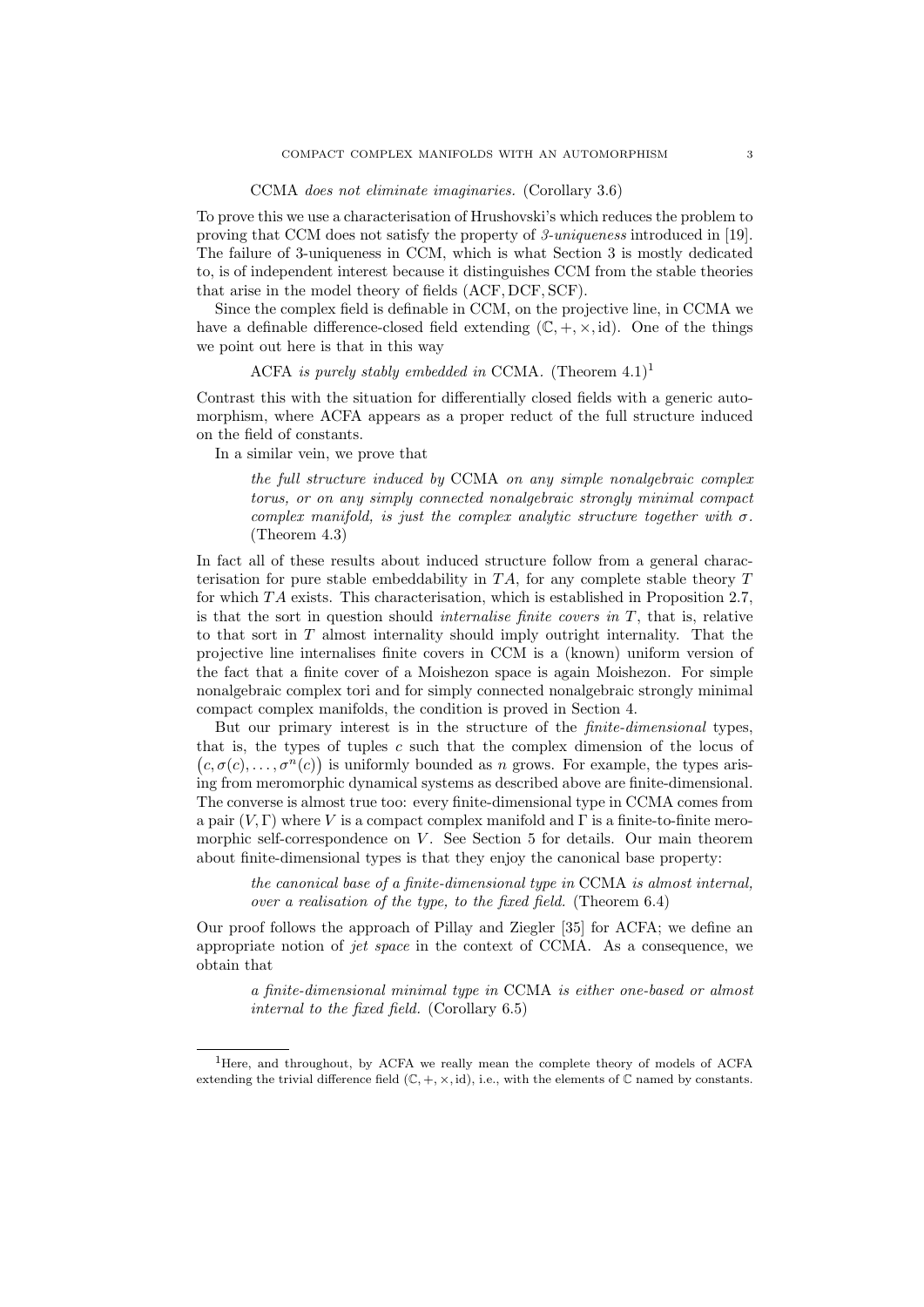We expect, but do not prove, that the finite-dimensionality assumption in the above Zilber dichotomy statement can be removed. We point out in Example 6.7 that infinite-dimensional types of SU-rank one exist.

In a final section we explain how the methods of Hrushovski [18] and Chatzidakis-Hrushovski [7] extend to our setting to describe the finite-dimensional minimal types that are nontrivial and one-based; roughly speaking they arise as generic types of quantifier-free definable subgroups of simple nonalgebraic complex tori. See Proposition 7.3 for the precise statement.

We have included three appendices on material that we need and that is well known but that we either could not find good references for or that we judged was worth including to make the article as self-contained as possible.

1.1. Acknowledgements. This collaboration began during the Spring 2014 MSRI programme Model Theory, Arithmetic Geometry and Number Theory. The authors would like to thank MSRI for its hospitality and stimulating research environment. We are also grateful to Frédéric Campana, Bradd Hart, and Matei Toma, for useful discussions. We thank Jean-Benoît Bost for pointing out, and suggesting a correction for, an error in a previous version of the paper. Finally, we are grateful to the referee for a very thorough reading of our paper, and for many useful suggestions.

### 2. Generic automorphisms and induced structure

In this section we review some of the basic theory of generic automorphisms (details of which can be found in [9]) and then prove a general theorem about when a generic automorphism induces as little structure on a definable set as possible.

Suppose  $T = T<sup>eq</sup>$  is a complete (multi-sorted) stable theory admitting quantifier elimination in a language L. Consider the expanded language  $L_{\sigma} := L \cup {\sigma}$  where  $\sigma$  is a unary function symbol, and in this language the universal theory

## $T_{\forall,\sigma} := T_{\forall} \cup \{\sigma \text{ is an } L\text{-embedding}\}.$

Recall that by TA is meant the model companion of  $T_{\forall,\sigma}$ , when it exists. In this section we will review what is known about  $TA$  and give a characterisation for stable embeddedness in  $TA$  of sorts from  $L$ .

Suppose TA exists. We work in a sufficiently saturated model  $(\mathbb{U}, \sigma) \models TA$ . So  $U$  is a sufficiently saturated model of  $T$ . As a general rule we will use notation such as tp and acl to refer to the L-structure U, and decorate with a " $\sigma$ ", as in tp<sub> $\sigma$ </sub> and  $\text{acl}_{\sigma}$ , when we wish to refer to  $(\mathbb{U}, \sigma)$ . The following properties of TA are due to Chatzidakis and Pillay [9, §3].

- (1) For any set A,  $\operatorname{acl}_{\sigma}(A)$  is the acl-closure of the inversive closure of A. Here the inversive closure of A is by definition the set obtained from A by closing off under  $\sigma$  and  $\sigma^{-1}$ .
- (2) Quantifier reduction:  $tp_{\sigma}(a/A) = tp_{\sigma}(b/A)$  if and only if there is an  $L_{\sigma}$ isomorphism from  $\operatorname{acl}_{\sigma}(Aa)$  to  $\operatorname{acl}_{\sigma}(Ab)$  that takes a to b and fixes A. In particular, each completion of  $TA$  is determined by the isomorphism type of  $(\text{acl}(\emptyset), \sigma)$ .
- (3) Every completion of  $TA$  is simple and

$$
A \bigcup_{E}^{TA} B
$$
 if and only if  $acl_{\sigma}(A) \bigcup_{acl_{\sigma}(E)}^{T} acl_{\sigma}(B)$ .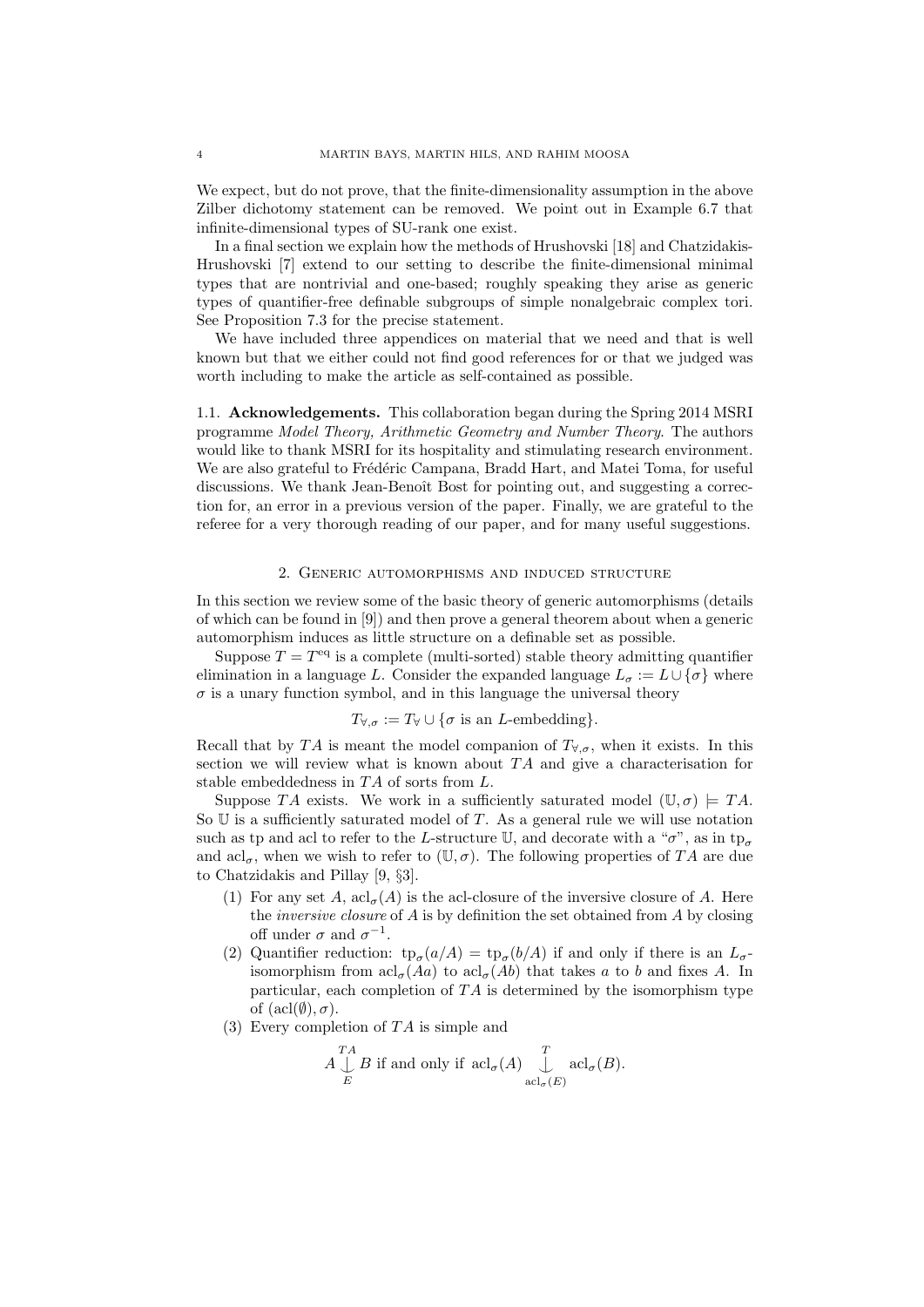#### If  $T$  is superstable, then every completion of  $TA$  is supersimple.

It is not in general true that  $TA$  admits elimination of imaginaries, even though we assume that  $T$  does. Hrushovski has shown that for superstable  $T$ , a certain property of  $T$  called 3-uniqueness is equivalent to all completions of  $TA$  eliminating imaginaries – this is [19, Propositions 4.5 and 4.7]. However, as Bradd Hart pointed out to us, Hrushovski's arguments do give the following without assuming 3-uniqueness:

(4) Geometric elimination of imaginaries: every element of  $(\mathbb{U}, \sigma)^{eq}$  is interalgebraic with a finite tuple from U.

*Proof.* The proof of Proposition 4.7 of [19] shows that if  $e = a/E$  is in  $(\mathbb{U}, \sigma)^{eq}$ , where  $a$  is a finite tuple from the home sort and  $E$  is a definable equivalence relation, then there exists in the E-class of a an element, a', such that  $a'$   $\bigcup_{\text{acl}_{\sigma}^{eq}(e)\cap\mathbb{U}}^{TA}$ a. It follows

that 
$$
e \in \operatorname{acl}_{\sigma}^{\operatorname{eq}}(a) \cap \operatorname{acl}_{\sigma}^{\operatorname{eq}}(a') \subseteq \operatorname{acl}_{\sigma}^{\operatorname{eq}}(\operatorname{acl}_{\sigma}^{\operatorname{eq}}(e) \cap \mathbb{U}),
$$
 as desired.  $\square$ 

Remark 2.1. Because of the potential failure of full elimination of imaginaries, we have to distinguish between  $(\mathbb{U}, \sigma)$ , and  $(\mathbb{U}, \sigma)^{\text{eq}}$ . As a general rule we will stay in the real sorts of  $(\mathbb{U}, \sigma)$ . In the few cases we pass to  $(\mathbb{U}, \sigma)$ <sup>eq</sup> we will say so explicitly.

Next we discuss the issue of what new structure  $TA$  may induce on a given sort beyond that induced by  $T$ . A notion relevant to this is stable embeddedness. Let us recall the definition in general.

Definition 2.2. Working in a sufficiently saturated model of an arbitrary complete theory, a 0-definable set S is *stably embedded* if every definable subset of  $S<sup>n</sup>$  is definable using parameters from S, for all  $n > 0$ .

In a stable theory such as T, every definable set is stably embedded. But we are interested in stable embeddedness in the (usually unstable) theory  $TA$ .

Let us make our question more precise. Suppose  $P$  is a set of sorts in U. We want to know when **P** is stably embedded in  $(\mathbb{U}, \sigma)$ , and in that case what structure is induced. Note that at the very least  $(\mathbb{U}, \sigma)$  induces on **P** the automorphism  $\sigma$ , as well as all the structure that  $\mathbb U$  induces. That is, if we let  $L^{\mathbf P}$  be the language consisting of a predicate symbol for each L-formula whose variables belong to sorts in **P**, then  $(P, L^P_\sigma)$  is a reduct of the full structure induced on **P** by  $(\mathbb{U}, \sigma)$ . The question is, when is this the entire induced structure? If this happens  $P$  will be particularly tractable in  $TA$ .

Remark 2.3. By standard saturation arguments it is not hard to see that  $P$  is stably embedded in  $(\mathbb{U}, \sigma)$  with induced structure given by  $L^{\mathbf{P}}_{\sigma}$  (maybe over some additional parameters) if and only if for every finite tuple  $a$  from  $P$ , and any model  $(M, \sigma) \preccurlyeq (\mathbb{U}, \sigma), \, \text{tp}_{L^{\mathbf{P}}_{\sigma}}(a/\mathbf{P}(M)) \vdash \text{tp}_{\sigma}(a/M).$ 

It turns out that understanding internality and almost internality in  $T$  is key to answering this question. Given a complete type  $q(x) \in S(A)$ , recall that  $q(x)$  is **P**-internal if for some  $B \supseteq A$ , and some  $a \models q$  with  $a \bigcup_{A}^{T}$ B, we have  $a \in \text{dcl}(B\mathbf{P})$ .

If we replace dcl by acl in this definition we get the notion of almost P-internal. The following condition is of central interest to us.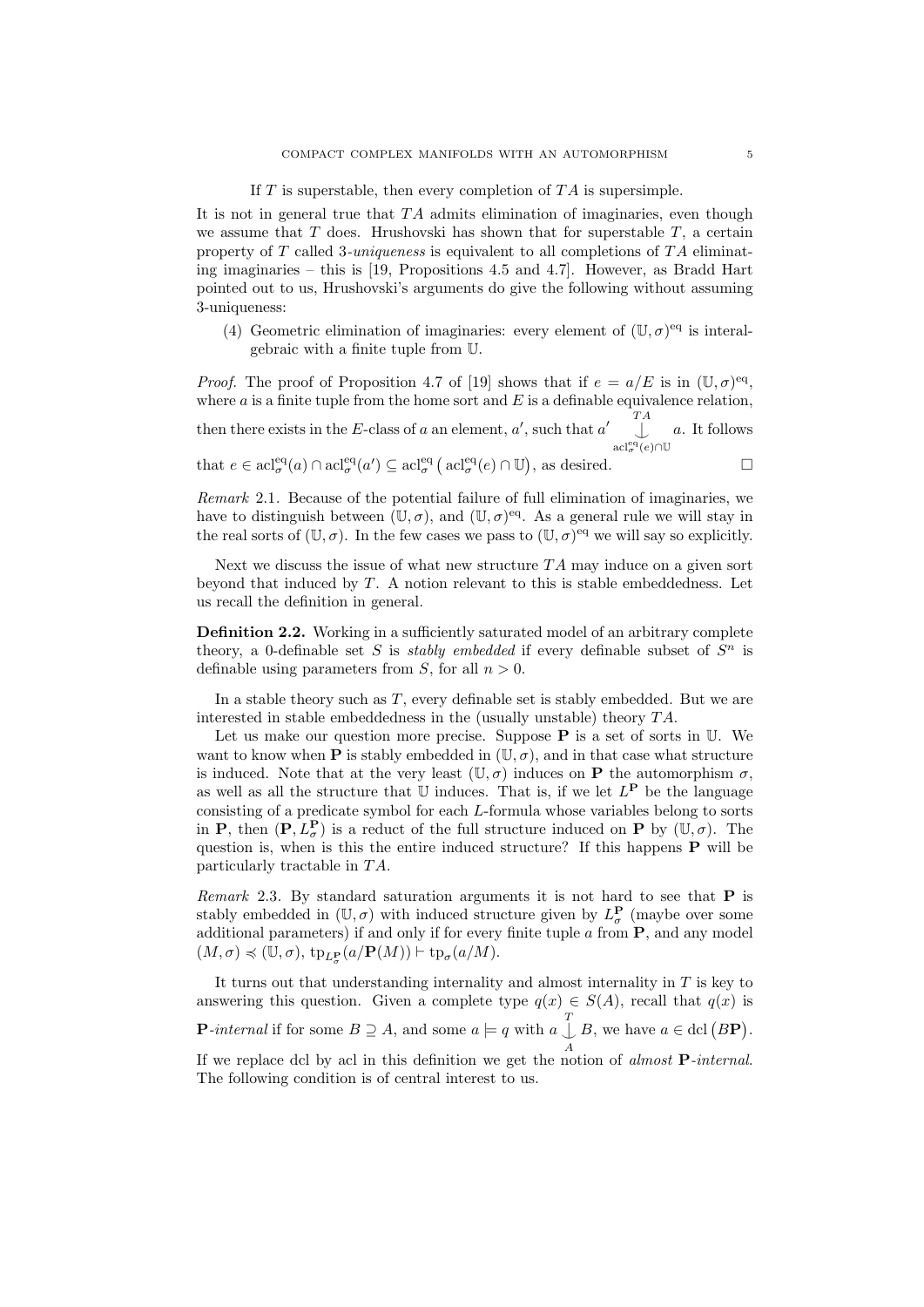**Definition 2.4.** We say that **P** internalises finite covers in T if almost **P**-internality implies P-internality.

Recall that a stationary type is one that has a unique nonforking extension to any superset. Note that  $tp(a/A)$  is (almost) **P**-internal if and only if  $tp(a/\operatorname{acl}(A))$ is (almost) P-internal. Since types over algebraically closed sets in stable theories eliminating imaginaries are stationary, it is enough to consider stationary types in Definition 2.4.

Example 2.5. The projective line in CCM internalises finite covers, while the field of constants in  $DCF_0$  does not. For the former see Fact 3.1 of [26], and for the latter note that the generic type of  $\delta(x^2 - b) = 0$  where b is a fixed non-constant is almost internal but not internal to the field of constants (see [33, Lemma 3.1]).

The following characterisation will be useful in practice.

**Lemma 2.6.** The set of sorts  $P$  internalises finite covers in  $T$  if and only if for any  $M \models T$  and any finite tuple  $a \in \mathbf{P}$ ,

(2.1) 
$$
\operatorname{acl}(Ma) = \operatorname{dcl}(M, \operatorname{acl}(\mathbf{P}(M)a) \cap \operatorname{dcl}(\mathbf{P}))
$$

*Proof.* If tp(b/A) is almost **P**-internal then there is a model  $M \supseteq A$  independent from b over A, and a finite tuple  $a \in \mathbf{P}$ , such that  $b \in \text{acl}(Ma)$ . Then (2.1) implies that  $b \in \text{dcl}(M\mathbf{P})$ , showing that  $\text{tp}(b/A)$  is internal to **P**.

Conversely, assume that P internalises finite covers and suppose  $b \in \text{acl}(Ma)$ , where a is a finite tuple from **P**. Then  $\text{tp}(b/M)$  is almost **P**-internal and hence **P**-internal. As we are working over a model, and  $T = T<sup>eq</sup>$ , we get that b is interdefinable over M with a finite tuple c from dcl(P). So  $b \in \text{dcl}(Mc)$ . On the other hand,  $c \in \text{dcl}(Mb) \subseteq \text{acl}(Ma)$ . But as a and c are finite tuples from  $dcl(\mathbf{P})$ , it follows by stability (namely, the fact that **P** is stably embedded in T) that  $c \in \text{acl}(\mathbf{P}(M)a)$ . Hence  $b \in \text{dcl}(M, \text{acl}(\mathbf{P}(M)a) \cap \text{dcl}(\mathbf{P}))$ , as desired.

Now for the main result of this section which answers the question: when exactly is the full structure induced on **P** by  $(\mathbb{U}, \sigma)$  given by  $(\mathbf{P}, L^{\mathbf{P}}_{\sigma})$ ?

## Proposition 2.7.

- (i) If P internalises finite covers in T then P is stably embedded in  $(\mathbb{U}, \sigma)$ , and the induced structure is that of  $L^{\mathbf{P}}_{\sigma}$ , possibly with some parameters from  $\mathbf{P}(M)$  for any  $(M, \sigma) \models T_{\sigma} := T \cup \{\sigma \text{ is an } L\text{-automorphism}\}.$
- (ii) Conversely, assume that **P** is stably embedded in  $(\mathbb{U}, \sigma)$  with induced structure given by  $L^{\mathbf{P}}_{\sigma}$  (over parameters). Assume in addition that  $\sigma$  restricted to acl $(\emptyset)$  is the identity. Then **P** internalises finite covers in T.

*Proof.* Since  $T = T<sup>eq</sup>$ , and dcl(P) internalises finite covers in T if and only if P does, we may also assume that  $\mathbf{P} = \mathbf{P}^{\text{eq}}$ .

Assume first that  $P$  internalises finite covers in  $T$ .

*Claim* 2.8. Let  $(M, \sigma) \models T_{\sigma}$  be contained in  $(\mathbb{U}, \sigma)$ , and let  $a_1, a_2$  be finite tuples from **P** such that  $\text{tp}_{L^{\mathbf{P}}_{\sigma}}(a_1/\mathbf{P}(M)) = \text{tp}_{L^{\mathbf{P}}_{\sigma}}(a_2/\mathbf{P}(M))$ . Then  $\text{tp}_{\sigma}(a_1/M) =$  $tp_{\sigma}(a_2/M).$ 

*Proof of Claim 2.8.* By assumption, there is an  $L^{\mathbf{P}}_{\sigma}$ -automorphism of **P** that fixes  ${\bf P}(M)$  pointwise and takes  $a_1$  to  $a_2$ . For  $i = 1, 2$ , set

$$
A_i := \operatorname{acl}_{\sigma} (\mathbf{P}(M)a_i) \cap \mathbf{P} = \operatorname{acl} (\mathbf{P}(M)(\sigma^n a_i)_{n \in \mathbb{Z}}) \cap \mathbf{P}
$$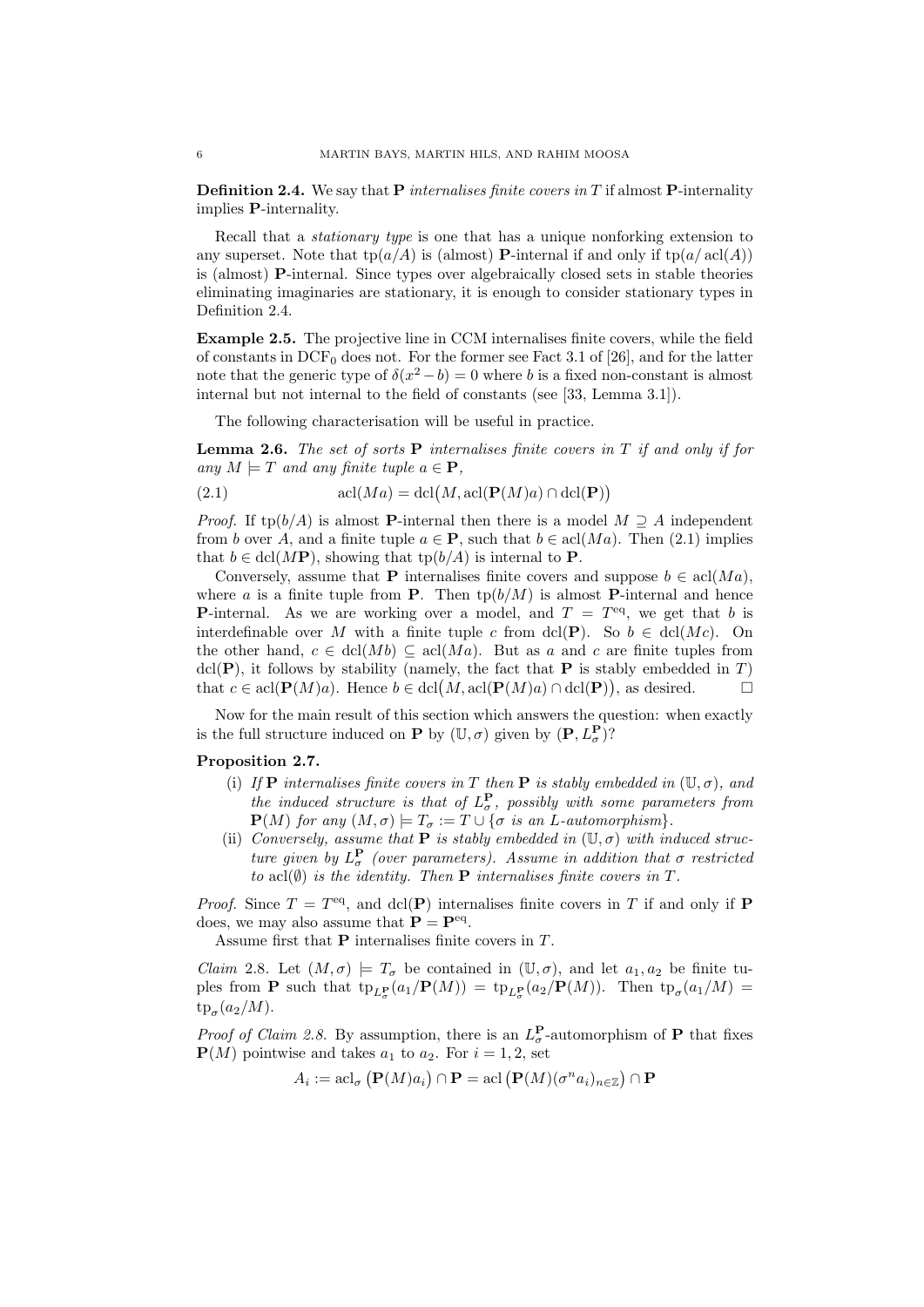We obtain an  $L^{\mathbf{P}}_{\sigma}$ -isomorphism  $f: A_1 \to A_2$  that fixes  $\mathbf{P}(M)$  pointwise and takes  $a_1$  to  $a_2$ . By stable embeddedness of **P** in U, the  $L^{\mathbf{P}}$ -isomorphism f extends to an L-isomorphism

$$
F: \text{dcl}(MA_1) \to \text{dcl}(MA_2)
$$

fixing M pointwise. Note that  $M \cup A_i$ , and hence dcl( $MA_i$ ), are  $\sigma$ -invariant. Moreover, F is in fact an  $L_{\sigma}$ -isomorphism; this is because F and  $\sigma$  commute on M since  $F|_M = \text{id}$  and they commute on  $A_1$  as  $F|_{A_1} = f$  which is an  $L^{\mathbf{P}}_{\sigma}$ -isomorphism. On the other hand, by Lemma 2.6,

$$
dcl(MA_i) = \operatorname{acl}(M(\sigma^n a_i)_{n \in \mathbb{Z}}) = \operatorname{acl}_{\sigma}(Ma_i)
$$

since  $P$  internalises finite covers in  $T$ . (Note that Lemma 2.6 applies to infinite tuples by the finite character of acl and dcl.) So by quantifier reduction in  $TA$ , namely (2) of page 4, F witnesses  $tp_{\sigma}(a_1/M) = tp_{\sigma}(a_2/M)$ , as desired.

By Remark 2.3, Claim 2.8 applied to models of  $TA$  shows stable embeddedness of **P** in  $(\mathbb{U}, \sigma)$  with induced structure given by  $L^{\mathbf{P}}_{\sigma}$  (over parameters). Statement (i) follows, using Claim 2.8 for arbitrary models of  $T_{\sigma}$ .

To prove (ii), we now assume that  $\sigma$  restricted to acl( $\emptyset$ ) is the identity, and that **P** is stably embedded in  $(\mathbb{U}, \sigma)$  with induced structure given by  $L^{\mathbf{P}}_{\sigma}$ , say over parameters from  $\mathbf{P}(M)$ , where  $(M, \sigma) \preccurlyeq (\mathbb{U}, \sigma)$ . Suppose for contradiction that P does not internalise finite covers in T. By the characterisation given in Lemma 2.6, there is  $M_0 \models T$  and a finite tuple  $b \in \mathbf{P}$  such that

(2.2) 
$$
\operatorname{acl}(M_0b) \supsetneq \operatorname{dcl}(M_0, \operatorname{acl}(\mathbf{P}(M_0)b) \cap \mathbf{P}).
$$

By universality of  $(\mathbb{U}, \sigma)$  and as  $\sigma$   $\restriction_{\text{acl}(\emptyset)}=$  id, we may assume that  $(M_0, id) \subseteq$  $(\mathbb{U}, \sigma)$ . Increasing M and conjugating b if necessary, we may assume in addition that  $M_0 \subseteq M$  and  $b \bigcup_{M_0} M$ .

Note that it follows from stable embeddedness of **P** in T that for any  $N \models T$ we have acl $(\mathbf{P}(N)b) \cap \mathbf{P} = \text{acl}(Nb) \cap \mathbf{P}$ . We will freely use this equality in what follows and denote the set  $\operatorname{acl}(Nb) \cap \mathbf{P}$  by  $\operatorname{acl}^{\mathbf{P}}(Nb)$ .

*Claim* 2.9. Let  $c \in \text{acl}(M_0 \cup \text{acl}^{\mathbf{P}}(M_0b))$ . Then

$$
\text{tp}(c/M_0 \cup \text{acl}^{\mathbf{P}}(M_0b)) \vdash \text{tp}(c/M \cup \text{acl}^{\mathbf{P}}(Mb)).
$$

*Proof of Claim 2.9.* Let l be the number of conjugates of c over  $M \cup \text{acl}^{\mathbf{P}}(Mb)$ . There are L-formulas  $\psi(z, x, w)$  and  $\chi(y, z, w)$ , and a tuple  $m \in M$  such that

- (I) whenever  $\psi(d', b', m')$  holds, we have  $d' \in \text{acl}(b'm')$ ;
- (II)  $T \models \forall z, w \exists^{\leq l} y \chi(y, z, w)$ , and
- (III)  $tp(bc/M) \vdash \exists z \in \mathbf{P}[\psi(z, x, m) \wedge \chi(y, z, m)].$

Since  $bc \perp_{M_0} M$ , by (III) there is  $m_0 \in M_0$  such that

$$
tp(bc/M_0) \vdash \exists z \in \mathbf{P}[\psi(z, x, m_0) \land \chi(y, z, m_0)]
$$

Choose  $d_0 \in \mathbf{P}$  such that  $\models \psi(d_0, b, m_0) \wedge \chi(c, d_0, m_0)$ . Thus,  $d_0 \in \text{acl}^{\mathbf{P}}(M_0b)$  by (I). Moreover, as  $\models \chi(c, d_0, m_0)$ , we infer from (II) that tp( $c/M \cup \text{acl}^{\mathbf{P}}(Mb)$ ) is isolated by  $\chi(y, d_0, m_0)$ , a formula over  $M_0 \cup \text{acl}^{\mathbf{P}}(M_0b)$ . This proves the claim.  $\Box$ 

We now claim that there exist finite tuples  $b_1, b_2 \in \mathbf{P}$  such that

(1)  $\sigma \upharpoonright_{\text{acl}} P(M_0 b_i) = \text{id}$  for  $i = 1, 2;$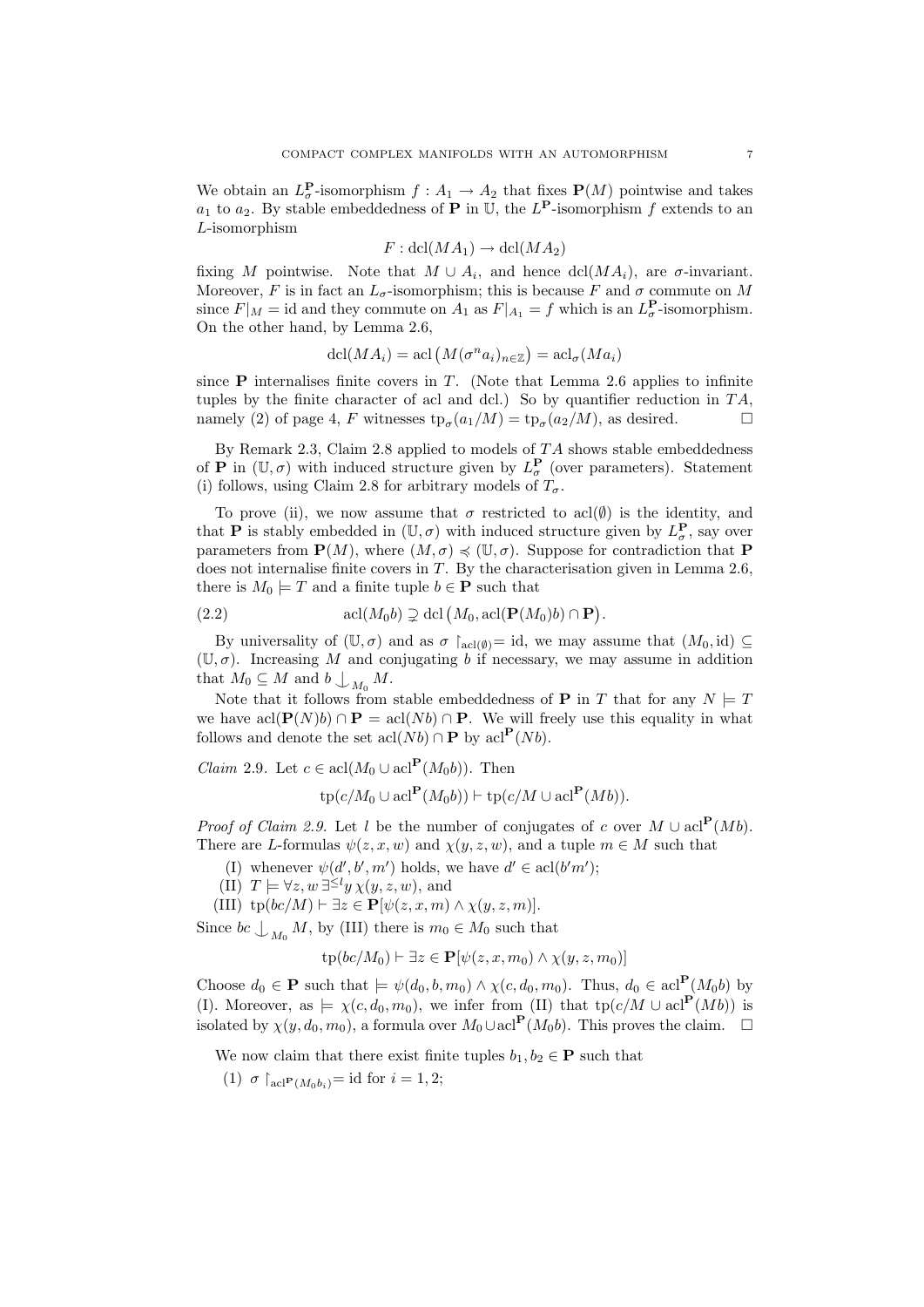- (2) there is an  $L_{\sigma}$ -automorphism  $F : (\text{acl}^{\mathbf{P}}(Mb_1), \sigma) \cong (\text{acl}^{\mathbf{P}}(Mb_2), \sigma)$  satisfying  $F(b_1) = b_2$  and  $F \upharpoonright_{\mathbf{P}(M)} = id$ , and
- (3)  $\sigma \upharpoonright_{\text{acl}(M_0b_1)} = \text{id}$  but  $\sigma \upharpoonright_{\text{acl}(M_0b_2)} \neq \text{id}.$

To prove this, first note that the permutation  $\tau'$  of the set  $M \cup \text{acl}^{\mathbf{P}}(M_0b)$  given by  $\tau' \restriction_M = \sigma$  and  $\tau' \restriction_{\text{acl}^{\mathbf{P}}(M_0b)} = \text{id}$  is elementary, as  $\sigma \restriction_{M_0} = \text{id}$  and  $\text{acl}^{\mathbf{P}}(M_0b) \bigcup_{M_0} M$ . Next, choose an arbitrary elementary permutation  $\tau$  of  $M \cup \text{acl}^{\mathbf{P}}(Mb)$  extending  $\tau'$ . Let  $\rho \in \text{Gal}(M_0 \cup \text{acl}^{\mathbf{P}}(M_0 b))$ , i.e.,  $\rho$  is an elementary permutation of acl $(M_0 b)$  fixing pointwise the set  $M_0 \cup \text{acl}^{\mathbf{P}}(M_0 b)$ . It then follows from Claim 2.9 that the map  $\tau \cup \rho$  is an elementary permutation of  $B := M \cup \text{acl}^{\mathbf{P}}(Mb) \cup \text{acl}(M_0b)$ .

For  $\rho_1 = \text{id} \in \text{Gal}(M_0 \cup \text{acl}^{\mathbf{P}}(M_0 b)),$  let  $f_1 : (B, \tau \cup \rho_1) \hookrightarrow (\mathbb{U}, \sigma)$  be an Membedding and put  $b_1 = f_1(b)$ . Now let  $\rho_2 \in \text{Gal}(M_0 \cup \text{acl}^{\mathbf{P}}(M_0b))$  be different from the identity. Such a map exists by  $(2.2)$ . We may choose an M-embedding  $f_2$ :  $(B, \tau \cup \rho_2) \hookrightarrow (\mathbb{U}, \sigma)$  and put  $b_2 = f_2(b)$ . Properties  $(1)$ –(3) hold by construction.

Next, we claim that  $\text{tp}_{L^{\mathbf{P}}_{\pi}}(b_1/\mathbf{P}(M)) = \text{tp}_{L^{\mathbf{P}}_{\pi}}(b_2/\mathbf{P}(M)).$  By (2) this follows from quantifier reduction (property (2) on page 4) in  $T^{\mathbf{P}}A$  where  $T^{\mathbf{P}} = \text{Th}_{L^{\mathbf{P}}}(\mathbf{P})$ , once we know that  $T^{\mathbf{P}}A$  exists and that  $(\mathbf{P}, \sigma)$  is a model of it. The latter facts are widely known, but as we could not find a reference we prove it as Fact A.1 of the appendix.

On the other hand, by (3) we clearly have  $tp_{\sigma}(b_1/M_0) \neq tp_{\sigma}(b_2/M_0)$ , and so in particular  $tp_{\sigma}(b_1/M) \neq tp_{\sigma}(b_2/M)$ . This contradicts the assumption that **P** is stably embedded in  $(\mathbb{U}, \sigma)$  with induced structure given by  $L^{\mathbf{P}}_{\sigma}$  (over parameters from  $\mathbf{P}(M)$ .

We expect that the following question has a positive answer.

**Question 2.10.** Does Proposition 2.7(ii) hold without the assumption on  $\sigma \upharpoonright_{\text{acl}(\emptyset)}$ ?

In the special case where  $\text{dcl}(\emptyset)$  is a model of T (which is the case for the theory  $T =$  CCM that we consider in the next section), we may infer from Proposition 2.7 the following clean characterisation.

**Corollary 2.11.** Suppose that  $dcl(\emptyset) \models T$ . Then the following are equivalent:

- **P** internalises finite covers in  $T$ ;
- **P** is stably embedded in TA, with induced structure given by  $L^{\mathbf{P}}_{\sigma}$  over parameters;
- **P** is stably embedded in TA, with induced structure given by  $L^{\mathbf{P}}_{\sigma}$  over the empty set.

#### 3. CCMA and the failure of elimination of imaginaries

We now specialise to the case when  $T = CCM$ . Let us first review some of our conventions and notations regarding this theory.

By a complex variety we will mean a reduced and irreducible complex analytic space. We say that a property holds *generally* if it holds outside a proper complex analytic subset. Recall that  $A$  is the structure where the sorts are the compact complex varieties and the basic relations are the complex analytic subsets of the cartesian products of the sorts. The first-order theory of  $A$  is denoted by CCM. One of the sorts of A is the projective line  $\mathbb{P}(\mathbb{C})$ . The complex field  $(\mathbb{C}, +, \times)$  is definable in this sort, and in fact the full induced structure on  $\mathbb{P}(\mathbb{C})$ , which by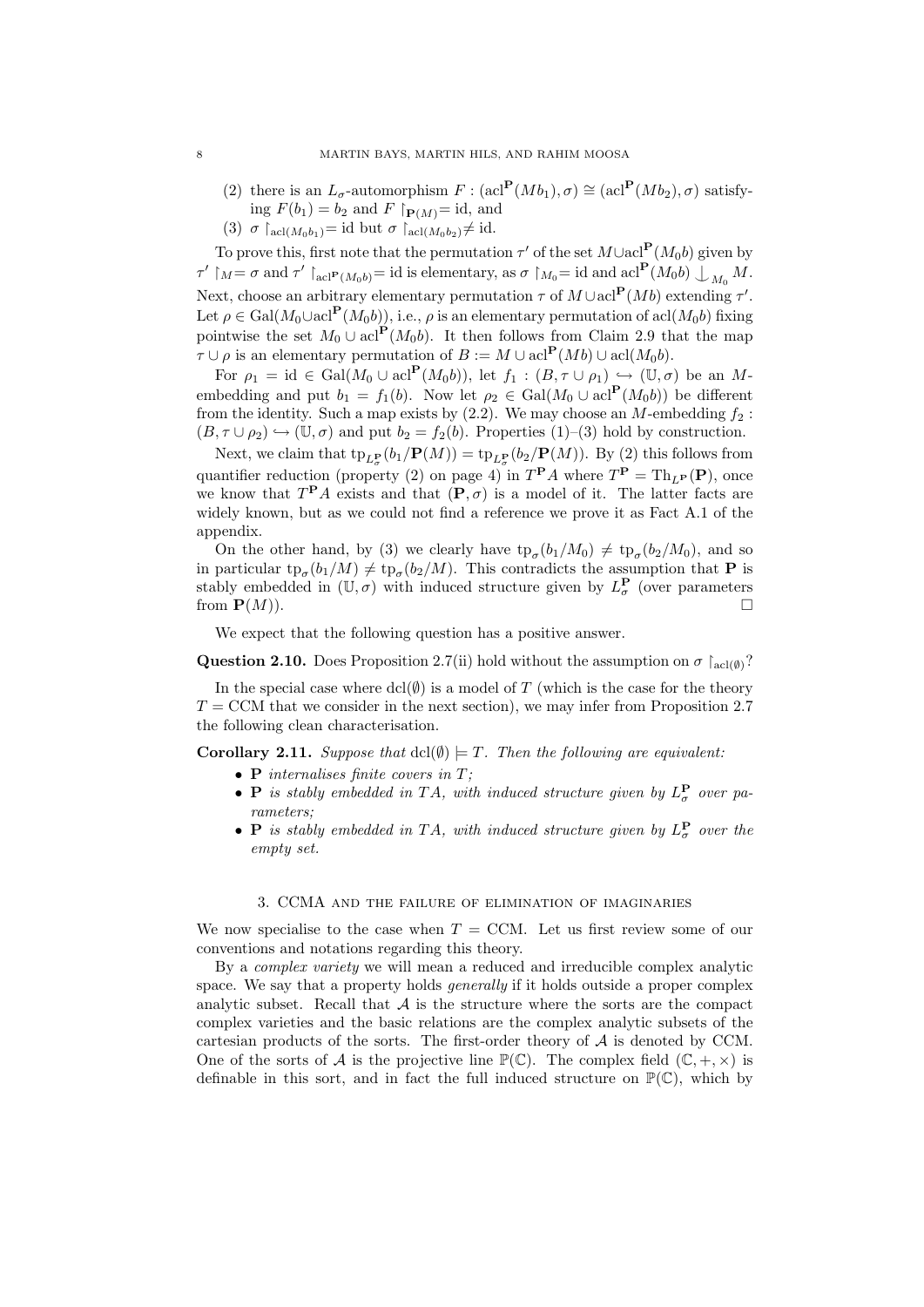Chow's Theorem is just that of the algebraic sets over  $\mathbb C$ , is bi-interpretable with the complex field.

We will usually work in a sufficiently saturated elementary extension  $A'$  of  $A$ . The corresponding elementary extension of the complex field, i.e. the interpretation in A' of the complex field, will be denoted by  $(K, +, \times)$ . It is up to definable isomorphism the only infinite field definable in  $\mathcal{A}'$ , see [24, Corollary 4.8].

The complex analytic sets induce a noetherian topology on the sorts of  $\mathcal{A}'$  too: if X is a compact complex variety then by a *closed* subset of  $X(\mathcal{A}')$  is meant a set of the form  $F := Y(\mathcal{A}')$ , where Y is a complex analytic subset of  $S \times X$  for some compact complex variety S, and  $s \in S(\mathcal{A}')$ . If s comes from a given set of parameters  $B$ , then we also say that  $F$  is  $B$ -closed. A  $B$ -closed set is  $B$ -irreducible if it cannot be written as the union of two proper  $B$ -closed sets. If  $F$  is a  $B$ -irreducible B-closed set, a *generic point of* F over B is an element  $c \in F$  that is not contained in any proper  $B$ -closed subset. In this case we also say that  $F$  is the locus of c over B, denoted by  $F = \text{loc}(c/B)$ . We say F is *irreducible* if it is absolutely irreducible in the sense that it cannot be written as a union of two proper closed subsets (over any parameters). Even though the closed subsets of  $X(\mathcal{A}')$  are not themselves complex analytic spaces, it still makes sense to talk about their "complex" dimension since in the standard model the complex dimension of a complex analytic set is definable in parameters. For proofs of the claims made here, and for more details on this "nonstandard Zariski" topology, see [24, §2].

In the introduction we gave motivation for studying  $CCM_{\forall,\sigma}$ , and hence its model companion CCMA, coming from meromorphic dynamics. The first two authors and Gavrilovich showed in [3] that CCMA exists. (In fact, they showed the existence of TA for T the theory of any  $\omega_1$ -compact noetherian topological structure with quantifier elimination and in which irreducibility is definable.) So CCMA satisfies properties (1) through (4) discussed at the beginning of Section 2. Moreover, as  $\text{acl}(\emptyset) = \text{dcl}(\emptyset) = \mathcal{A}$ , quantifier reduction gives us that CCMA is complete.

The goal of this section is to prove that while CCMA admits geometric elimination of imaginaries, it does not eliminate imaginaries outright. As we have mentioned before, by work of Hrushovski this reduces to proving the following theorem about CCM.

Theorem 3.1. CCM does not satisfy 3-uniqueness in the sense of [19, §4]. That is, working in a sufficiently saturated  $\mathcal{A}' \models \text{CCM}$ , there exist elements  $b, x, y, z$  with  $x, y, z$  independent over b and such that

 $\operatorname{acl}(bxy) \cap \operatorname{dcl}( \operatorname{acl}(bxz), \operatorname{acl}(byz) ) \neq \operatorname{dcl}( \operatorname{acl}(bx), \operatorname{acl}(by)).$ 

Our witness to the failure of 3-uniqueness will use some of the theory of holomorphic line bundles on complex manifolds. We suggest  $[13, §1.1]$  for more details and as a general reference for this material.

In fact, it is convenient for us to work instead with the corresponding  $\mathbb{C}^*$ -bundles. Recall that a *holomorphic*  $\mathbb{C}^*$ -bundle on a complex manifold M is a complex manifold P with a holomorphic surjective map  $P \to M$  for which there exists a (euclidean) open cover  $\{U_i\}$  of M such that  $P|_{U_i}$  is biholomorphic to  $U_i \times \mathbb{C}^*$  over  $U_i$ , and such that the corresponding biholomorphisms  $U_i \cap U_j \times \mathbb{C}^* \to U_i \cap U_j \times \mathbb{C}^*$  are of the form  $(x, p) \mapsto (x, g_{ij}(x)p)$  for some (holomorphic)  $g_{ij} : U_i \cap U_j \to \mathbb{C}^*$ . One obtains a uniform holomorphic group action of  $\mathbb{C}^*$  on the fibres of  $P \to M$ . Since the action by multiplication of  $\mathbb{C}^*$  on  $\mathbb{C}^*$  extends uniquely and holomorphically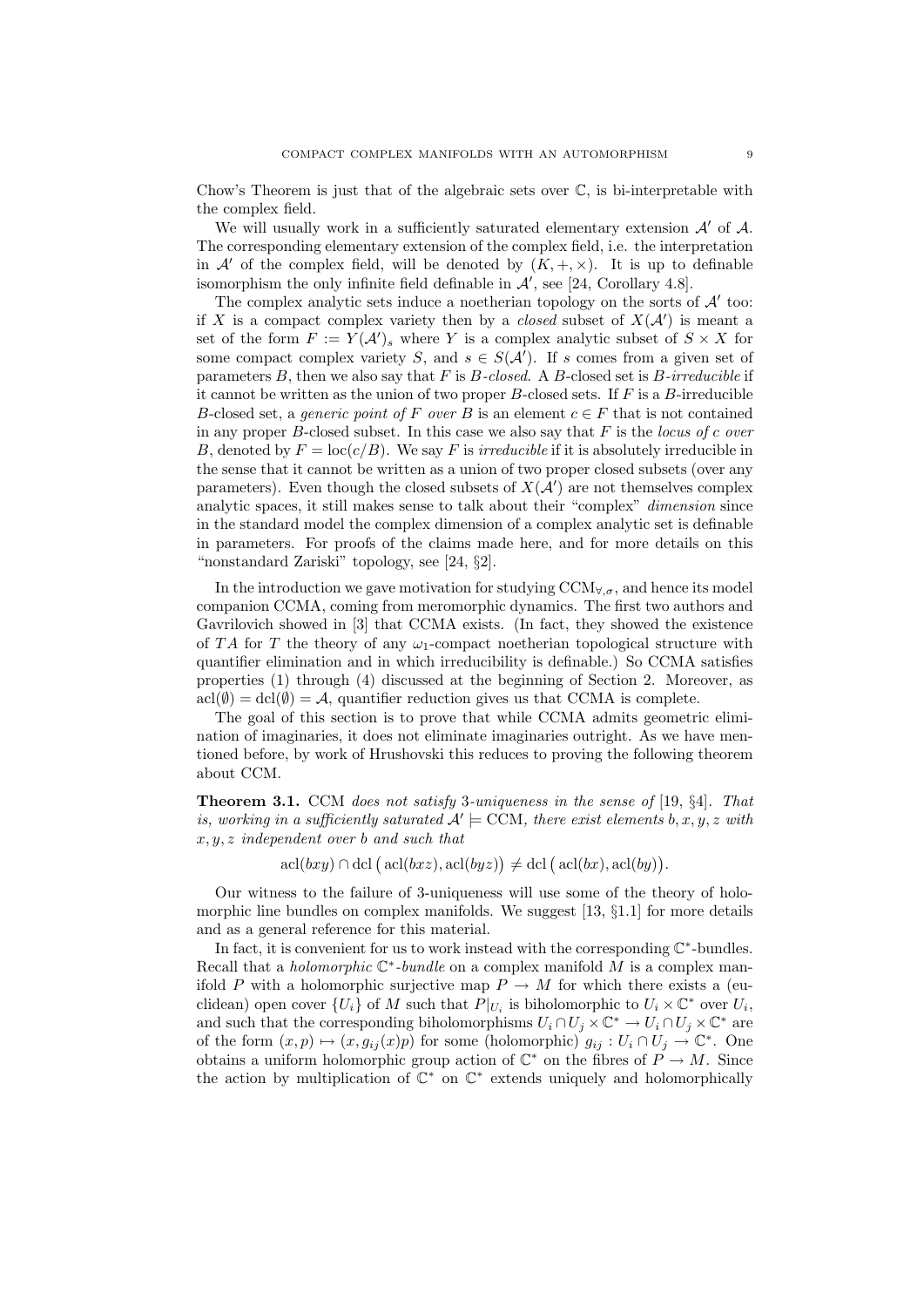to  $\mathbb{C}$ , an alternative description of  $\mathbb{C}^*$ -bundles is that they are holomorphic line bundles with their zero sections removed. Moreover, as that action extends also uniquely and holomorphically to  $\mathbb{P}(\mathbb{C})$ , we can embed P as a Zariski open subset of a projective line bundle over M, which we will denote by  $P^{\text{cl}} \to M$ . Hence, if M is compact then  $P \to M$ , as well as the action of  $\mathbb{C}^*$  on the fibres, is definable in CCM. The set of holomorphic  $\mathbb{C}^*$ -bundles over M, up to a natural notion of isomorphism, can be identified with the cohomology group  $H^1(M, \mathcal{O}_M^*)$ , where  $\mathcal{O}_M^*$ is the sheaf of nonvanishing holomorphic functions on  $M$ . Under this identification the group structure induced on the set of holomorphic  $\mathbb{C}^*$ -bundles is given by pointwise multiplication of the  $g_{ij}$ 's with respect to a common choice of  $\{U_i\}$ . We will denote the element of  $H^1(M, \mathcal{O}_M^*)$  corresponding to P by  $[P]$ .

The following fact was pointed out to us by Matei Toma.

Fact 3.2. There exists a strongly minimal simply connected smooth compact complex surface X with  $H^1(X, \mathcal{O}_X^*) \cong \mathbb{Z}$ .

Proof. The examples come from K3 surfaces, which are certain simply connected smooth compact complex surfaces, details about which can be found in [2, Chapter VIII]. In [36, Theorem 1] a family of K3 surfaces with  $H^1(X, \mathcal{O}_X^*) \cong \mathbb{Z}$  are constructed; we need only verify that among these there are some that are strongly minimal. This is in fact the case: by choosing  $q < 0$  in that theorem one obtains  $X$  with the additional property that every irreducible curve on  $X$  has selfintersection  $\leq -4$ . But it is a general fact that on K3 surfaces curves always have self-intersection at least  $-2$ , see [2, VIII.3.7(ii)]. It follows that such X can have no curves and are therefore strongly minimal.

Fix  $X$  as given by Fact 3.2.

The following lemma shows that passing to an open subset  $X' \subseteq X$  does not cause cohomology classes of  $\mathbb{C}^*$ -bundles on X to become more divisible. We are grateful to Jean-Benoît Bost for pointing out an error in a previous formulation of this lemma, and for indicating the correct statement and proof given here.

**Lemma 3.3.** For any nonempty Zariski open subset  $X' \subseteq X$ , the map

$$
H^1(X, \mathcal{O}_X^*) \to H^1(X', \mathcal{O}_{X'}^*)
$$

induced by the inclusion is injective and has torsion-free cokernel.

*Proof.* The only property of X that is used in this proof is that it is a strongly minimal compact complex manifold of dimension greater than 1. On the other hand we will be making use of more sophisticated tools from homological algebra.

Let  $Z := X \setminus X'$ , which is finite by strong minimality. By [15, Corollaire I.2.9], our homomorphism  $H^1(X, \mathcal{O}_X^*) \to H^1(X', \mathcal{O}_{X'}^*)$  fits into a long exact sequence

$$
H_Z^1(X, \mathcal{O}_X^*) \to H^1(X, \mathcal{O}_X^*) \to H^1(X, \mathcal{O}_{X'}^*) \to H_Z^2(X, \mathcal{O}_X^*),
$$

where the local cohomology  $H_Z^i(X, \_)$  is the *i*th derived functor of the functor which takes a sheaf of abelian groups  $\mathcal F$  on X to the group of global section of  $\mathcal F$ supported on  $Z$  (see [15]). It therefore suffices to prove

(\*)  $H_Z^1(X, \mathcal{O}_X^*) = 0$  and  $H_Z^2(X, \mathcal{O}_X^*)$  is torsion-free.

Let  $V \subseteq X$  be a union of disjoint open polydiscs centred at the points of Z. By [15, Proposition I.2.2], for all  $i$ ,

$$
H_Z^i(X, \mathcal{O}_X^*) \cong H_Z^i(V, \mathcal{O}_V^*).
$$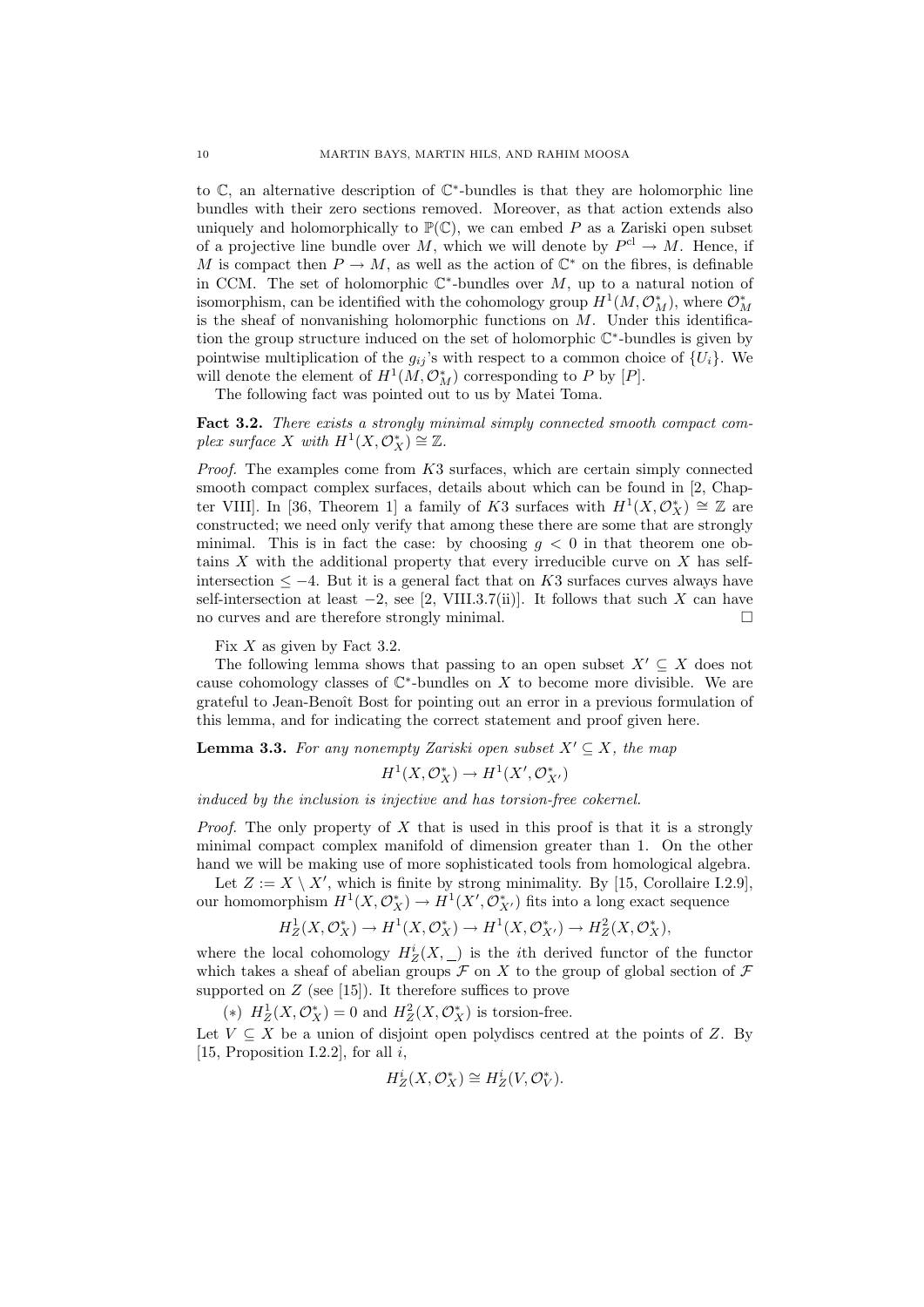We are thus reduced to proving  $(*)$  for V rather than X.

Now consider the exponential exact sequence

$$
0 \to \mathbb{Z} \to \mathcal{O}_V \to \mathcal{O}_V^* \to 1.
$$

From this we obtain the long exact sequence in cohomology

$$
\cdots \to H^{i}(V, \mathbb{Z}) \to H^{i}(V, \mathcal{O}_{V}) \to H^{i}(V, \mathcal{O}_{V}^{*}) \to H^{i+1}(V, \mathbb{Z}) \to \cdots.
$$

Since V is a disjoint union of polydiscs,  $H^j(V, \mathbb{Z}) = 0$  and  $H^j(V, \mathcal{O}_V) = 0$  for all  $j > 0$ . See for example [39, Corollary 10.1.5] for a proof of the latter. Hence  $H^i(V, \mathcal{O}_V^*) = 0$  for all  $i > 0$ .

Now consider  $V' := V \setminus Z$ . As V is a finite disjoint union of contractible 4dimensional real manifolds and Z is finite, we still have  $H^{i}(V',\mathbb{Z})=0$  for  $i=1,2$ . Hence the exponential exact sequence for V' yields  $H^1(V', \mathcal{O}_{V'}) \cong H^1(V', \mathcal{O}_{V'}^*)$ .

Now consider the long exact sequence in local cohomology [15, Corollaire I.2.9]:

$$
H^0(V, \mathcal{O}_V^*) \to H^0(V', \mathcal{O}_{V'}^*) \to H^1_Z(V, \mathcal{O}_V^*) \to H^1(V, \mathcal{O}_V^*) \to H^1(V', \mathcal{O}_{V'}^*) \to H^2_Z(V, \mathcal{O}_V^*) \to H^2(V, \mathcal{O}_V^*) \to \dots
$$

By Hartogs' extension theorem [17, Theorem 2.3.2], the first map is an isomorphism. Since also  $H^1(V, \mathcal{O}_V^*) = 0$ , we conclude  $H^1_Z(V, \mathcal{O}_V^*) = 0$ , as desired. For the second part of (\*), since  $H^2(V, \mathcal{O}_V^*) = 0$ , we have  $H_Z^2(V, \mathcal{O}_V^*) \cong H^1(V', \mathcal{O}_{V'}^*) \cong$  $H^1(V', \mathcal{O}_{V'})$ , which is a complex vector space, so  $H_Z^2(\tilde{V}, \mathcal{O}_V^*)$  is torsion-free.

**Lemma 3.4.** If  $b \in X(\mathcal{A}')$  is generic then  $\text{acl}(b) = \text{dcl}(b)$ 

*Proof.* This only uses the fact that X is simply connected, smooth, and has no subvarieties of codimension 1. Let  $c \in \text{acl}(b)$ ,  $Y := \text{loc}(c, b)$ , and  $\pi : Y \to X$ the generically finite surjective holomorphic map given by the second co-ordinate projection. Consider the *Stein factorisation* of  $\pi$ 



namely,  $\tilde{\pi}$  is everywhere finite-to-one and the fibres of f are connected. So in this case  $f$  is a bimeromorphism. Next, precomposing with a *normalisation*, namely a finite bimeromorphic map  $\hat{Y} \rightarrow \tilde{Y}$  with  $\hat{Y}$  a normal compact complex variety, we obtain a (still finite) surjective map  $\hat{\pi} : \hat{Y} \to X$ . Because  $\hat{Y}$  is normal and  $X$  is smooth we can apply the purity of branch locus theorem (see, for example, Theorem VII.1.6 of [12]) which tells us that the ramification locus of  $\hat{\pi}$ , namely the set of points in  $\hat{Y}$  where  $\hat{\pi}$  is not locally biholomorphic, say E, is a complex analytic set that is either empty or of codimension 1. In the latter case, as  $\hat{\pi}$  is finite, it would follow that  $\hat{\pi}(E)$  is a curve in X, contradicting strong minimality of this surface. Hence  $\hat{\pi}$  is unramified. But simple-connectedness of X then forces  $\hat{\pi}$ , and hence  $\tilde{\pi}: \tilde{Y} \to X$ , to be an isomorphism. It follows that the original  $\pi: Y \to X$  is bimeromorphic, and so  $c \in \text{dcl}(b)$ , as desired. bimeromorphic, and so  $c \in \text{dcl}(b)$ , as desired.

Fix a nontrivial holomorphic  $\mathbb{C}^*$ -bundle  $P \to X$  such that  $[P]$  is a generator of  $H^1(X, \mathcal{O}_X^*)$ , given to us by Fact 3.2. Let  $\pi : P^{\text{cl}} \to X$  be the ambient projective line bundle in which P lives as a Zariski open set.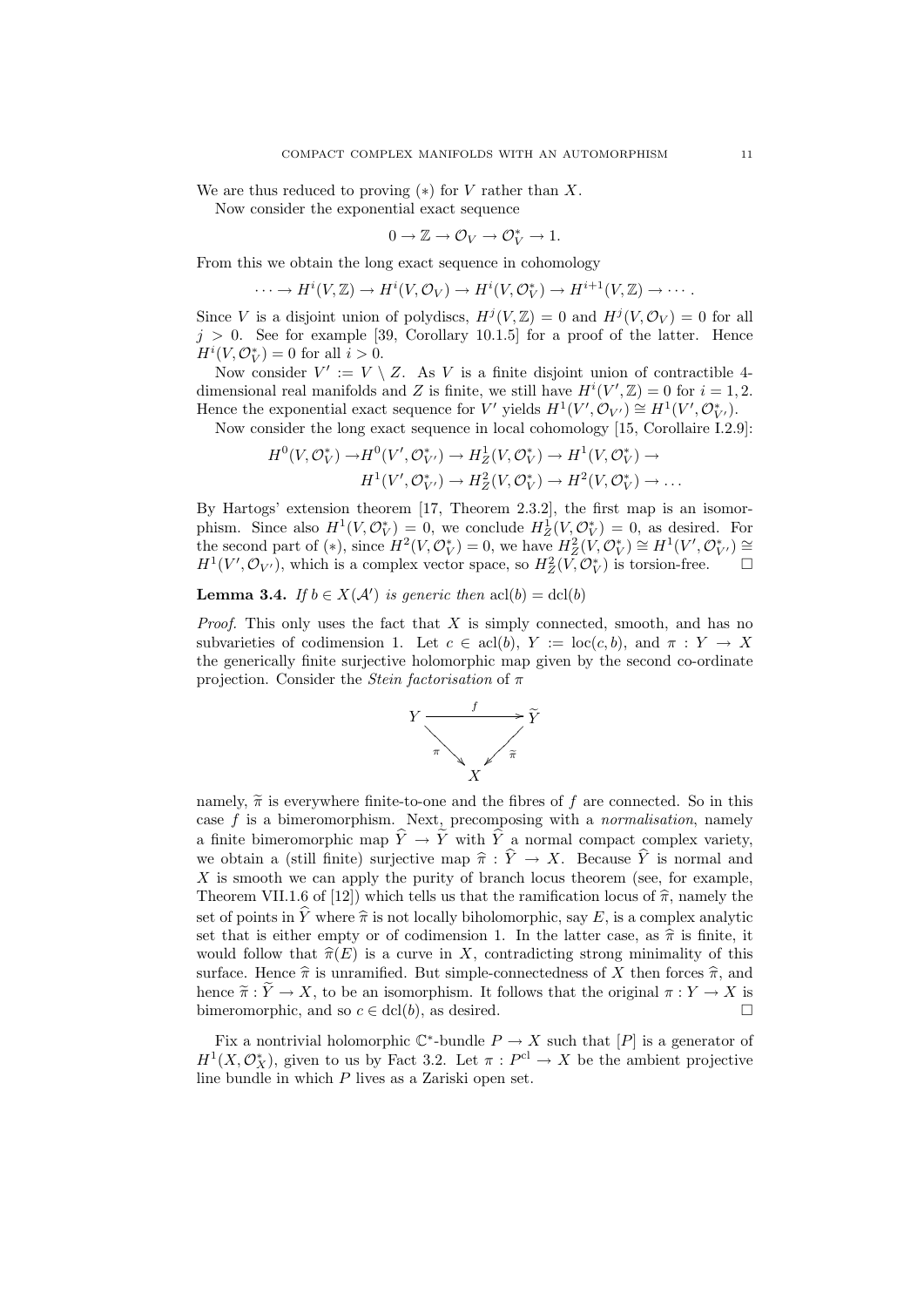**Proposition 3.5.** If  $a \in P^{cl}(A')$  is generic then  $acl(a) = \text{dcl}(a)$ .

Proof. We are grateful to Will Sawin for his answer to a mathoverflow question [37] which pointed us toward analysing the situation in terms of étale covers.

Let  $z \in \text{acl}(a)$  and set  $Z := \text{loc}(z)$ . Arguing exactly as in the beginning of the proof of Lemma 3.4, after replacing z with some z' such that  $z' \in \text{acl}(a)$  and  $a, z \in \text{dcl}(z')$ , we may assume that there is a finite surjective holomorphic map  $f: Z \to P<sup>cl</sup>$  whose ramification locus E is either empty or of pure codimension one.

We first argue that  $f(E) \subseteq P^{\text{cl}} \backslash P$ . Indeed, if  $E \neq \emptyset$  then as f is finite,  $f(E)$  is of pure codimension one in  $P^{cl}$ , and hence is of dimension 2. Let S be an irreducible component of  $f(E)$ . Since the fibres of  $\pi$  are one-dimensional, it follows that  $\pi(S)$  is infinite in  $X$ , and so by strong minimality is all of  $X$ . Thus  $S$  projects generically finitely onto  $X$ , and so by Lemma 3.4, the projection is in fact generically oneto-one. That is, S is the image of a meromorphic section to  $P<sup>cl</sup> \to X$ . So if  $S \cap P \neq \emptyset$ , i.e., if S is generically contained in P, then  $P \to X$  has a meromorphic section  $s: X \to P$ . It follows that  $P \to X$  is bimeromorphically trivial: there is a nonempty Zariski open subset  $X' \subseteq X$  such that  $P|_{X'}$  is isomorphic to  $X' \times \mathbb{C}^*$ over X'. Indeed, the bimeromorphism will send  $p \in P|_{X}$  to  $(\pi(p), z)$  where z is the nonzero complex number such that  $z \cdot p = s(\pi(p))$ . Hence  $[P]_{X'}] = 0$  in  $H^1(X', \mathcal{O}_{X'}^*)$ . By 3.3, this contradicts the nontriviality of  $[P]$ . So  $f(E) \subseteq P^{\text{cl}} \setminus P$ .

Hence, setting  $Q := f^{-1}(P)$ ,  $f|_Q : Q \to P$  is an unramified finite cover. We aim to prove that, after possibly removing finitely many points from X, Q is also a  $\mathbb{C}^*$ bundle and that in the local trivialisations  $f|_Q$  becomes  $\mathrm{id}_U \times [n] : U \times \mathbb{C}^* \to U \times \mathbb{C}^*$ for some  $n > 0$ , where  $[n] : \mathbb{C}^* \to \mathbb{C}^*$  is the raising to the power n map.

To that end, note first of all that as CCM eliminates imaginaries, Lemma 3.4 applied to  $b := \pi(a) \in X(\mathcal{A}')$  implies that  $tp(z/b)$  is stationary. Hence the general fibres of  $Z \to X$  are irreducible (see Lemmas 2.7 and 2.11 of [24]). It follows that the general fibres of  $Q \to X$  are irreducible, so in particular connected for the Zariski topology and thus for the euclidean topology, too. Let  $X' \subseteq X$  be a nonempty Zariski open set over which this happens, and let  $U \subseteq X'$  be an open ball such that  $P|_U$  is isomorphic to  $U \times \mathbb{C}^*$  over U. Then  $Q|_U$  is connected and we have an induced holomorphic unramified finite covering map  $\alpha: Q|_U \to U \times \mathbb{C}^*$ over U. Since  $U \times \mathbb{C}^*$  has fundamental group  $\mathbb{Z}$ , any topological covering map is isomorphic as a topological covering map to some  $\mathrm{id}_U \times [n] : U \times \mathbb{C}^* \to U \times \mathbb{C}^*$ . Now  $\alpha$  is in particular a topological covering map, so there is a topological covering map isomorphism  $\theta: Q|_U \mapsto U \times \mathbb{C}^*$  such that  $\alpha = (\text{id}_U \times [n]) \circ \theta$ . But  $\alpha$  and [n] are locally biholomorphic, so it follows that  $\theta$  is locally biholomorphic, and so is an isomorphism of complex manifolds. That is,  $Q|_U \rightarrow P|_U$  is isomorphic to  $\mathrm{id}_U \times [n] : U \times \mathbb{C}^* \to U \times \mathbb{C}^*.$ 

What we have shown is that the  $\mathbb{C}^*$ -bundle structure on  $P|_{X'}$  lifts to one on  $Q|_{X'}$ and that in  $H^1(X', \mathcal{O}_{X'}^*)$ ,  $n[Q|_{X'}] = [P|_{X'}]$ . It follows by Lemma 3.3 that  $[P]$  is *n*-divisible in  $H^1(X, \mathcal{O}_X^*)$ . This contradicts the fact that  $[P]$  generates  $H^1(X, \mathcal{O}_X^*)$ , unless  $n = 1$ . That is, f restricts to an isomorphism  $Q|_{X'} \to P|_{X'}$ , and as  $Q|_{X'}$ is Zariski open in Z and  $P|_{X'}$  is Zariski open in  $P^{\text{cl}}$ , we have that  $f: Z \to P^{\text{cl}}$  is bimeromorphic. So  $z \in \text{dcl}(a)$ .

*Proof of Theorem 3.1.* We have a uniformly definable action of  $\mathbb{C}^*$  on the fibres of  $P \to X$ . So if  $b \in X(\mathcal{A}')$  is generic,  $P_b$  is a definable (principal) homogenous space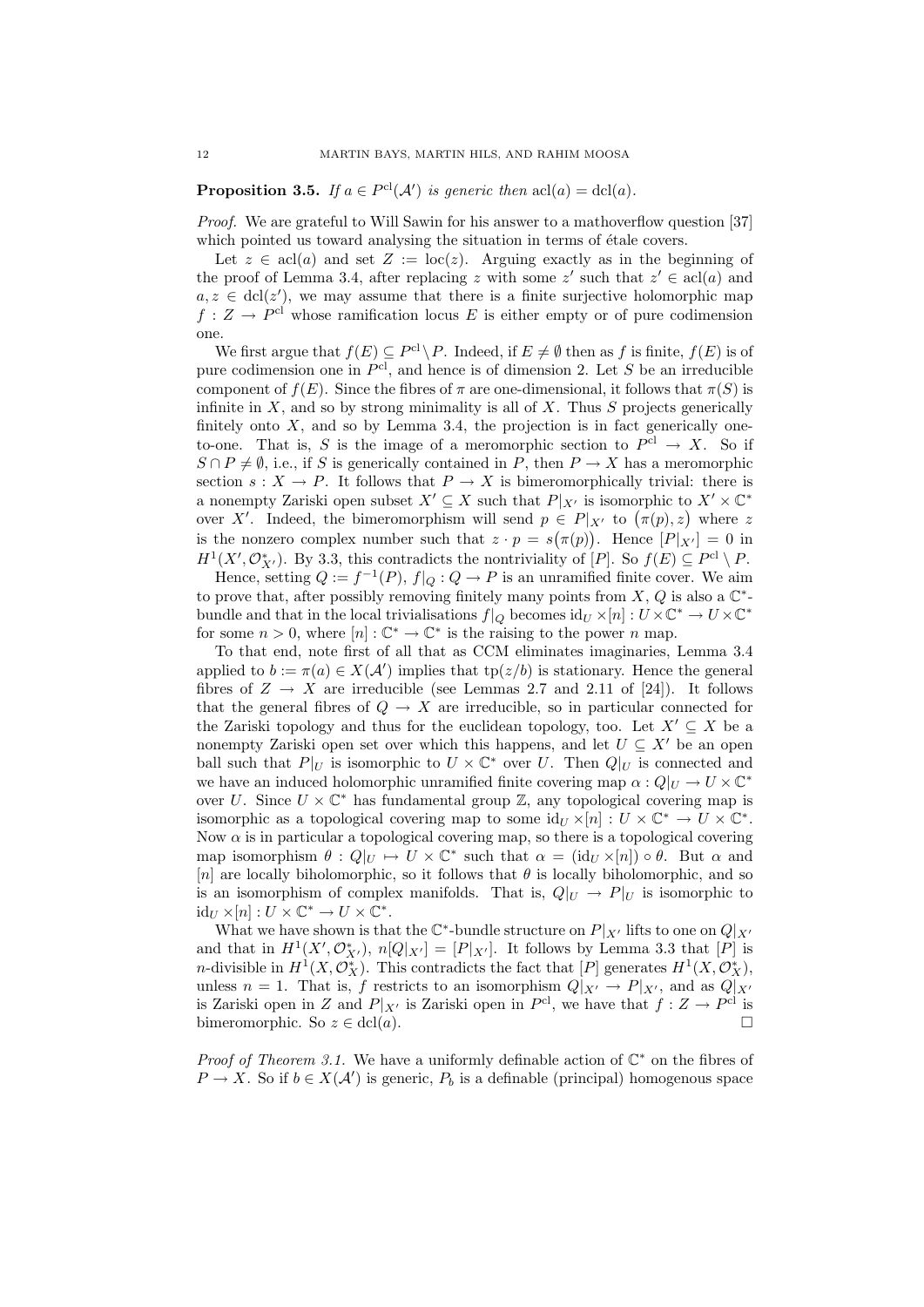for  $K^*$ . Let  $a \in P_b$  be generic over b. Note that by the irreducibility of P and the additivity of dimension, a is generic in P. Let  $\phi, \theta \in K^*$  be independent generics over a. So  $(a, \phi a, \theta a) \in P_b^3$  is an independent triple over b, and this will be our witness to non-3-uniqueness. Fix  $n > 1$  and choose *n*th roots  $\phi'$  and  $\theta'$ , of  $\phi$  and  $\theta$  respectively. Then  $\phi'$  $\frac{\phi'}{\theta'} \in \text{acl}(\frac{\phi}{\theta}) \subseteq \text{acl}(\phi a, \theta a)$ . On the other hand,  $\theta' \in \text{acl}(\theta) \subseteq$ acl $(a, \theta a)$ . It follows that  $\phi' \in \text{dcl}(\frac{\phi'}{\theta'}$  $\frac{\phi'}{\theta'}$ ,  $\theta'$ )  $\subseteq$  dcl (acl( $\phi$ a,  $\theta$ a), acl( $a$ ,  $\theta$ a)). So

$$
\phi' \in \operatorname{acl}(\phi a, a) \cap \operatorname{dcl}(\operatorname{acl}(\phi a, \theta a), \operatorname{acl}(a, \theta a))
$$

Suppose toward a contradiction that  $\phi' \in \text{dcl}(\text{acl}(\phi a), \text{acl}(a))$ . Since both a and  $\phi a$  are generic in  $P^{cl}(\mathcal{A}')$ , by Proposition 3.5, it follows that  $\phi' \in \text{dcl}(\phi a, a)$ dcl(a,  $\phi$ ). But note that tp(a/ $\phi$ ) is stationary (since tp(a) is and  $a \downarrow \phi$ ) and so dcl(a,  $\phi$ )  $\cap$  acl( $\phi$ ) = dcl( $\phi$ ). Hence  $\phi' \in$  dcl( $\phi$ ) which contradicts  $n > 1$  $\text{dcl}(a, \phi) \cap \text{acl}(\phi) = \text{dcl}(\phi)$ . Hence  $\phi' \in \text{dcl}(\phi)$ , which contradicts  $n > 1$ .

## Corollary 3.6. CCMA does not eliminate imaginaries.

*Proof.* Hrushovski has shown that for superstable  $T$ , elimination of imaginaries for (all completions of)  $TA$  is equivalent to T satisfying 3-uniqueness – this is [19, Propositions 4.5 and 4.7].

Remark 3.7. We can explicitly describe a finite imaginary which is not eliminated. Let  $\pi : P \to X$  be as above. Let E be the relation on the fixed set  $P^f := \{a \in$  $P | \sigma(a) = a$  of P defined by

$$
aEa' \iff \exists \theta \in K^* \ (a' = \theta^2 a \land \sigma(\theta) = \theta).
$$

This is a 0-definable equivalence relation, and as the subgroup of squares of the multiplicative group of the fixed field has index two, there are two equivalence classes on each fibre  $P_b^f$ . Let  $a \in P^f$  be generic in P; such exists by the axioms for CCMA. Let  $b := \pi(a)$ . Let  $\theta \in K^*$  be generic over a and such that  $\sigma(\theta) = -\theta$ . By Proposition 3.5 and Lemma 3.4,  $\text{acl}_\sigma(a) = \text{acl}(a) = \text{dcl}(a)$  and  $\text{acl}_\sigma(b) = \text{acl}(b)$ dcl(b). Now  $\theta^2 a \in P_b^f$  is also generic in  $P_b$ , and so it follows from the quantifier reduction that  $tp_{\sigma}(a/\operatorname{acl}_{\sigma}(b)) = tp_{\sigma}(\theta^2 a/\operatorname{acl}_{\sigma}(b)).$  But  $P_b^f/E = \{a/E, (\theta^2 a)/E\}.$ So  $a/E \in \operatorname{acl}_{\sigma}^{\operatorname{eq}}(b) \setminus \operatorname{dcl}_{\sigma}^{\operatorname{eq}}(\operatorname{acl}_{\sigma}(b)).$ 

## 4. Induced structure in CCMA

Fix a sufficiently saturated model  $(A', \sigma) \models \text{CCMA}$ . In what follows, we will apply the results of Section 2 to the theory CCMA. Since  $\text{dcl}(\emptyset) = \mathcal{A} \models \text{CCM}$ , the characterisation of stable embeddedness given in Corollary 2.11 holds in CCMA, but we will only make use of one direction, namely the criterion stated in Proposition 2.7(i).

We obtain directly an understanding of what structure CCMA induces on projective algebraic varieties. Recall that, for a compact complex variety  $X$ , by  $L^X$ we mean the language of analytic sets restricted to  $X$ , that is the language where there is a predicate for each complex-analytic subset of each cartesian power of X.

**Theorem 4.1.** If X is a complex projective variety then  $X(\mathcal{A}')$  is stably embedded in  $(\mathcal{A}', \sigma)$  and the induced structure is  $(X(\mathcal{A}'), L^X_{\sigma})$ .

Proof. This follows immediately from Proposition 2.7 by the fact that complex projective varieties internalise finite covers in CCM; see Fact 3.1 of [26].  $\Box$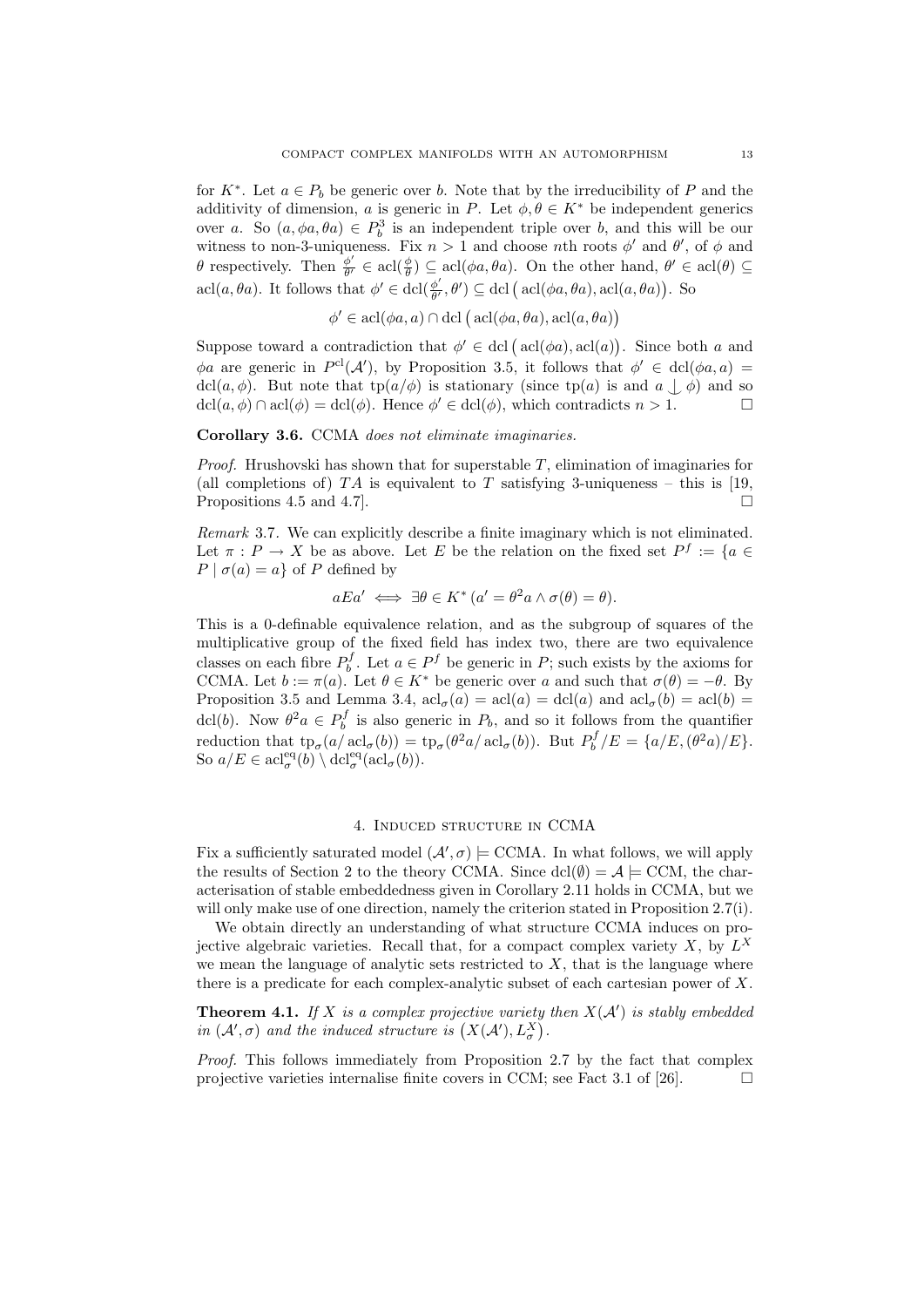Theorem 4.1 tells us that ACFA (with the elements of  $\mathbb C$  named) is "purely stably embedded" in CCMA. Indeed, note that  $(K, +, \times)$ , the interpretation of the complex field in  $\mathcal{A}'$ , with the elements of  $\mathbb C$  named, is 0-definably bi-interpretable with  $(X(\mathcal{A}'), L^X)$  where  $X = \mathbb{P}(\mathbb{C})$ , and hence by applying the theorem we have that the structure induced on K by  $(\mathcal{A}', \sigma)$  is precisely  $(K, +, \times, \sigma) \models$  ACFA.

Remark 4.2 (Bustamante [6, Prop. 2.3.5]). ACFA is also interpretable in the theory of differentially closed fields (of characteristic 0) with a generic automorphism, by considering the field of constants. However, ACFA is not in this way purely stably embedded in DCFA. Indeed, let  $(K, +, \times, \delta, \sigma) \models$  DCFA with  $C = \text{const}(\delta)$ , and  $b \in Fix(\sigma) \setminus C$ . Then  $\{y \in C \mid \exists x [\sigma(x) = x \land x^2 - b = y]\}$  is not definable in  $(C, +, \times, \sigma)$ .

What about the structure induced on other compact complex varieties? In the rest of this section we aim to prove the following theorem that deals with some other compact complex manifolds of particular interest.

**Theorem 4.3.** Suppose  $X$  is either a nonalgebraic simple complex torus or a strongly minimal simply connected nonalgebraic compact complex manifold. Then  $X(\mathcal{A}')$  is stably embedded in  $(\mathcal{A}', \sigma)$  with induced structure  $(X(\mathcal{A}'), L^X_{\sigma})$ .

This theorem will follow also from Proposition 2.7, once we know that the relevant compact complex manifolds internalise finite covers in CCM. That is what we now do, dealing with nonalgebraic simple complex tori first in Proposition 4.4 below, and then with (the much easier) strongly minimal simply connected nonalgebraic compact complex manifolds in Proposition 4.6. Note that we are now working just in the theory CCM.

**Proposition 4.4.** Suppose X is a simple nonalgebraic complex torus. Then X internalises finite covers in CCM.

Proof. See [31] for the basics of the model theory of complex tori.

Suppose  $tp(a/A)$  is stationary and almost X-internal. We need to show that it is X-internal outright. There exists  $B \supseteq A$  with  $a \bigcup_A B$ , and a tuple c from  $X(\mathcal{A}')$  such that  $a \in \text{acl}(Bc)$ . As X is strongly minimal we may replace c by an aclbasis for c over B; that is, we may assume c is a B-independent  $\ell$ -tuple of generic points in X over B. We will show that  $tp(ac/B)$  is X-internal – this will suffice as it implies that tp( $a/B$ ) is X-internal, and tp( $a/B$ ) is the nonforking extension of  $tp(a/A).$ 

Extending B we may assume that  $tp(ac/B)$  is stationary. Replacing B by the canonical base of tp( $ac/B$ ), we may assume that  $B = b$  is a finite tuple. Let  $S := \text{loc}(b)$  and  $Y := \text{loc}(bac)$ . Note that  $\text{loc}(bc) = S \times X^{\ell}$ . Co-ordinate projections yield the following commuting diagram of surjective morphisms:



Note that  $\pi$  is generally finite-to-one since  $a \in \text{acl}(bc)$ . Since  $\text{tp}(ac/b)$  is the generic type of the generic fibre of  $Y \to S$ , to prove that it is X-internal it will suffice to prove that, possibly after base change, there is a dominant meromorphic map back from  $S \times X^{\ell}$  to Y over S. This is what we now do.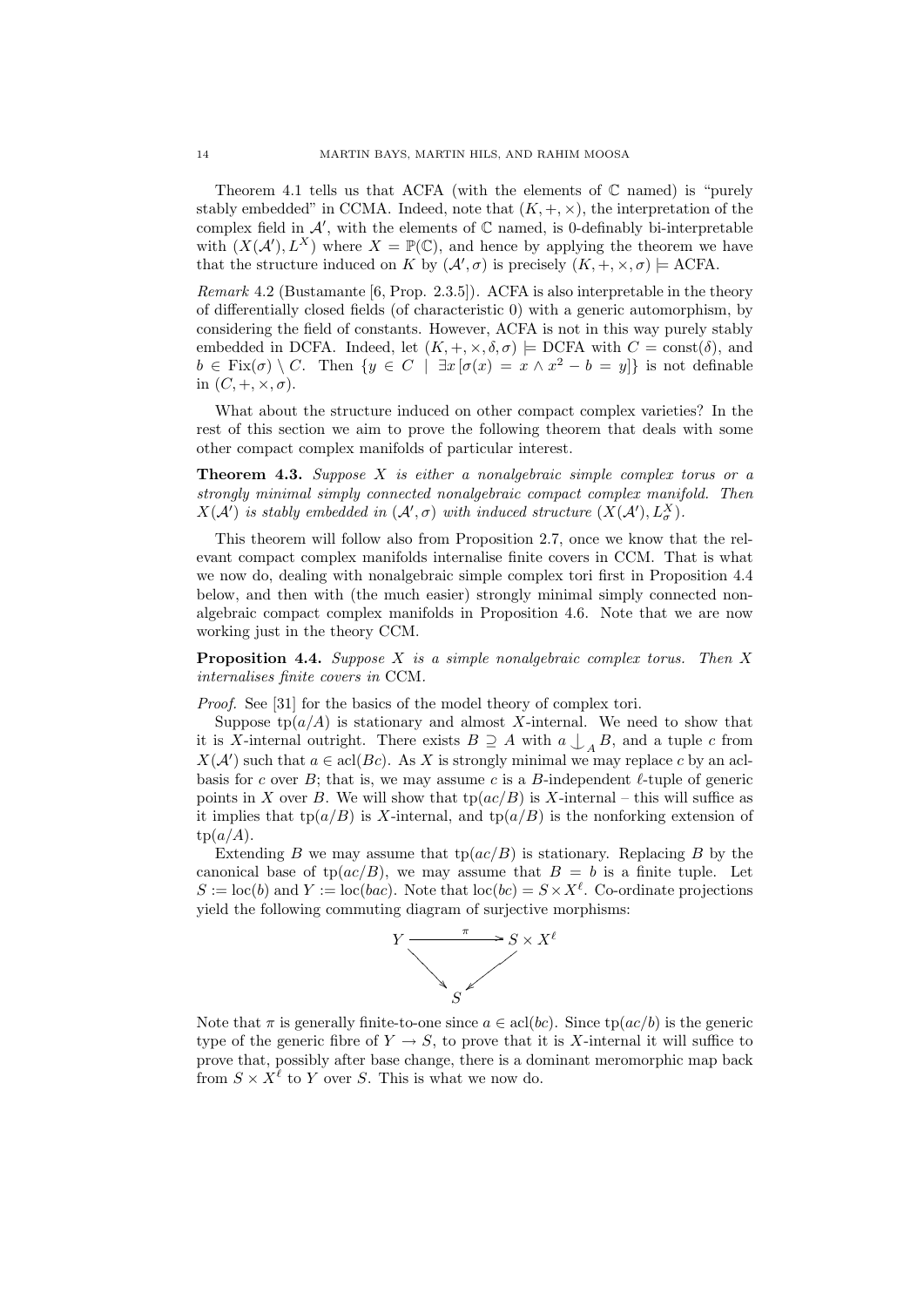Consider the Stein factorisation of  $\pi$ .



where f is a bimeromorphism and  $\tilde{\pi}$  is now finite-to-one everywhere. Next we take a normalisation of  $\widetilde{Y}$  to get



where  $\hat{Y}$  is normal and  $\hat{\pi}$  remains a finite morphism.

*Claim* 4.5. Possibly after a (finite) base change, the general fibres of  $\hat{Y} \rightarrow S$  are complex tori with a uniformly definable group structure, and  $\hat{\pi}$  restricted to these fibres is an isogeny.

*Proof of Claim 4.5.* We are grateful to Frédéric Campana for some useful correspondence around these issues.

Fixing a general  $s \in S$  we have that  $\widehat{Y}_s$  is normal [4, Théorème 2] and connected,  $X^{\ell}$  is smooth and  $\hat{\pi}_s : \hat{Y}_s \to X^{\ell}$  is finite. It follows by the purity of branch locus<br>theorem [12] Theorem VII 1 6] that the remification locus of  $\hat{\pi}$  is either empty theorem [12, Theorem VII.1.6] that the ramification locus of  $\hat{\pi}_s$  is either empty or complex analytic of codimension 1 in  $\hat{Y}_s$ . In the latter case the image of this ramification locus would have to be a codimension 1 complex analytic subset of  $X^{\ell}$ , but the fact that X is strongly minimal with dim  $X > 1$  makes this impossible (any complex analytic subset of  $X^{\ell}$  has dimension a multiple of dim X). Hence  $\hat{\pi}_s$ is an unramified covering. It follows that  $\hat{Y}_s$  itself has the structure of a complex torus such that  $\hat{\pi}_s : \hat{Y}_s \to X^\ell$  is an isogeny.<br>We have not yet proved that this group

We have not yet proved that this group structure on  $\widehat{Y}_s$  with respect to which  $\hat{\pi}_s$  is an isogeny is uniform in s. Note, however, that if  $\Gamma \leq (X^{\ell})^3$  is the graph of the graph of the group structure on  $X^{\ell}$ , then for each general  $s \in S$ ,  $\hat{\pi}_s^{-1}(\Gamma) \leq \hat{Y}_s^3$  is a normalised substant that is uniformly definable in  $s$ . Moreover, since possibly disconnected subtorus that is uniformly definable in s. Moreover, since  $\hat{\pi}_s : \hat{Y}_s \to X^\ell$  is finite,  $\dim \hat{\pi}_s^{-1}(\Gamma) = \dim \Gamma = 2\ell \dim X$ . Now, the graph of the  $\{n_s\}$  is a figure of the linear to be uniformly defined by graph of such that (not yet known to be uniformly definable) group operation on  $\hat{Y}_s$  is of dimension  $2 \dim \hat{Y}_s = 2\ell \dim X$  also, and it is a connected subtorus of  $\hat{\pi}_s^{-1}(\Gamma)$ . It must therefore be the connected component of identity. This is still not enough because we do not yet know that the identity of  $\hat{Y}_s$  can be picked out definably in s. However, it does follow that each connected component of  $\hat{\pi}_s^{-1}(\Gamma)$  is the graph of some group structure on  $\hat{Y}_s$  with respect to which  $\hat{\pi}_s$  is an isogeny. Indeed, if H is any such connected component then it is a translate of the graph of the group operation on  $Y_s$  by some  $(a, b, c) \in \hat{\pi}_s^{-1}(\Gamma)$ . So H is itself the graph of a new group operation on  $Y_s$  parally  $\pi \oplus u := x + u$   $(a + b - a)$ . That  $\hat{\pi}_s$  remains an isomew with respect Y<sub>s</sub>, namely  $x \oplus y := x + y - (a + b - c)$ . That  $\hat{\pi}_s$  remains an isogeny with respect to this new group operation follows from the fact that  $\hat{\pi}_s(a) + \hat{\pi}_s(b) = \hat{\pi}_s(c)$ .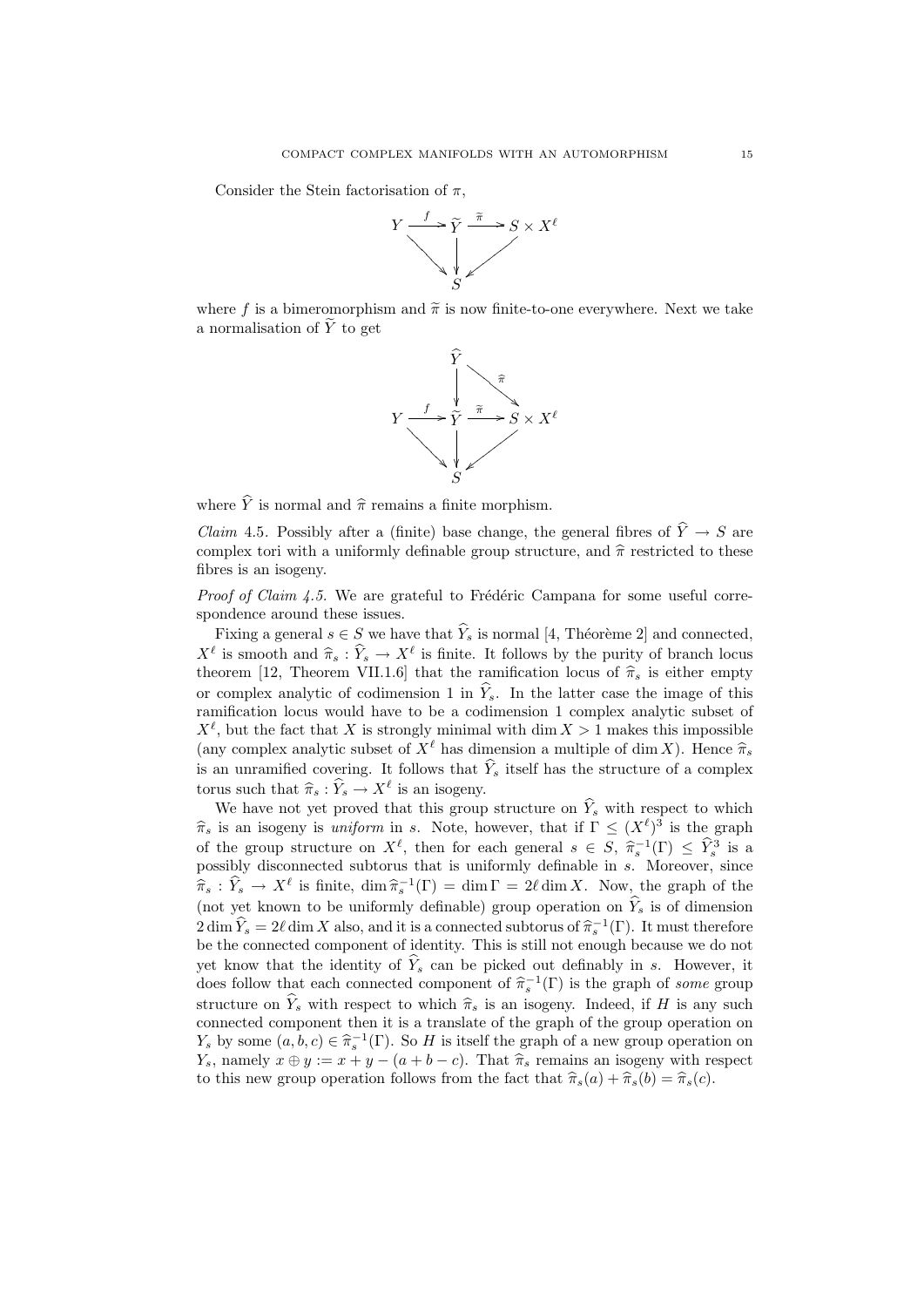So it suffices to show that after base change the connected components of  $\hat{\pi}_s^{-1}(\Gamma)$ are uniformly definable. This we now point out. Let  $Z \subset \widehat{Y} \times_S \widehat{Y} \times_S \widehat{Y}$  be a maximal dimensional irreducible component of  $\hat{\pi}^{-1}(S \times \Gamma)$  that projects onto S. Let

$$
Z \longrightarrow T \xrightarrow{\theta} S
$$

be the Stein factorisation of  $Z \to S$ . So for general  $t \in T$ ,  $Z_t$  is a connected component of  $\hat{\pi}_s^{-1}(\Gamma)$  where  $s = \theta(t)$ . Taking the finite base change  $\theta : T \to S$ , we obtain  $\hat{\pi}_T : \hat{Y}_T \to T \times X^\ell$ . Then for general  $t \in T$  we have that  $\hat{\pi}_t^{-1}(\Gamma)$  is<br>connected and so defines uniformly in t a group structure with respect to which connected, and so defines, uniformly in  $t$ , a group structure with respect to which  $\hat{\pi}_t$  is an isogeny, as required.

By the Claim, we may assume that the group structure on the general fibres  $\widehat{Y}_s$ with respect to which  $\hat{\pi}_s$  is an isogeny is uniformly definable over s. Let n be the size of the kernel of  $\hat{\pi}_s$  for  $s \in S$  general. We can define  $\rho : S \times X^{\ell} \to \hat{Y}$  over S to be the meromorphic map such that for general  $s \in S$ ,  $\rho_s \circ \hat{\pi}_s$  is multiplication by n on  $\hat{Y}_s$ , by setting  $\rho_s(x) := ny$  for any  $y \in \hat{\pi}_s^{-1}(x)$ . Finally, looking at the diagram before the statement of Claim 4.5, we see that  $\hat{Y}$  admits a dominant meromorphic map onto Y over  $S$  since  $f$  is bimeromorphic. We therefore have a dominant meromorphic map from  $S \times X^{\ell}$  to Y over S, witnessing that  $tp(a/A)$  is indeed internal to X.  $\square$ 

To complete the proof of Theorem 4.3 we need to deal with one more case.

**Proposition 4.6.** Let X be a simply connected nonalgebraic strongly minimal compact complex variety. Then X internalises finite covers.

Proof. The essential point is just that there are no finite covers to internalise. This is a uniform version of Lemma 3.4.

As in the first part of the proof of Proposition 4.4, it suffices to see that for any irreducible  $S$ , if  $\hat{\pi} : \hat{Y} \to S \times X^{\ell}$  is a finite cover over S such that for general  $s \in S$ <br>the fibre  $\hat{Y}$  is irreducible and the map  $\hat{\pi} : \hat{Y} \to X^{\ell}$  is unramified, then there is a the fibre  $\hat{Y}_s$  is irreducible and the map  $\hat{\pi}_s : \hat{Y}_s \to X^\ell$  is unramified, then there is a dominant manomorphic map from  $S \times Y^\ell$  to  $\hat{Y}$  cuan  $S$ . But  $Y^\ell$  is simply connected dominant meromorphic map from  $S \times X^{\ell}$  to  $\widehat{Y}$  over S. But  $X^{\ell}$  is simply connected since X is, so  $\hat{\pi}_s$  is an isomorphism for general  $s \in S$ . Hence  $\hat{\pi}^{-1}$  will do.  $\square$ 

#### 5. Finite-dimensional types

Everything we do in this section could be done in the more general setting of  $TA$ for T the theory of an  $\omega_1$ -compact noetherian topological structure with quantifier elimination and in which irreducibility is definable. But we stick to CCMA for the sake of concreteness.

Fix a sufficiently saturated  $(\mathcal{A}', \sigma) \models \text{CCMA}.$ 

**Definition 5.1.** By a CCM- $\sigma$ -variety is meant a pair  $(F, G)$  where F is an irreducible closed set in  $\mathcal{A}'$  and  $G \subseteq F \times F^{\sigma}$  is an irreducible closed subset whose projections to both  $F$  and  $F^{\sigma}$  are surjective and generically finite-to-one. This data gives rise to the following definable set in  $(\mathcal{A}', \sigma)$ 

$$
(F, G)^{\sharp} := \{ a \in F : (a, \sigma a) \in G \}.
$$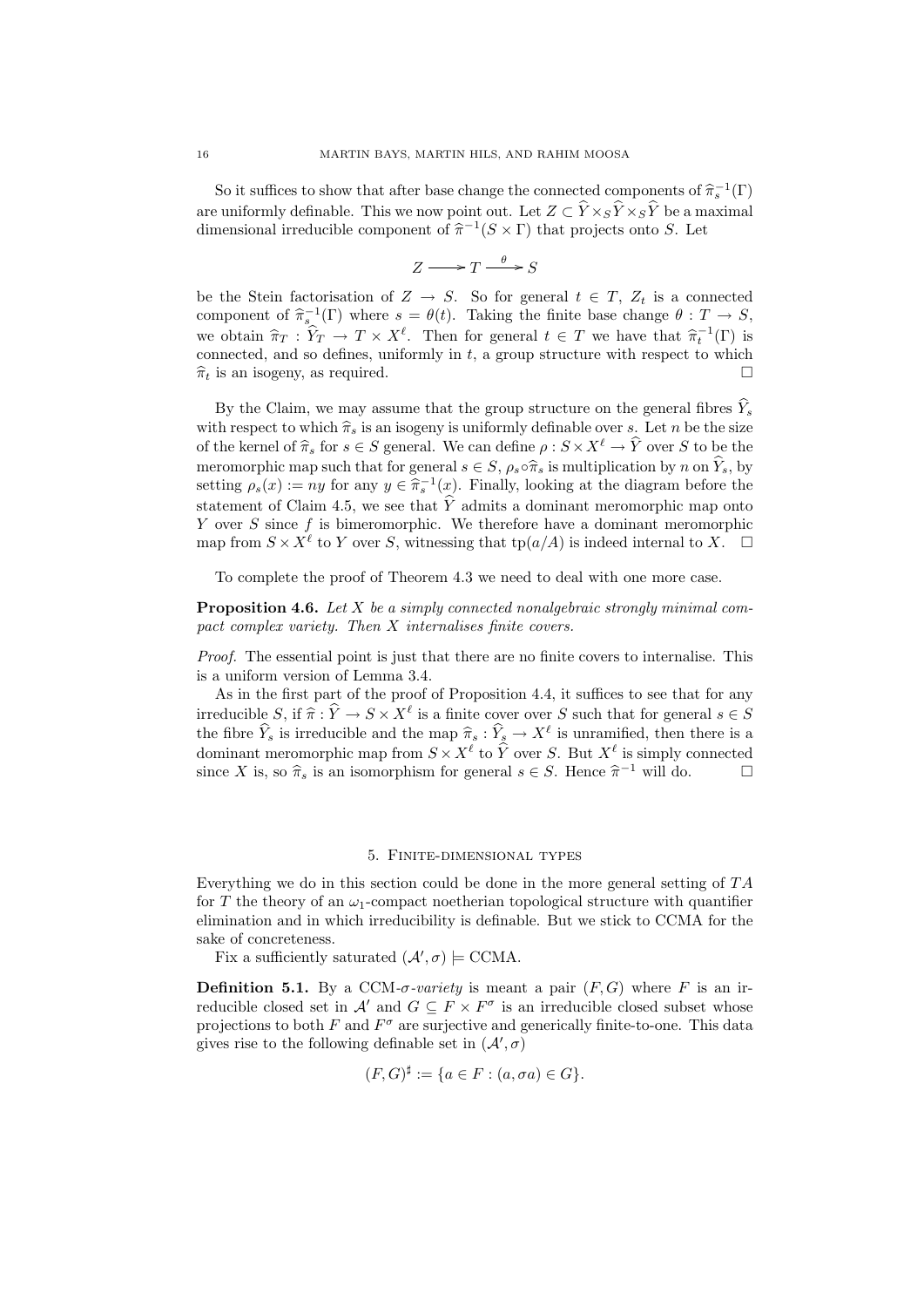Note that  $F^{\sigma} := \sigma(F)$  is again a closed set in  $\mathcal{A}'$ ; if  $F = X_a$  where  $X \subset S \times Z$  is a complex analytic subset of a product of compact complex varieties and  $a \in S(\mathcal{A}'),$ then  $F^{\sigma} = X_{\sigma(a)}$ .

We can associate to a meromorphic dynamical system  $(X, f)$  the CCM- $\sigma$ -variety  $(F, G)$  where  $F = X(\mathcal{A}')$  and G is the (set of  $\mathcal{A}'$ -points of the) graph of f. In fact, a  $CCM$ - $\sigma$ -variety should be viewed as the generalisation of a meromorphic dynamical system where we allow finite-to-finite meromorphic correspondences in place of dominant meromorphic maps.

CCM  $-\sigma$ -varieties give rise to finite-dimensional types, in the following sense.

**Definition 5.2.** Given an inversive (i.e., closed under  $\sigma$  and  $\sigma^{-1}$ ) set A, and a tuple a, we set

$$
\dim_{\sigma}(a/A) := (\dim \text{loc}((a, \sigma a, \dots, \sigma^n a)/A))_{n < \omega}
$$

where by dim is meant the complex-analytic dimension. We say that  $tp_{\sigma}(a/A)$ is finite-dimensional if  $\dim_{\sigma}(a/A)$  is eventually constant, in which case we often write  $\dim_{\sigma}(a/A) = d$  where d is that eventual value. A definable set is said to be finite-dimensional if every complete type over an inversive parameter set extending the definable set is finite-dimensional.

Note that this dimension witnesses independence: for all inversive  $B \supseteq A$ ,

(5.1) 
$$
a \bigcup_{A}^{CCMA} B \iff \dim_{\sigma}(a/B) = \dim_{\sigma}(a/A)
$$

This follows rather easily from (2) and (3) of Section 2, together with the fact that complex analytic dimension witnesses independence in CCM.

**Lemma 5.3.** Suppose  $(F, G)$  is a CCM- $\sigma$ -variety over inversive A. Then there exists  $c \in (F, G)^{\sharp}$  that is CCM-generic in F over A. Such a point satisfies:

- (i)  $tp_{\sigma}(c/A)$  is finite-dimensional with  $\dim_{\sigma}(c/A) = \dim F$
- (ii) for all inversive  $B \supseteq A$ ,  $c \bigcup_{A}^{CCMA}$ B if and only if  $\text{loc}(c/B) = F$ .

*Proof.* That we can find  $c \in (F, G)^{\sharp}$  avoiding any particular proper A-closed subset of  $F$  follows from the axiomatisation of CCMA given in [3, Proposition 5.2]. By saturation we get a generic of F over A in  $(F, G)^{\sharp}$ . (Note that this does not use the fact that the projections are finite-to-one, only that they are surjective.)

For (i), note that c being generic in F and  $(c, \sigma(c)) \in G$  implies that  $\sigma(c) \in G$ acl(Ac). Applying  $\sigma$  repeatedly gives  $\sigma^{n}(c) \in \text{acl}(Ac)$  for all n. Hence  $\dim_{\sigma}(c/A)$  $(\dim F, \dim F, \dots).$ 

Part (ii) now follows. Indeed, from (5.1), we have that  $c \bigcup_{A}^{CCMA}$ B if and only if  $\dim \text{loc} ((c, \sigma c, \ldots, \sigma^n c)/B) = \dim F$  for all n, if and only if  $\dim \text{loc}(c/B) = \dim F$ . By irreducibility of F, the latter is equivalent to  $\text{loc}(c/B) = F$ .

Remark 5.4. The (absolute) irreducibility of F and G in the definition of a CCM- $\sigma$ variety is essential. Suppose  $F_1$  and  $F_2$  are disjoint irreducible closed sets such that  $F_1^{\sigma} = F_2$  and  $F_2^{\sigma} = F_1$ . Let  $F = F_1 \cup F_2$  and let G be the union of the diagonals in  $F_1 \times F_1$  and  $F_2 \times F_2$ . Then G projects generically finite-to-one onto both F and  $F^{\sigma} = F$ , but  $(F, G)^{\sharp} = \emptyset$ . If in addition F is A-definable but  $F_1$  is not A-definable, then  $F$  and  $G$  will even be  $A$ -irreducible.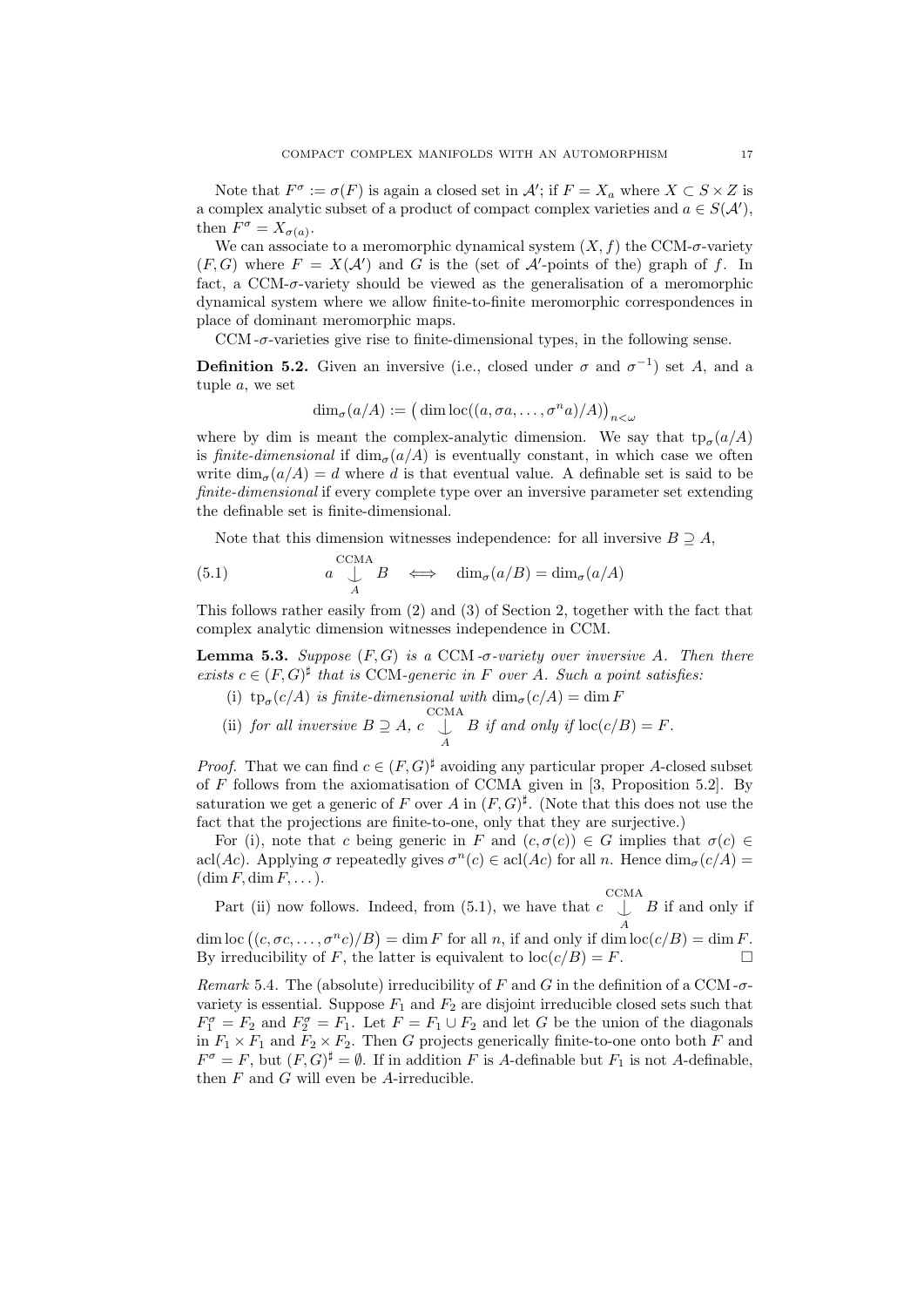We conclude this section by pointing out that  $CCM-\sigma$ -varieties capture all the finite-dimensional types in CCMA.

**Lemma 5.5.** Suppose A is acl<sub>σ</sub>-closed and c is such that  $\dim_{\sigma}(c/A)$  is finite. Then there exists  $N \geq 0$  and a CCM -σ-variety  $(F, G)$  over A, such that  $(c, \sigma c, \ldots, \sigma^N c)$ is generic in F over A and contained in  $(F, G)^{\sharp}$ .

*Proof.* Let  $N$  and  $d$  be such that

 $d = \dim \text{loc} ((c, \sigma c, \dots, \sigma^N c)/A) = \dim \text{loc} ((c, \sigma c, \dots, \sigma^{N+1} c)/A)$ 

Let  $\bar{c} := (c, \sigma c, \ldots, \sigma^N c), F := \text{loc}(\bar{c}/A)$  and  $G := \text{loc}((\bar{c}, \sigma \bar{c})/A) \subseteq F \times F^{\sigma}$ . The assumption that  $A = \operatorname{acl}_{\sigma}(A)$  ensures that F and G are irreducible. Note that  $\dim G = \dim \text{loc} ((c, \sigma c, \ldots, \sigma^{N+1} c)/A) = d = \dim F = \dim F^{\sigma}.$  Moreover, both projections of G are onto as  $\bar{c}$  is generic in F over A, and so  $\sigma\bar{c}$  is generic in  $F^{\sigma}$ over A also. Hence these projections must be generically finite-to-one.  $\Box$ 

Remark 5.6. If furthermore we take  $N$  in Lemma 5.5 large enough so that the number of realisations of  $tp_{\sigma}(\sigma^{N+1}c/A, c, ..., \sigma^N c)$  is minimal, then the quantifierfree CCMA-type of c over A is determined by saying that  $(c, \sigma c, \ldots, \sigma^N c) \in (F, G)^{\sharp}$ and  $c$  is generic in  $F$  over  $A$ .

## 6. Difference-analytic jet spaces and the Zilber dichotomy

We now aim to prove the Zilber dichotomy for finite-dimensional minimal types in CCMA: either they are one-based or they are nonorthogonal to the fixed field (of the canonical interpretation of ACFA in CCMA). For ACFA itself this was done first by Chatzidakis and Hrushovski in [7], but then a much simpler proof was given by Pillay and Ziegler in [35]. It is this latter argument, which goes via an appropriate notion of "jet space" and actually proves something stronger than the dichotomy (namely the Canonical Base Property or the CBP), that we will follow here, and extend to all of CCMA.

In the appendix to this paper we have reviewed the uniformly definable construction of jet spaces in complex analytic geometry. Given a holomorphic map  $\pi: X \to S$  of compact complex varieties, there exists a CCM-definable complex variety  $\mathrm{Jet}^n(X/S) \to X$  such that for all  $x \in X$ 

$$
\operatorname{Jet}^n(X/S)_x=\operatorname{Jet}^n(X_{\pi(x)})_x=\operatorname{Hom}_{\mathbb{C}}(\mathfrak{m}_{X_{\pi(x)},x}/\mathfrak{m}_{X_{\pi(x)},x}^{n+1},\mathbb{C})
$$

and such that the vector space structure on these fibres is uniformly definable in CCM. Here  $\mathfrak{m}_{X_{\pi(x)},x}$  denotes the maximal ideal of the local ring of germs of holomorphic functions on the fibre  $X_{\pi(x)}$  at the point x. We point the reader to the appendix for further details.

The uniformity allows us to define jet spaces of nonstandard closed sets.

**Definition 6.1.** Suppose  $F = X_a$  is a closed set in CCM where  $X \subseteq S \times Z$  and  $a \in S(\mathcal{A}')$ . Then by the *nth jet space of* F, which we will denote by  $\mathrm{Jet}^n(F) \to F$ , we will mean the restriction of  $\mathrm{Jet}^n(X/S)(\mathcal{A}') \to X(\mathcal{A}')$  to  $X_a$ .

The fibres of  $\mathrm{Jet}^n(F) \to F$  are therefore uniformly finite dimensional K-vector spaces, where recall that  $(K, +, \times)$  is the interpretation of the complex field in A'. Moreover, by the functoriality of the construction of jet spaces, if  $F$  is an irreducible closed subset of an irreducible closed set G, and  $c \in F$ , then  $\mathrm{Jet}^n(F)_c$  is naturally a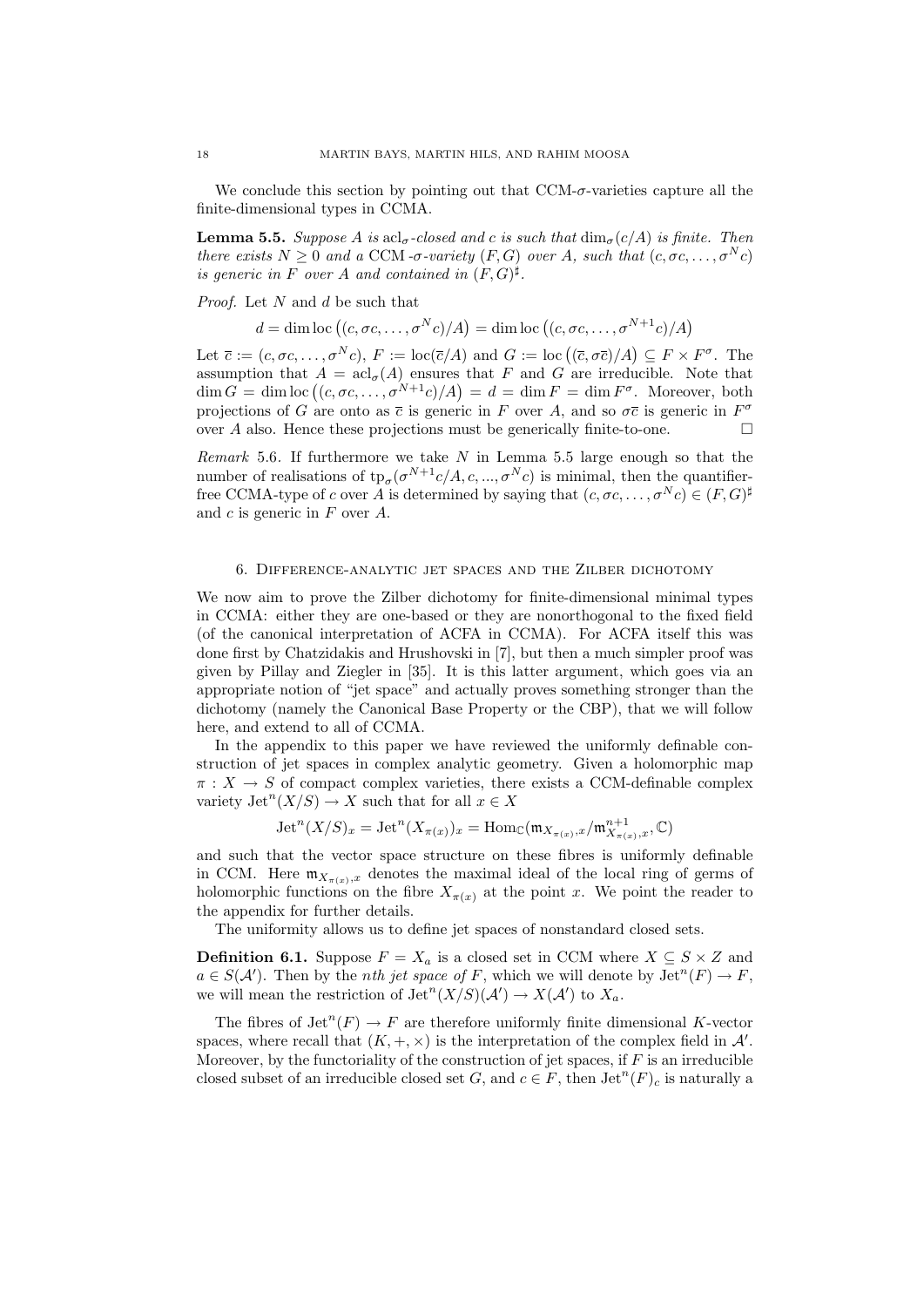K-linear subspace of  $\mathrm{Jet}^n(G)_c$ . The main point of this construction is the following proposition which says these jet spaces yield a linearisation of irreducible closed sets.

**Proposition 6.2.** Suppose S and Z are compact complex varieties and  $X \subset S \times Z$ is a subvariety. There exists  $n > 0$  such that for all  $a, b \in S(\mathcal{A}')$ , if  $X_a$  and  $X_b$ are irreducible, pass through some  $c \in Z(\mathcal{A}')$ , and have  $\mathrm{Jet}^n(X_a)_c = \mathrm{Jet}^n(X_b)_c$  as K-subspaces of  $\mathrm{Jet}^n(Z)_c$ , then  $X_a = X_b$ .

*Proof.* The statement that is claimed by the proposition (for fixed  $S, Z, X$ ) is firstorder in the language of CCM (using the fact that irreducibility is definable), and hence it suffices to prove that it is true in the standard model. Now, working in the standard model, by Lemma B.3, it is the case that for any  $s, s' \in S(\mathcal{A})$  if  $X_s$  and  $X_{s'}$  are irreducible and pass through  $z \in Z(\mathcal{A})$  with  $\mathrm{Jet}^n(X_s)_z = \mathrm{Jet}^n(X_{s'})_z$  for all  $n \geq 0$ , then  $X_s = X_{s'}$ . To see that we can uniformly bound n is a straightforward compactness argument: For each  $n > 0$ , let  $\phi_n(s, s', z)$  be the formula expressing that  $X_s$  and  $X_{s'}$  are irreducible, pass through z, satisfy  $\mathrm{Jet}^n(X_s)_z = \mathrm{Jet}^n(X_{s'})_z$ but  $X_s \neq X_{s'}$ . We are using here the definability of irreducibility and the fact that the jet spaces are uniformly definable in order to write down  $\phi_n$ . Note that  $\phi_n(s, s', z) \to \phi_m(s, s', z)$  for all  $m \leq n$ . What we need to prove is that for some n,  $\phi_n$  is not satisfiable in A. But by  $\omega_1$ -compactness of A, if each  $\phi_n$  were satisfiable then we would find  $s, s', z$  such that  $X_s \neq X_{s'}$  but  $\mathrm{Jet}^n(X_s)_z = \mathrm{Jet}^n(X_{s'})_z$  for all  $n \geq 0$ , contradicting what was previously established.

Now we pass to CCMA and define jet spaces there using the nonstandard complex analytic jet spaces described above, in very much the same way that Pillay and Ziegler use algebraic jet spaces to define jet spaces for finite-dimensional differencealgebraic varieties in [35, §4].

Work in a sufficiently saturated model  $(A', \sigma) \models$  CCMA, and fix a CCM- $\sigma$ variety  $(F, G)$  defined over  $B = \text{acl}(B)$ . We can arrange things so that  $F = X_a$  and  $G = W_{(a,\sigma(a))} \subset X_a \times X_{\sigma(a)}$  where

- $\alpha$  is a tuple from  $B$  that is a generic point of a compact complex variety  $S$ ,
- $X \rightarrow S$  is a *fibre space*; that is, the general fibres are irreducible,
- $(a, \sigma(a))$  is a generic point of a subvariety  $T \subseteq S^2$ , and
- $W \subseteq X^2$  is a subvariety such that the induced map  $W \to T$  is a fibre space. The fact that G projects generically finite-to-one onto F and  $F^{\sigma}$  implies, by definability of dimension, that in the standard model, for general  $t = (s_1, s_2) \in T(A)$ ,  $W_t \subseteq X_{s_1} \times X_{s_2}$  projects generically finite-to-one onto each co-ordinate. It follows that for any  $n > 0$  and for general  $x_1 \in X_{s_1}(\mathcal{A})$  and  $x_2 \in X_{s_2}(\mathcal{A})$ ,  $\mathrm{Jet}^n(W_t)_{(x_1,x_2)}$ is the graph of a C-linear isomorphism from  $\mathrm{Jet}^n(X_{s_1})_{x_1}$  to  $\mathrm{Jet}^n(X_{s_2})_{x_2}$ . (For this latter property of jet spaces, see for example Lemma 5.10 of [28], which works in the algebraic setting but goes through in our analytic setting.) As this is a definable property we get for  $c \in (F, G)^{\sharp}$ , with c generic in F over B, that  $\mathrm{Jet}^n(G)_{(c,\sigma(c))}$  is the graph of a (CCM-definable) K-linear isomorphism  $g: \text{Jet}^n(F)_c \to \text{Jet}^n(F^{\sigma})_{\sigma(c)}^{\sigma}.$

**Definition 6.3.** Suppose  $(F, G)$  is a CCM- $\sigma$ -variety over  $B = \text{acl}(B)$ , and  $c \in$  $(F, G)^{\sharp}$  is generic in F over B. By the *nth jet space of*  $(F, G)^{\sharp}$  at c we mean the Bc-definable  $Fix(K,\sigma)$ -vector subspace

$$
\operatorname{Jet}^n(F,G)^{\sharp}_{c} := \left(\operatorname{Jet}^n(F)_{c}, \operatorname{Jet}^n(G)_{(c,\sigma(c))}\right)^{\sharp} = \{v \in \operatorname{Jet}^n(F)_{c} : \sigma(v) = g(v)\}
$$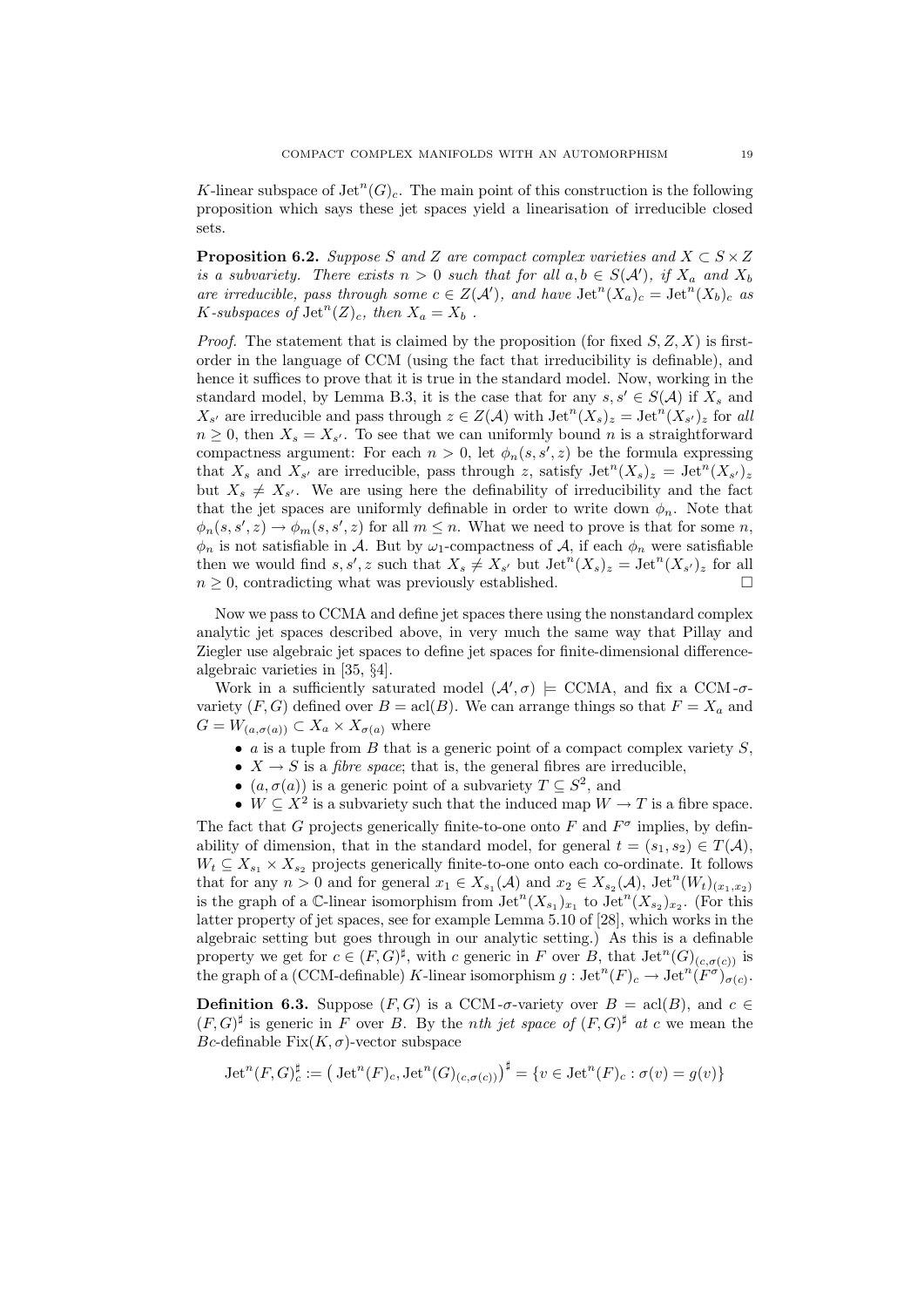Note that  $g^{-1}\sigma$ :  $\mathrm{Jet}^n(F)_c \to \mathrm{Jet}^n(F)_c$  endows  $\mathrm{Jet}^n(F)_c$  with the structure of a  $\sigma$ -module over the difference field  $(K, \sigma)$ ; namely  $g^{-1}\sigma(rv) = g^{-1}(\sigma(r)\sigma(v)) =$  $\sigma(r)g^{-1}\sigma(v)$  for all  $r \in K$  and  $v \in \text{Jet}^n(F)_c$ . This uses the fact that scalar multiplication on  $\mathrm{Jet}^n(F)_c$  is obtained by the restriction of the 0-definable scalar multiplication on Jet<sup>n</sup> X, and hence commutes with  $\sigma$ . Now Jet<sup>n</sup> $(F, G)_{c}^{\sharp}$  is the fixed set of this  $\sigma$ -module, which therefore is naturally a Fix $(K, \sigma)$ -vector subspace. Moreover, by [35, Lemma 4.2(ii)], the fact that  $(K, \sigma)$  is existentially closed implies that

$$
\operatorname{Jet}^n(F)_c = \operatorname{Jet}^n(F,G)_c^{\sharp} \otimes_{\operatorname{Fix}(K,\sigma)} K
$$

In particular, the dimension of  $\mathrm{Jet}^n(F,G)^{\sharp}_{c}$  as a  $\mathrm{Fix}(K,\sigma)$ -vector space is equal to  $\dim_K \text{Jet}^n(F)_c$ .

We will use the difference-analytic jet spaces defined above to prove a canonical base property for CCMA. Let us first recall briefly what canonical bases in simple theories are. In a simple theory an *amalgamation base* is a type  $p \in S(A)$  for which type-amalgamation holds; that is if  $B_1$  and  $B_2$  are extensions of A that are independent over A, and  $q_i \in S(B_i)$  is a nonforking extension of p for  $i = 1, 2$ , then  $q_1 \cup q_2$  is consistent and does not fork over A. Parallelism among amalgamation bases is the transitive closure of the relation of having a common nonforking extension. Given an amalgamation base p, the *canonical base of* p, denoted by  $Cb(p)$ , can be characterised by the following property: an automorphism of the universe fixes  $Cb(p)$  if and only if it fixes the parallelism class of p setwise. For more details, and further properties of canonical bases that we will use, we suggest [20, Section 4.3].

The canonical base property (CBP) refers to a condition that a theory may or may not satisfy, which tells us something about the type of  $\mathrm{Cb}(p)$  over a realisation of p. We will not make the CBP precise in general here, but we do articulate it in our context as Theorem 6.4 below.

Because CCMA is supersimple, it follows by [5] that types over  $\mathrm{acl}_{\sigma}^{\mathrm{eq}}$ -closed sets are amalgamation bases, and that the canonical base of an amalgamation base exists as a (possibly infinite) tuple of imaginary elements. (In general simple theories canonical bases exist as "hyperimaginary" elements.) We will therefore have to pass sometimes to  $(\mathcal{A}', \sigma)^{\text{eq}}$ .

The following theorem should be viewed as a generalisation of [35, Theorem 1.2] from ACFA to CCMA. Indeed, our proof is modelled on the ACFA case.

**Theorem 6.4** (CBP for finite-dimensional types in CCMA). Suppose  $(F, G)$  is a CCM- $\sigma$ -variety defined over  $B = \operatorname{acl}_{\sigma}(B)$ , and  $c \in (F, G)^{\sharp}$  is generic in F over B. Let  $B_1 \supseteq B$  be an acl<sup>eq</sup>-closed set of parameters. If  $e = \text{Cb}_\sigma(c/B_1)$  then  $\text{tp}_\sigma(e/Be)$ is almost  $Fix(K,\sigma)$ -internal.

*Proof.* Let  $B'_1 \supseteq B$  be the intersection of  $B_1$  with the real sorts of  $(A', \sigma)$ . By geometric elimination of imaginaries (see (4) on page 5),  $B_1 \subseteq \operatorname{acl}_{\sigma}^{\operatorname{eq}}(B_1')$ .

Let  $F_1 = \text{loc}(c/B'_1)$  and let d be a canonical parameter for  $F_1$  in CCM. We first claim that d and e are interalgebraic over B in CCMA. Let  $\alpha$  be an automorphism of  $(A', \sigma)$  that is the identity on Be. Then  $\alpha(c) \in (F, G)^{\sharp}$  is generic in F over B also, and by properties of canonical bases  $tp_{\sigma}(\alpha(c)/\alpha(B_1))$  is parallel to  $tp_{\sigma}(c/B_1)$ . So  $tp_{\sigma}(\alpha(c)/\alpha(B'_1))$  is parallel to  $tp_{\sigma}(c/B'_1)$  also. It follows by Lemma 5.3 that loc  $(\alpha(c)/\alpha(B'_1)) = \text{loc}(c/B'_1)$ . That is,  $\alpha(F_1) = F_1$ , and so  $\alpha(d) = d$ . This shows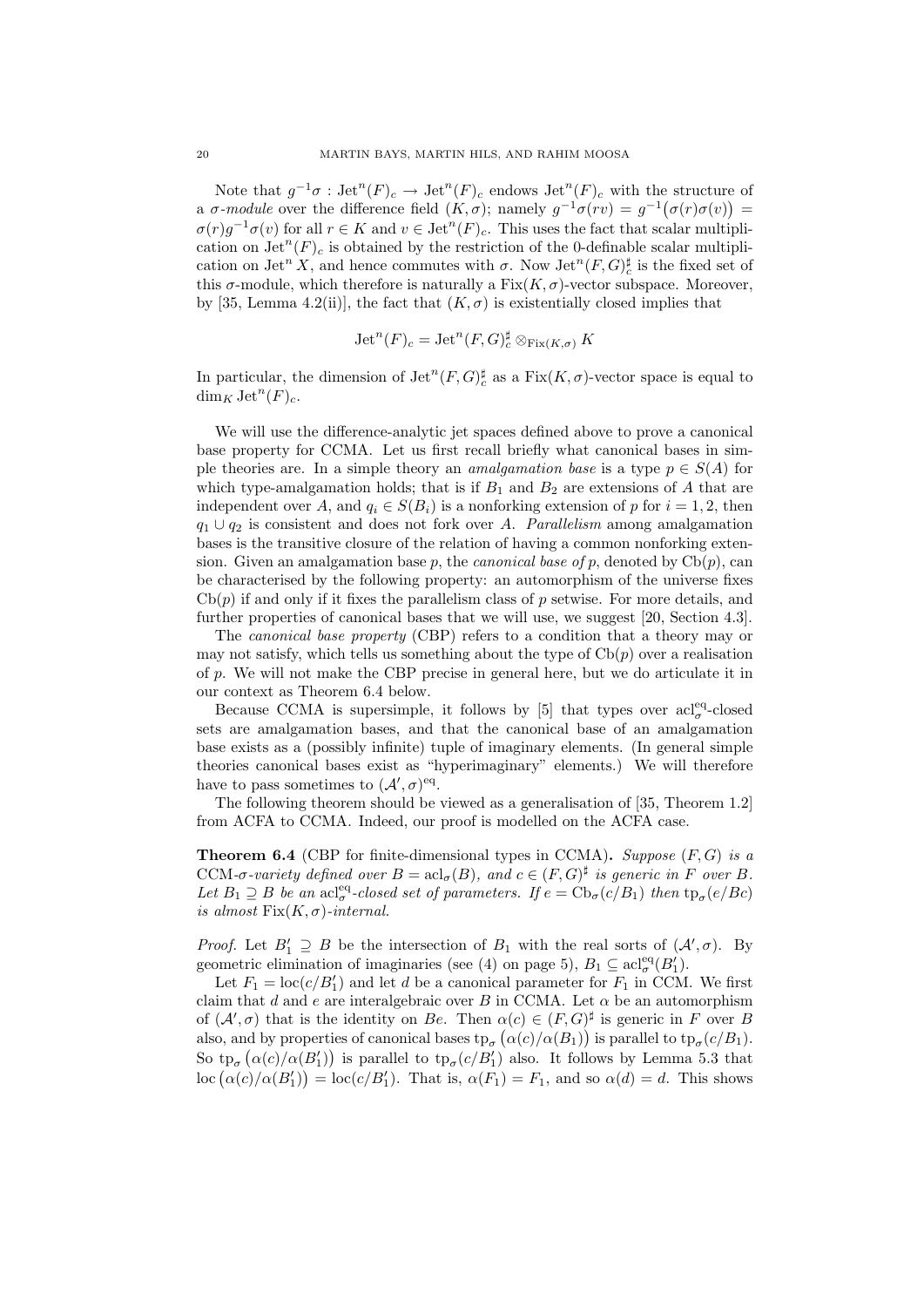that  $d \in \text{dcl}_{\sigma}(Be)$ . On the other hand, Lemma 5.3 also implies that  $c \left( \bigcup_{i=1}^{n} B'_{i} \right)$ , C<sub>CM</sub>A d and so  $e = \text{Cb}_{\sigma}(c/B_1) \in \text{acl}_{\sigma}^{\text{eq}}(d)$ .

So it suffices to show that  $\text{tp}_{\sigma}(d/BC)$  is almost  $\text{Fix}(K,\sigma)$ -internal. In fact, we will show it is  $Fix(K,\sigma)$ -internal.

Let  $n > 0$  be as given by Proposition 6.2 applied to compact complex varieties  $X \subset S \times Z$  where  $F_1 = X_a$  for  $a \in S(\mathcal{A}')$ . Let A be a  $Fix(K, \sigma)$ -basis for  $\mathrm{Jet}^n(F, G)_{c}^{\sharp}$ , chosen so that  $A \bigcup_{B_c}^{CCMA}$ d. We show that  $d \in \text{dcl}_{\sigma} (B, c, A, \text{Fix}(K, \sigma)).$ 

Setting  $G_1 = \text{loc} ((c, \sigma(c))/B_1)$ , we have that  $(F_1, G_1)$  is a CCM- $\sigma$ -variety, and so Jet<sup>n</sup> $(G_1)_{(c,\sigma(c))}$  induces on Jet<sup>n</sup> $(F_1)_c$  the structure of a  $\sigma$ -module over  $(K,\sigma)$ . Now  $\operatorname{Jet}^n(G_1)_{(c,\sigma(c))}$  is a K-subspace of  $\operatorname{Jet}^n(G)_{(c,\sigma(c))}$ , so that  $\operatorname{Jet}^n(F_1)_c$  is a  $\sigma$ - $\text{submodule of } \mathrm{Jet}^n(F)_c. \text{ Hence } \mathrm{Jet}^n(F_1,G_1)_c^{\sharp} \text{ is a } \mathrm{Fix}(K,\sigma)\text{-subspace of } \mathrm{Jet}^n(F,G)_c^{\sharp}.$ 

Let  $\alpha$  be an automorphism of  $(\mathcal{A}', \sigma)$  that fixes the sets  $B, c, A$ , Fix $(K, \sigma)$  pointwise. Then  $\alpha$  fixes all of  $\mathrm{Jet}^n(F,G)_{c}^{\sharp}$  pointwise, and hence all of  $\mathrm{Jet}^n(F_1,G_1)_{c}^{\sharp}$ . But,  $\mathrm{Jet}^n(F_1)_c = \mathrm{Jet}^n(F_1, G_1)_c^{\sharp} \otimes_{\mathrm{Fix}(K,\sigma)} K$ , so that  $\alpha$  preserves  $\mathrm{Jet}^n(F_1)_c$  setwise. That is,  $\mathrm{Jet}^n(F_1)_c = \mathrm{Jet}^n(F_1^{\alpha})_c$ . So by Proposition 6.2,  $F_1 = F_1^{\alpha}$ . As d is a canonical parameter for  $F_1$  in CCM, we have that  $\alpha(d) = d$ , as desired.

As was first observed by Pillay [32], from such a canonical base property one can deduce a Zilber dichotomy statement. Ours will apply to finite-dimensional minimal types. Recall that a type in a simple theory is minimal if it is of SU-rank one, that is, every forking extension is algebraic.

Corollary 6.5 (Zilber dichotomy for finite-dimensional minimal types in CCMA). Suppose B is an  $\text{acl}_{\sigma}$ -closed set and  $p(x) \in S(B)$  is a finite-dimensional minimal type. Then either p is one-based or it is almost internal to  $Fix(K,\sigma)$ .

Proof. We follow the argumentation of [29, Corollary 6.19].

Suppose  $p(x)$  is not one-based. Then there exists a finite tuple c of realisations of  $p(x)$  and a model  $M \supseteq B$  such that  $e := \text{Cb}_{\sigma}(c/M) \notin \text{acl}_{\sigma}(Bc)$ . Note that  $\text{tp}_{\sigma}(c/B)$ is also finite-dimensional so that, possibly after replacing c by  $(c, \sigma c, \ldots, \sigma^n c)$  for some n, we may assume by Lemma 5.5 that there is a CCM- $\sigma$ -variety (F, G) over B and that c is generic in F over B and contained in  $(F, G)^{\sharp}$ . Hence, by Theorem 6.4 (with  $B_1 = M$ ), we have that  $\text{tp}_{\sigma}(e/Bc)$  is almost  $\text{Fix}(K, \sigma)$ -internal. So we have  $e \in \text{acl}_{\sigma}(A, B, c, d)$  for some tuple d from  $Fix(K, \sigma)$  and some A CCMA  $\perp$  e. Bc

It follows that  $e\int_{ABC}^{\text{CCMA}} d$ . Now e is in the definable closure of a finite set of realisations of  $p(x)$ ; this is because e is in the definable closure of a finite part of a Morley sequence in  $tp_{\sigma}(c/M)$ , and c is a tuple of realisations of  $p(x)$ . Since  $SU(p) = 1$ , we can find ABc-independent realisations  $a_1, \ldots, a_m$  of  $p(x)$  such that  $e \in \operatorname{acl}_{\sigma}(ABC, a_1, \ldots, a_m)$ . Hence  $(a_1, \ldots, a_m) \downarrow_{ABC}^{CCMA}$ d. But then for some  $i < m$ ,  $a_{i+1} \in \text{acl}_{\sigma}(a_1 \ldots a_i \text{ } ABCd),$  witnessing that  $p(x)$  is almost internal to  $\text{Fix}(K, \sigma).$   $\Box$ 

Remark 6.6. On the face of it the above corollary is only about real types, as per our conventions we do not work in  $(\mathcal{A}', \sigma)^{eq}$ . But because CCMA admits geometric elimination of imaginaries, and because both one-basedness and almost internality to Fix $(K, \sigma)$  are preserved by interalgebraicity, we get the Zilber dichotomy for all finite-dimensional minimal types in  $(\mathcal{A}', \sigma)^{eq}$  also.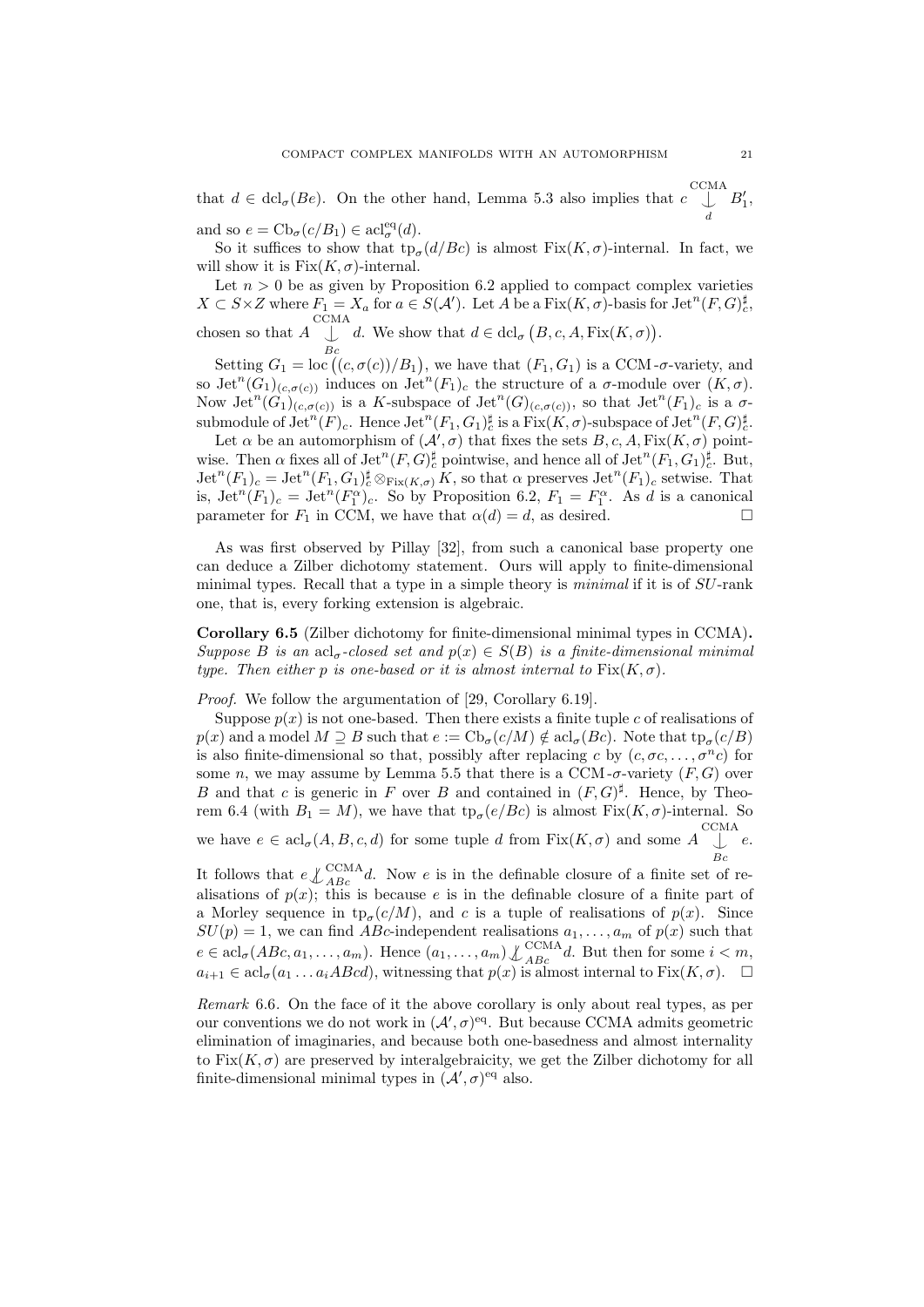The Zilber dichotomy result of Corollary 6.5 applies only to finite-dimensional minimal types. We give an example to show that not all minimal types are finitedimensional. Whether a Zilber dichotomy holds for these types we leave as an open question; we only give an example of a trivial infinite-dimensional minimal type.

**Example 6.7.** Let  $X$  be a simply connected strongly minimal compact complex variety of dimension greater than 1 and with trivial automorphism group; for example, almost all generic K3 surfaces have these properties [21, Theorem 3.6].

By Theorem 4.3,  $X(\mathcal{A}')$  is stably embedded in  $(\mathcal{A}', \sigma)$  with induced structure  $L^X_{\sigma}$ . By [27, Proposition 2.3], the complex analytic structure on X, namely  $(X(\mathcal{A}'), L^X)$ , is just the structure of equality. So the full induced structure on  $X(\mathcal{A}')$  is that of an infinite set with a generic permutation  $\sigma$ , and with distinguished  $\sigma$ -fixed points for the complex points  $X(A)$ . It follows that the type in CCMA of an aperiodic point of X,

$$
p := \{ x \in X \} \cup \{ x \neq \sigma^n x \mid n \in \mathbb{N} \},
$$

is complete, minimal, and has trivial geometry. If  $b \models p$ , then  $\text{loc}(b, \ldots, \sigma^{n-1}b)$  $X^n$ , so p has infinite dim<sub> $\sigma$ </sub>.

We may also note that the types of periodic points of  $X$  provide examples of trivial minimal types of finite dimension which are orthogonal to ACFA. Indeed, the discussion above shows that  $X$  is *fully orthogonal* to ACFA in the sense that every tuple from  $X$  is independent of every tuple from  $K$  over any parameters.

## 7. Minimal one-based types

The Zilber dichotomy theorem, Corollary 6.5, tells us that there are no new nonone-based finite-dimensional minimal types in CCMA; they all come from ACFA and in fact from the fixed field in ACFA. In Example 6.7, we saw that there are new trivial minimal types, both of finite and of infinite dimension. It remains to consider the minimal one-based nontrivial types. The following example shows that new ones do occur in CCMA, of finite dimension.

Fix  $(\mathcal{A}', \sigma) \models$  CCMA sufficiently saturated.

**Example 7.1.** There are definable groups in  $(A', \sigma)$  that are finite-dimensional, minimal, one-based, and fully orthogonal to ACFA.

*Proof.* If X is any nonalgebraic simple complex torus, then Fix  $(X(\mathcal{A}'), \sigma)$  will be such an example. In fact, we will describe precisely which definable subgroups of  $X(\mathcal{A}')$  will have the desired properties.

First of all, X is a one-based stable group in CCMA. Indeed, it is a one-based stable group in CCM, and so  $(X(\mathcal{A}'), L^X_\sigma)$  is a one-based stable group by [16], and by Theorem 4.3 the latter is the full structure induced on  $X(\mathcal{A}')$  by  $(\mathcal{A}', \sigma)$ . Secondly, as X is fully orthogonal to  $\mathbb P$  in CCM it follows from the characterisation of independence in CCMA – see (3) on page  $4$  – that X and  $\mathbb P$  remain fully orthogonal in CCMA. Hence, one-basedness and full orthogonality to ACFA will come for free; what we require is simply a description of all the finite-dimensional definable subgroups of  $X(\mathcal{A}')$  of  $SU$ -rank one. Hrushovski's arguments in [18, §4.1], which are written for simple abelian varieties in ACFA but which work equally well for simple complex tori in CCMA, show that the definable subgroups of  $X(\mathcal{A}')$  of  $SU$ -rank one are precisely those of the form  $\ker(g)$  where g is an element of  $\text{End}(X)[\sigma]$  and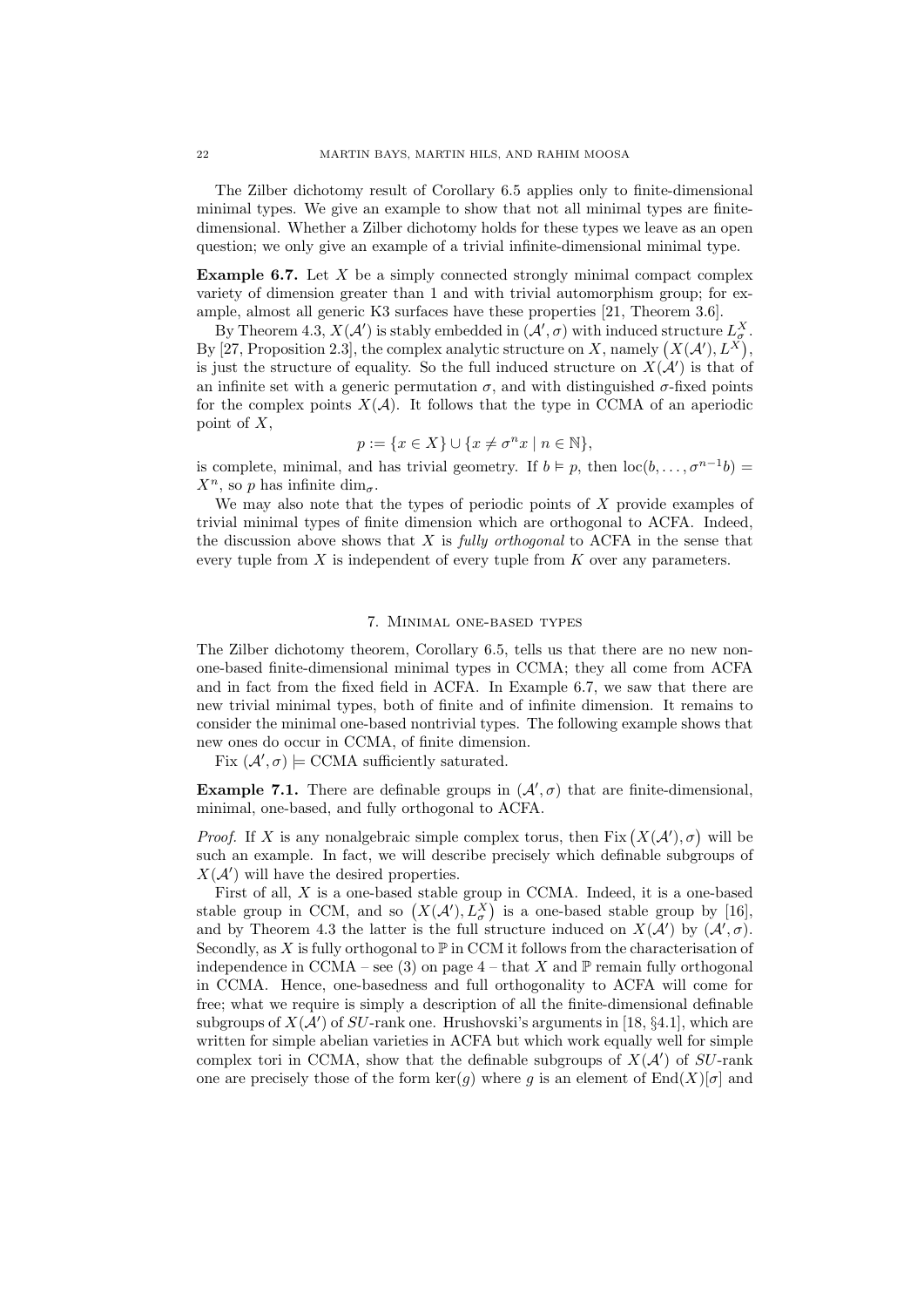is left-irreducible in  $\text{End}_{\mathbb{Q}}(X)[\sigma, \sigma^{-1}]$ . Here,  $\text{End}(X)$  denotes the (noncommutative unitary) ring of holomorphic homomorphisms from X to itself, and  $\text{End}_{\mathbb{Q}}(X) :=$ End(X)  $\otimes_{\mathbb{Z}} \mathbb{Q}$ . Note that ker(g) will be finite-dimensional. Taking  $g = \sigma - 1$  yields the example of Fix  $(X(\mathcal{A}'), \sigma)$ .

The following proposition will essentially say that these are the only nontrivial one-based minimal types of finite dimension that do not come from ACFA. However, in order to express this, we need to talk about groups definable over parameters in  $(A', \sigma)$ , and in particular those that correspond to complex tori. The usual proof of the Weil - van den Dries - Hrushovski theorem goes through for CCM, so that every group interpretable in  $A'$  can be endowed with the structure of an  $A'$ -meromorphic group in the sense of [1, Definition 4.3]; it is the natural nonstandard analogue of meromorphic group. We will say (somewhat oddly) that an  $A'$ -meromorphic group is  $A'$ -compact if as an  $A'$ -manifold it is the image of a closed set in  $A'$  under an  $A'$ -holomorphic map (again the notions of  $A'$ -manifold and  $A'$ -holomorphic are the natural nonstandard ones, see [1, Definition 4.1]). An  $\mathcal{A}'$ -compact group appears as the generic fibre of a definable family of meromorphic groups that are individually, though not necessarily uniformly, definably isomorphic to complex tori. In particular,  $A'$ -compact groups are commutative. One would like to think of them as "nonstandard complex tori", except that outside of the essentially saturated context there are some subtleties (and open questions) about doing so, see the discussion in the Introduction to [1].

One other point of terminology before we state the proposition. Until now in this paper we have used the term "generic" (for points or types) only in the Zariski topology sense of the theory CCM. But now we want to talk about *generic types* of groups definable in CCMA, and we will mean this in the sense of groups definable in simple theories; see for example [20, Chapter 7].

Remark 7.2. Let G be a definable group in  $(\mathcal{A}', \sigma)$  that is finite-dimensional (see Definition 5.2). Then a type is generic if and only if it is of maximal  $\dim_{\sigma}$ .

*Proof.* In this proof, for a finite tuple  $a$  from  $G$  and a parameter set  $C$  we set  $d(a/C) = \dim_{\sigma}(a/\operatorname{acl}_{\sigma}(C))$  (which we think of as an element of N). The function  $d$  satisfies the following properties:

- (1) d witnesses independence: if  $C \subseteq B$  and a are given, then  $d(a/B) \leq d(a/C)$ , where equality holds if and only if  $a \bigcup_{\perp}^{CCMA} B$ .
- (2)  $d(h/C, g) = d(g \cdot h/C, g) = d(h \cdot g/C, g)$  for all  $g, h \in G$  (translation invariance).

Note that (1) is (5.1) on page 17, and (2) follows from the fact that  $\dim_{\sigma}$  is invariant under definable bijections.

The statement now follows formally from properties  $(1)-(2)$ . Suppose for convenience that G is 0-definable. Let  $a \in G$  be such that  $d(a)$  is maximal, and let  $g \in G$  be generic in G over a. As  $a \bigcup_{n=0}^{\text{CCMA}} g$ , we get  $d(a) = d(a/g) = d(g \cdot a/g)$ , by (1) and (2). Thus  $g \cdot a \quad \downarrow \quad g$  by maximality of  $d(a)$  and (2). But  $g \cdot a$  is generic  $\mathop{\rm CCMA}\nolimits$ (by genericity of g over a), and so  $a = g^{-1} \cdot g \cdot a$  is generic as well. Moreover, as  $g \cdot a$  is independent from a, we conclude that  $d(g) = d(g/a) = d(g \cdot a/a) = d(g \cdot a)$ , so  $g$  is of maximal dimension.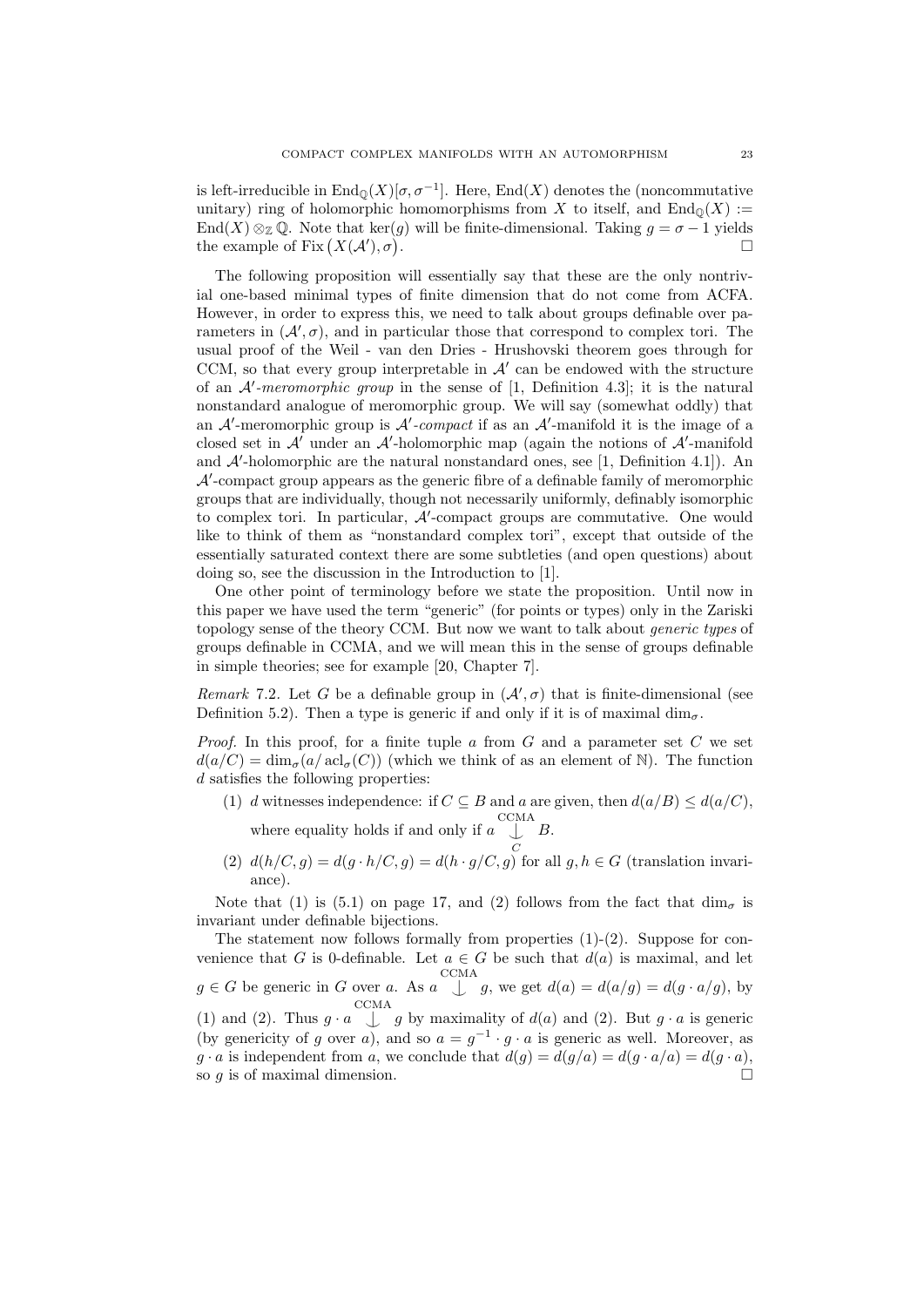**Proposition 7.3.** Suppose  $p(x) \in S(B)$  is a finite-dimensional minimal nontrivial one-based type in  $(A', \sigma)$  that is orthogonal to the projective line. There exist a commutative simple nonalgebraic  $A'$ -compact  $A'$ -meromorphic group  $G$  and a finite dimensional quantifier-free definable subgroup H of SU-rank one such that  $p(x)$  is nonorthogonal to (all) the generic types of H.

Remark 7.4. In the case when  $B = \emptyset$  and the sort of  $p(x)$  is of Kähler-type, the group G in the conclusion can be taken to be (the interpretation in  $\mathcal{A}'$  of a) simple nonalgebraic complex torus.

Proof of 7.3. This is just the analogue for CCMA of the corresponding fact about minimal nontrivial one-based types in ACFA which is due to Chatzidakis and Hrushovski (see [7, Theorem 5.12]). Indeed, their proof goes through in this setting. We will give the proof in detail.

By finite dimensionality, replacing  $p(x)$  with something interdefinable with it, we can assume that if  $a \models p(x)$  then  $\sigma(a) \in \text{acl}(Ba)$ . By non-triviality, we find realisations  $a, b, x, z$  of p which are dependent and such that any triple is independent. By modularity and geometric elimination of imaginaries for CCMA, we find tuples  $c, w$  and  $y$  of SU-rank 1 such that

- $\operatorname{acl}_{\sigma}(B, a, b) \cap \operatorname{acl}_{\sigma}(B, x, z) = \operatorname{acl}_{\sigma}(B, c);$
- $\operatorname{acl}_{\sigma}(B, a, z) \cap \operatorname{acl}_{\sigma}(B, b, x) = \operatorname{acl}_{\sigma}(B, w)$ , and
- $\operatorname{acl}_{\sigma}(B, a, x) \cap \operatorname{acl}_{\sigma}(B, b, z) = \operatorname{acl}_{\sigma}(B, y).$

By finite dimensionality, enlarging c if necessary, we may assume that  $\sigma(c) \in$ acl $(B, c)$ ; similarly for w and y. The tuple  $(a, b, c, x, y, z, w)$  forms an abelian group configuration (see Theorem C.2) with respect to the theory CCM. Let  $(M, \sigma) \preccurlyeq$ A' be sufficiently saturated. We may assume that  $a, b, c, x, y, z, w \nightharpoonup_B M$ . The abelian group configuration theorem (Theorem C.2) yields a connected abelian  $\mathcal{A}'$ meromorphic group  $G$  defined over M such that there are independent generics  $a', b'$  in G over M (in the sense of CCM) which satisfy  $\operatorname{acl}(M, a) = \operatorname{acl}(M, a')$  and  $\operatorname{acl}(M, b) = \operatorname{acl}(M, b')$  and  $\operatorname{acl}(M, c) = \operatorname{acl}(M, c')$ , where  $c' = a' + b'$ .

Let  $q_0 := \text{qftp}_{\sigma}(a'/M)$ . This is an M-definable (partial) type, as quantifier free formulas are stable in CCMA. Let  $H := \text{Stab}(\mathbf{q}_0)$ , where  $\mathbf{q}_0$  is the unique non-forking extension of  $q_0$  to a quantifier-free complete type over  $\mathcal{A}'$ .

*Claim* 7.5. (1) The subgroup  $H$  is definable by a quantifier-free formula.

(2)  $SU(H) = 1 = SU(q<sub>0</sub>)$ , H is quantifier-free connected, and any non-algebraic type in H is non-orthogonal to any completion of  $q_0$ .

*Proof of Claim 7.5.* First note that  $H$  is finite-dimensional; indeed, any element of H is of the form  $a - b$  for a and b realising  $q_0$ , and  $q_0$  is finite-dimensional. Now observe that H is the intersection of all  $\phi$ -stabilisers, where  $\phi = \phi(x; y, z)$  $\psi(y+x, z)$  with  $\psi(w, z) = \tilde{\psi}(w, \sigma(w), \ldots, \sigma^m(w), z)$  for some *L*-formula  $\tilde{\psi}$ . By the  $\phi$ -stabiliser we mean  $\text{Stab}_{\phi}(\mathbf{q}_0) := \{ g \in G \mid \forall y, z(\delta(y + g, z) \leftrightarrow \delta(y, z)) \},$  where  $\delta(y, z)$  is the  $\phi$ -definition of  $q_0$  (cf. [30, proof of Lemma 1.6.16(i)]).

Every such  $\phi$ -stabiliser is a quantifier-free definable subgroup of G. Indeed, an element  $h \in G$  stabilises the  $\phi$ -type of a' over M if and only if  $\tilde{h} = (h, \sigma(h), \ldots, \sigma^m(h))$ stabilises the  $\widetilde{\phi}$ -type of  $\widetilde{a'} = (a', \sigma(a'), \ldots, \sigma^m(a'))$  over M in the L-definable group  $\widetilde{G} = G \times \sigma(G) \times \cdots \times \sigma^m(G)$ . Here,  $\widetilde{\phi}(\tilde{x}; \tilde{y}, z) := \widetilde{\psi}(\tilde{y} + \tilde{x}, z)$ , where the group operation is the one in  $\tilde{G}$ .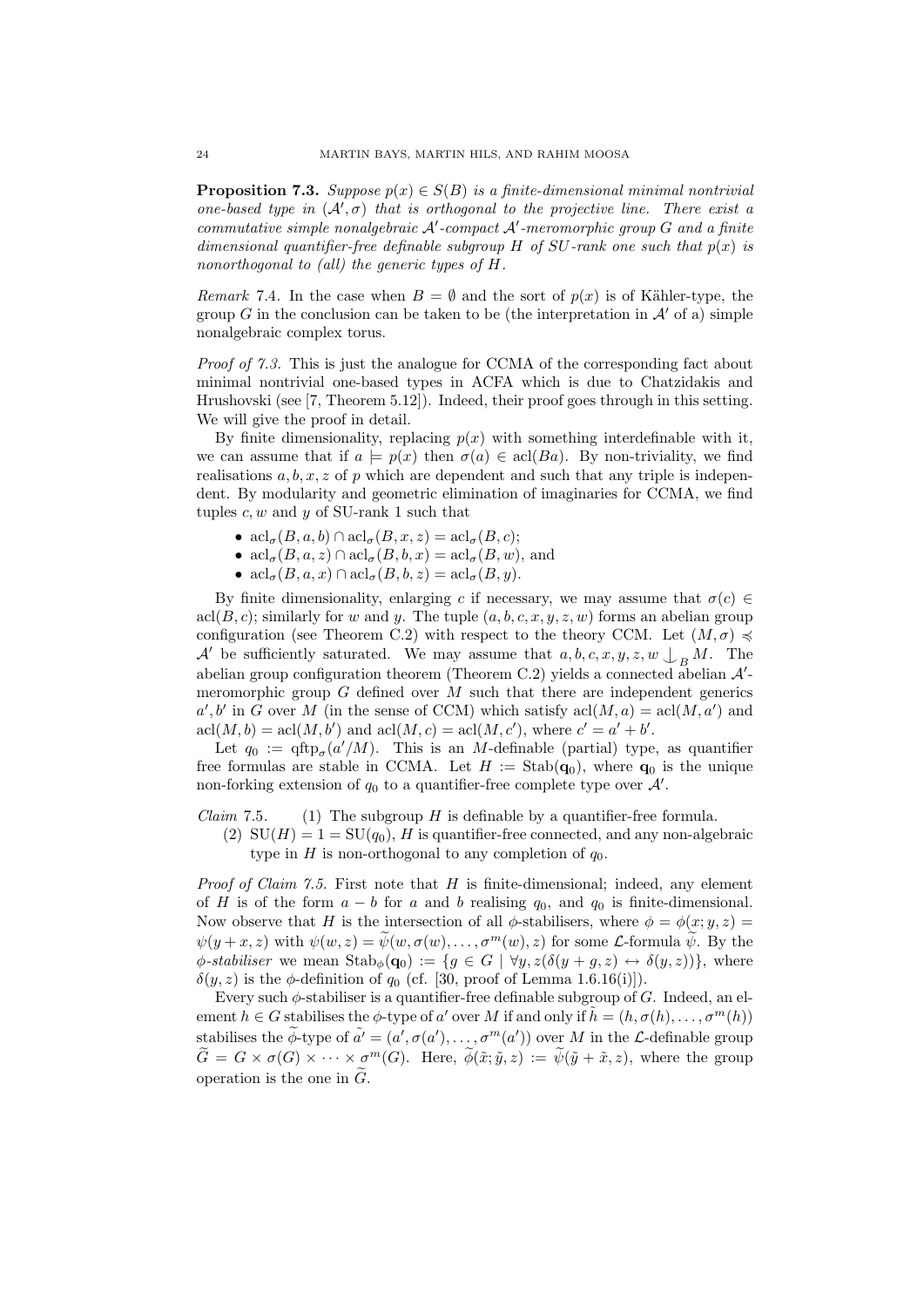As CCMA is supersimple, there is no infinite descending chain of definable groups  $(H_i)_{i\in\omega}$  such that  $(H_i: H_{i+1})$  is infinite for all i. To prove (1), it is thus enough to show that there is no infinite strictly descending chain of quantifier-free definable subgroups  $(H_i)_{i \in \omega}$  of G with  $\dim_{\sigma}(H_0) < \infty$  such that  $(H_i : H_{i+1})$  is finite for all i. This is what we will prove now.

First observe that there is n such that  $\sigma^{n}(h) \in \text{acl}(M, h, \ldots, \sigma^{n-1}(h))$  for all  $h \in$  $H_0$ , so we may assume that  $\sigma(h) \in \text{acl}(M, h)$  for all  $h \in H_0$ , by replacing  $H_0$  with a set which is in definable bijection with it. In particular,  $h \in H_0$  is generic in  $H_0$  over M if and only if  $\dim(h/M)$  (which by assumption is equal to  $\dim_{\sigma}(h/M)$ ) is maximal. We claim there are at most countably many complete quantifier-free types extending  $x \in H_0$  which are of maximal dimension d. Indeed, for any  $h \in H_0$  there are natural numbers N and m such that for all  $k \geq N$ ,  $\text{tp}(\sigma^{k+1}(h)/M, h, \ldots, \sigma^k(h))$  is of multiplicity m, and so  $\text{tp}(\sigma^{k+1}(h)/M\sigma(h), \ldots, \sigma^k(h)) \vdash \text{tp}(\sigma^{k+1}(h)/M, h, \ldots, \sigma^k(h))$ for all  $k \geq N$ . Thus  $tp(h, \ldots, \sigma^N(h)/M) \vdash qftp_{\sigma}(h/M)$  in this case. But for every N there are only finitely many possibilities for  $tp(h, \ldots, \sigma^N(h)/M)$  of dimension d as they will all be CCM-generic types of the Zariski closure of  $\{(h, \sigma h, \ldots, \sigma^N h):$  $h \in H_0$ .

Now, a strictly decreasing sequence  $(H_i)_{i\in\omega}$  of quantifier-free definable groups with  $(H_i: H_{i+1})$  finite for all i would give rise to at least continuum many generic quantifier-free types in  $H_0$  over M, and hence no such sequence exists. This completes the proof of (1).

To prove (2), we argue as in [40]. Let  $b'' \models \text{tp}_{\sigma}(b'/M, c')$  such that  $b'' \bigcup_{\lambda}^{\text{CCMA}} a', b'.$  $M,c'$ 

As  $b'$   $\bigcup_{M}^{CCMA}$  $c'$ , we get  $b'' \bigcup_{M}^{\text{CCMA}}$  $c'$ , and thus  $b'' \bigcup_{M}^{CCMA}$  $a', b'$  by transitivity. Since  $a' \bigcup_{M}^{\text{CCMA}}$ b', we get  $a' \bigcup_{M}^{CCMA}$  $b', b''$  and thus  $a'$   $\bigcup_{M}^{\text{CCMA}}$  $b' - b''$ . As  $tp_{\sigma}(b', c'/M) =$  $\text{tp}_{\sigma}(b'',c'/M)$ , we get  $\text{tp}_{\sigma}(b',a'/M) = \text{tp}_{\sigma}(b'',c'-b''/M)$ , therefore in particular  $\text{tp}_{\sigma}(a'/M) = \text{tp}_{\sigma}(a' + b' - b''/M)$ , showing that  $b' - b'' \in H$ . Now

$$
SU(b'-b''/M) \ge SU(b'-b''/M, b'') = SU(b'/M, b'') = SU(b'/M) = 1,
$$

and so  $b' - b''$  is non-algebraic. On the other hand,

$$
SU(b'-b''/M) = SU(b'-b''/M, a') = SU(a'+b'-b''/M, a')
$$
  
 
$$
\leq SU(a'+b'-b''/M) = SU(a'/M) = 1.
$$

It follows that  $(a', b' - b'', a' + b' - b'')$  is a pairwise independent triple and  $\text{tp}_{\sigma}(b'-b''/M)$  is minimal.

Let  $r_0 := \text{qftp}_{\sigma}(b' - b''/M)$ . Note that for any  $a_0 \models q_0$  and any  $d_0 \models r_0$  with  $d_0 \bigcup_{M}^{\text{CCMA}} a_0$  we get  $qftp_{\sigma}(a_0, d_0/M) = qftp_{\sigma}(a', b' - b''/M)$ , and so

$$
qftpσ(a0, d0, a0 + d0/M) = qftpσ(a', b' - b'', a' + b' - b''/M),
$$

so in particular  $a_0, d_0, a_0 + d_0$  is pairwise independent over M, and each singleton is algebraic over  $M$  and the other two (in CCM). Statement (2) now follows. Note that  $r_0$  is the only generic quantifier-free type of H, as any  $h \in H$  which is generic over M is of the form  $a_1 - a_2$  for some  $(a_1, a_2) \models q_0^{(2)}$ .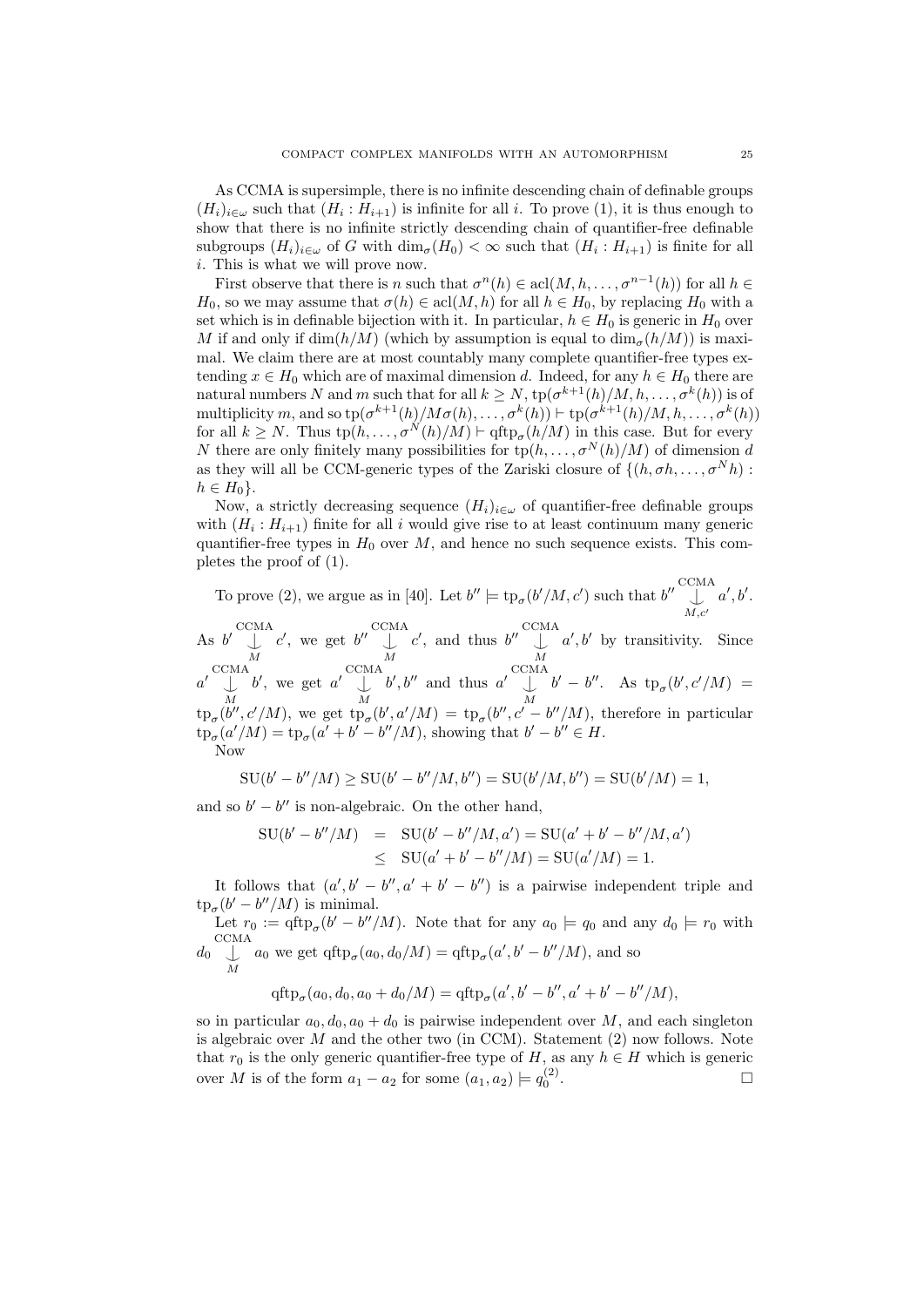We also infer from (2) that  $\dim(h/M) = \dim(a'/M) = \dim(G)$  for h generic in H over M. We claim that G is simple (as an  $\mathcal{A}'$ -meromorphic group). To prove this, suppose N is a proper infinite  $A'$ -meromorphic subgroup of G which is defined over M. Then  $\dim(N) < \dim(G)$  as well as  $\dim(G/N) < \dim(G)$ , where  $G/N$  is the quotient group. As  $H$  is of SU-rank 1 and quantifier-free connected, any proper quantifier-free definable subgroup of H is finite. Thus, either  $N \supset H$ , or  $N \cap H$  is finite. In the first case, we get  $\dim(N) \geq \dim(G)$ , and in the second case, we get  $\dim(G/N) \ge \dim(H/N \cap H) = \dim(G)$ . In both cases, this is a contradiction.

Note that as  $p$  is assumed to be orthogonal to the projective line,  $G$  must be nonalgebraic. It remains to see that G is  $A'$ -compact. Meromorphic groups in  $A$ were given a Chevalley-type characterisation in [34], this was extended to strongly minimal  $A'$ -meromorphic groups in [1], and then to all  $A'$ -meromorphic groups in [38]. That characterisation says that  $G$  is the extension of an  $\mathcal{A}'$ -compact group by a linear algebraic group. Nonalgebraicity and simplicity thus force  $G$  to be  $\mathcal{A}'$ -compact.

# APPENDIX A. IF  $TA$  exists then  $T<sup>P</sup>A$  exists

**Fact A.1.** Suppose  $T = T<sup>eq</sup>$  is a complete (multi-sorted) stable theory admitting quantifier elimination in a language L,  $P$  is a set of sorts in T,  $L^P$  is the language consisting of a predicate symbol for each L-formula whose variables belong to sorts in **P**, and  $T^{\mathbf{P}} = \text{Th}_{L^{\mathbf{P}}}(\mathbf{P})$ . Assume TA exists. Then the following hold:

- (i)  $T^{\mathbf{P}}A$  exists.
- (ii) If  $(M, \sigma) \models TA$ , then  $(\mathbf{P}(M), \sigma) \models T^{\mathbf{P}} A$ .
- (iii) Conversely, for every  $(P, \sigma) \models T^{\mathbf{P}} A$  there is a model  $(M, \sigma) \models TA$  such that  $(\mathbf{P}(M), \sigma) \succcurlyeq (P, \sigma)$ .

Proof. This follows from the work of Chatzidakis and Pillay [9, §3]. As we could not find it explicitly stated, we give a proof. As replacing  $P$  by dcl( $P$ ) does not change the truth value of the statements (i), (ii) or (iii), we may assume that  $\mathbf{P} = \mathbf{P}^{\text{eq}}$ , i.e. that  $T<sup>P</sup>$  eliminates imaginaries as well.

Let  $\kappa = |T|^+$ , and let  $\mathcal{C}_{T,\sigma}$  be the class of  $L_{\sigma}$ -structures  $(A,\sigma)$ , where A is an algebraically closed subset of a model of T of cardinality  $\langle \kappa \rangle$  and  $\sigma$  is an elementary permutation of A. A model  $(M, \sigma)$  of  $T_{\sigma}$  is said to be *κ*-generic if whenever  $(A, \sigma) \subseteq (B, \sigma)$  are elements of  $\mathcal{C}_{T,\sigma}$ , any embedding of  $(A, \sigma)$  into  $(M, \sigma)$ extends to an embedding of  $(B, \sigma)$  into  $(M, \sigma)$ .

The following results are shown in [9, 3.4 and 3.5]. (The proof in loc. cit. is given for countable  $T$ , but it works identically in arbitrary cardinality.)

- (1) TA exists if and only if every  $(M_0, \sigma_0) \models T_{\sigma}$  embeds into some  $\kappa$ -generic  $(M, \sigma) \models T_{\sigma}$  which is  $\kappa$ -saturated.
- (2) Assume TA exists. Then it is equal to the common theory of all  $\kappa$ -generic  $(M, \sigma)$ , and a model of TA is  $\kappa$ -saturated if and only if it is  $\kappa$ -generic.

Let  $(A, \sigma) \in C_{T, \sigma}$ . Put  $A' := \mathbf{P} \cap A$  and  $\sigma' := \sigma \restriction_{A'}$ . We claim that any extension  $(A', \sigma') \subseteq (B', \tau')$  in  $\mathcal{C}_{T^{\mathbf{P}}, \sigma}$  is of the form  $(B \cap \mathbf{P}, \tau \restriction_{B \cap \mathbf{P}})$  for some extension  $(B, \tau) \supseteq (A, \sigma)$  in  $\mathcal{C}_{T, \sigma}$ . Indeed, we may suppose that A and B' are subsets of some  $M \models T$ . Since **P** is stably embedded in T and **P** = **P**<sup>eq</sup>, we have that  $\text{tp}(A/A') \vdash \text{tp}(A/\mathbf{P}(M)$  and so in particular  $\text{tp}(A/A') \vdash \text{tp}(A/B')$ . It follows that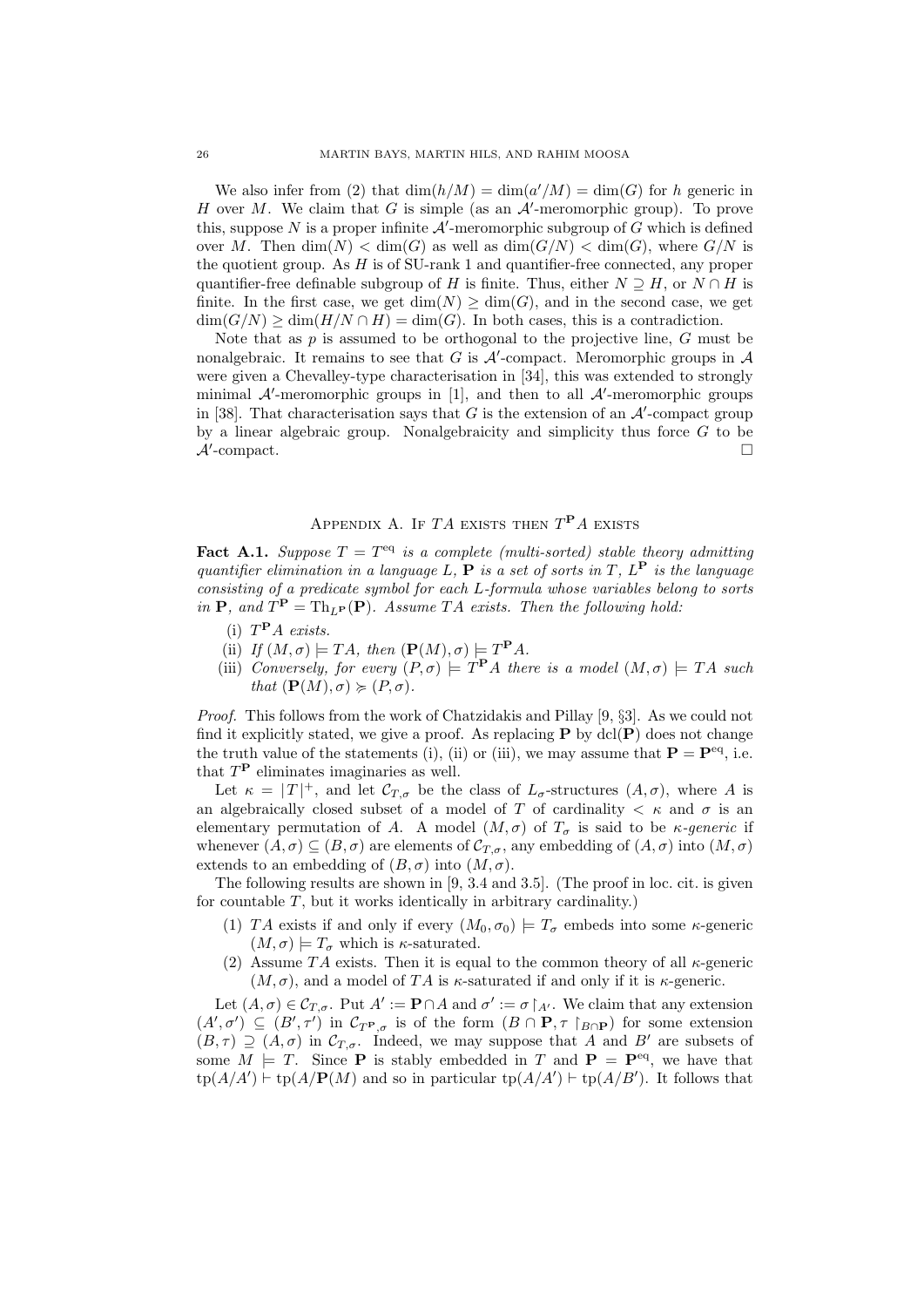$\sigma \cup \tau'$  is an elementary permutation of  $AB'$  and thus extends to an elementary permutation  $\tau$  of  $B := \operatorname{acl}(AB')$ , proving the claim.

Claim A.2. Suppose  $(M, \sigma) \models T_{\sigma}$  is  $\kappa$ -generic for  $\mathcal{C}_{T, \sigma}$  and  $\kappa$ -saturated. Then  $(\mathbf{P}(M), \sigma) \models T_{\sigma}^{\mathbf{P}}$  is  $\kappa$ -generic for  $\mathcal{C}_{T^{\mathbf{P}}, \sigma}$  and  $\kappa$ -saturated.

*Proof of Claim A.2.* Since  $(\mathbf{P}(M), \sigma)$  is interpretable in  $(M, \sigma)$ ,  $\kappa$ -saturation of the structure  $(\mathbf{P}(M), \sigma)$  is clear. We now prove  $\kappa$ -genericity. Suppose  $(A', \sigma') \subseteq (B', \tau')$ is an extension in  $\mathcal{C}_{T^{\mathbf{P}},\sigma}$  and  $f': (A',\sigma') \hookrightarrow (\mathbf{P}(M),\sigma)$  is an embedding. We may identify A' with its image in M and put  $A := \operatorname{acl}(A') \subseteq M$ . Then A is  $\sigma$ -invariant, and we have  $(A, \sigma) \in C_{T, \sigma}$ ,  $A' = A \cap \mathbf{P}$  and  $\sigma' = \sigma |_{A'}$ . Let  $(B, \tau) \supseteq (A, \sigma)$  be as provided by the claim in the previous paragraph. By  $\kappa$ -genericity of  $(M, \sigma)$ , there is an embedding  $g:(B,\tau) \hookrightarrow (M,\sigma)$  over A. We may thus define  $g' := g \upharpoonright_{B'}$ :  $(B', \tau') \hookrightarrow (\mathbf{P}(M), \sigma)$ , an embedding extending f' as desired.

Now any  $(P, \sigma) \models T_{\sigma}^{\mathbf{P}}$  embeds into some  $(M_0, \sigma_0) \models T_{\sigma}$  (since  $\sigma$  is an elementary map in the sense of the original language L), so by (1) into some  $(M, \sigma) \models T_{\sigma}$  which is κ-generic for  $\mathcal{C}_{T,\sigma}$  and κ-saturated. Thus  $(P,\sigma) \subseteq (\mathbf{P}(M),\sigma)$  with  $(\mathbf{P}(M),\sigma)$  κgeneric for  $C_{T_{\tau,\sigma}}$  and  $\kappa$ -saturated by Claim A.2. Using (1) again, this shows the existence of  $T^{\mathbf{P}} A$ , proving (i).

To prove (ii), replacing  $(M, \sigma)$  by an elementary extension, we may assume that  $(M, \sigma)$  is  $\kappa$ -saturated, so  $\kappa$ -generic by (2). By Claim A.2,  $(\mathbf{P}(M), \sigma) \models T_{\sigma}^{\mathbf{P}}$  is  $\kappa$ -generic, so in particular a model of  $T^{\mathbf{P}} A$ .

Part (iii) follows from the fact that every  $(P, \sigma) \models T^{\mathbf{P}}A$  embeds into some  $(M, \sigma) \models TA$ . By (ii),  $(\mathbf{P}(M), \sigma) \models T^{\mathbf{P}}A$ , and so  $(\mathbf{P}(M), \sigma) \succcurlyeq (P, \sigma)$  by modelcompleteness of  $T^{\mathbf{P}} A$ .  $P_A$ .

## Appendix B. Complex analytic jet spaces

In this appendix we review a particular construction of higher order tangent spaces in complex analytic geometry. The exposition given here is based on the third author's (more detailed) unpublished survey [23] of related constructions and their use in model theory.

B.1. Linear spaces. Suppose X is a complex variety. A *linear space over* X is a complex variety over  $X, L \to X$ , whose fibres are uniformly equipped with complex vector space structure. That is, there are holomorphic maps for addition  $+ : L \times_X L \to L$ , scalar multiplication  $\lambda : \mathbb{C} \times L \to L$ , and zero section  $z : X \to L$ , all over X, satisfying the usual axioms. For example,  $X \times \mathbb{C}^n$  is a linear space over  $X$ , it is the *trivial* linear space of rank  $n$ .

There is a natural notion of *homomorphism* between linear spaces  $L$  and  $L'$ over X, the set of which is denoted by  $\text{Hom}_X(L, L')$  and has canonically the structure of an  $\mathcal{O}_X(X)$ -module. See [11, §1.4] for details.

Given a coherent analytic sheaf  $\mathcal F$  on  $X$ , there is a *linear space over*  $X$  associated to F, denoted by  $L(\mathcal{F}) \to X$  which has the property that for all open U in X

$$
\mathcal{F}(U) \cong \text{Hom}_U(L(\mathcal{F})_U, U \times \mathbb{C})
$$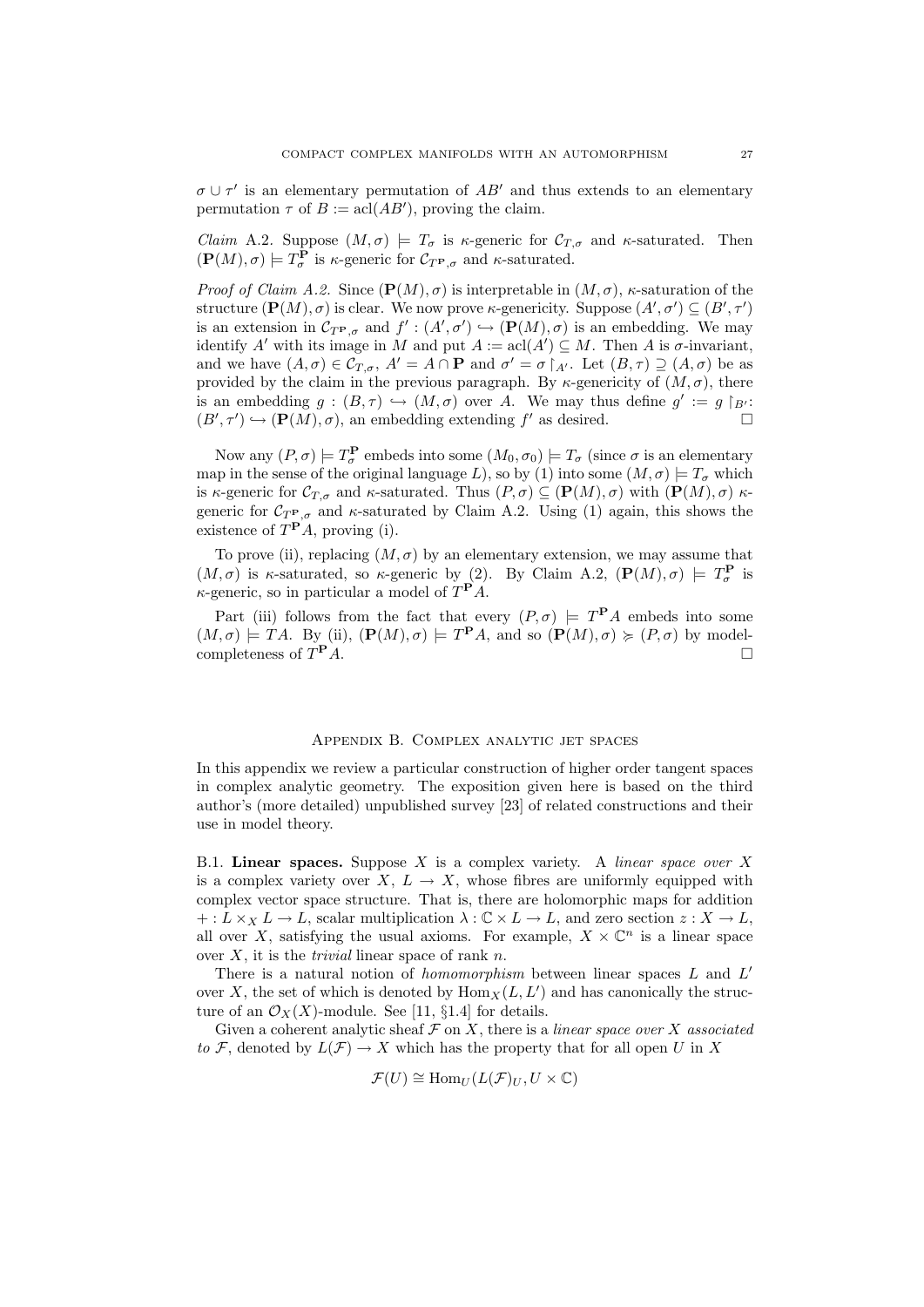as  $\mathcal{O}_X(U)$ -modules. Locally  $L(\mathcal{F}) \to X$  can be described as follows: let  $U \subset X$  be a (euclidean) open subset for which there exists a resolution of  $\mathcal{F}_U$  as

$$
\mathcal{O}_U^p \xrightarrow{\alpha} \mathcal{O}_U^q \longrightarrow \mathcal{F}_U \longrightarrow 0
$$

Represent  $\alpha$  as a  $q \times p$  matrix  $M = (m_{ij}(x))$  with entries in  $\mathcal{O}_U$ . Then  $L(\mathcal{F})_U$  is the subspace of the trivial linear space  $\hat{U} \times \hat{\mathbb{C}}^q$  defined by the equations

$$
m_{1i}(x)y_1 + \cdots + m_{qi}(x)y_q = 0
$$

for  $i=1,\ldots,p$ .

**Fact B.1** (Section 1.8 of [11]). If F is a coherent analytic sheaf on X and  $x \in X$ then there is a canonical isomorphism  $L(\mathcal{F})_x \cong \text{Hom}_{\mathbb{C}}(\mathcal{F}_x \otimes_{\mathcal{O}_{X,x}} \mathbb{C}, \mathbb{C})$ 

What about definability of these objects in CCM? We can relativise the usual compactification of  $\mathbb{C}^n$  as  $\mathbb{P}_n(\mathbb{C})$  as follows. If in the above local construction of  $L(\mathcal{F})$  we treat  $(y_1 : \cdots : y_q)$  as homogeneous co-ordinates, then the equations cut out a complex analytic subset of  $U \times \mathbb{P}_{q-1}(\mathbb{C})$ , and one obtains by gluing what is called the projective linear space associated to F, denoted by  $\mathbb{P}(\mathcal{F}) \to X$ . Applying the construction to the sheaf  $\mathcal{F} \times \mathcal{O}_X$  we see that the linear space  $L(\mathcal{F}) \to X$ embeds as a Zariski open subset of the projective linear space  $\mathbb{P}(\mathcal{F} \times \mathcal{O}_X) \to X$  in such a way that linear structure extends meromorphically to the projective linear space. In particular, if X is compact then  $L(\mathcal{F}) \to X$ , together with the uniform vector space structure on the fibres, is definable in CCM.

B.2. **Relative differentials.** Suppose  $\pi : X \to S$  is a holomorphic map of complex varieties and consider the diagonal embedding  $d: X \to X \times_S X$ . Recall that the inverse image sheaf  $d^{-1}\mathcal{O}_{X\times_S X}$  is by definition the sheaf of rings on X which assigns to any open set U the direct limit of the rings  $O_{X\times_S X}(V)$  as V ranges among open neighbourhoods of  $d(U)$  in  $X \times_S X$ . There is an induced homomorphism of sheaves  $d^{-1}\mathcal{O}_{X\times_S X} \to \mathcal{O}_X$  which is surjective because d is a closed immersion. Let  $\mathcal I$  be the (ideal sheaf) kernel of this homomorphism. The sheaf of relative n-differentials is the sheaf  $\Omega_{X/S}^n := \mathcal{I}/\mathcal{I}^{n+1}$ , viewed as a sheaf of  $\mathcal{O}_X$ -modules using the first co-ordinate projection.

**Fact B.2** (Corollaire 2.7 of [14]). If  $\pi : X \to S$  is a holomorphic map of complex varieties and  $x \in X$  then there is a canonical isomorphism

$$
\underline{\Omega}^n_{X/S, x} \otimes_{\mathcal{O}_{X, x}} \mathbb{C} \cong \mathfrak{m}_{X_{\pi(x)}, x} / \mathfrak{m}^{n+1}_{X_{\pi(x)}, x}
$$

where  $\mathfrak{m}_{X_{\pi(x)},x}$  is the maximal ideal of the local ring of the fibre  $X_{\pi(x)}$  at the point x.

B.3. Relative jet spaces. The word "jet" is used in various ways in the literature. The reader should be warned that our jet spaces are different from those of Buium, which among model theorists usually go by the term "prolongation spaces".

Given a point  $y$  on a complex variety  $Y$ , by the nth jet space of  $Y$  at  $y$  we mean the finite dimensional complex vector space  $\mathrm{Jet}^n(Y)_y := \mathrm{Hom}_{\mathbb{C}}(\mathfrak{m}_{Y,y}/\mathfrak{m}_{Y,y}^{n+1}, \mathbb{C})$ . We view this as a kind of higher order tangent space.

Lemma B.3. Suppose A and B are irreducible complex analytic subsets of a complex variety Y and  $y \in A \cap B$ . If  $\mathrm{Jet}^n(A)_y = \mathrm{Jet}^n(B)_y$  for all  $n \geq 1$ , then  $A = B$ .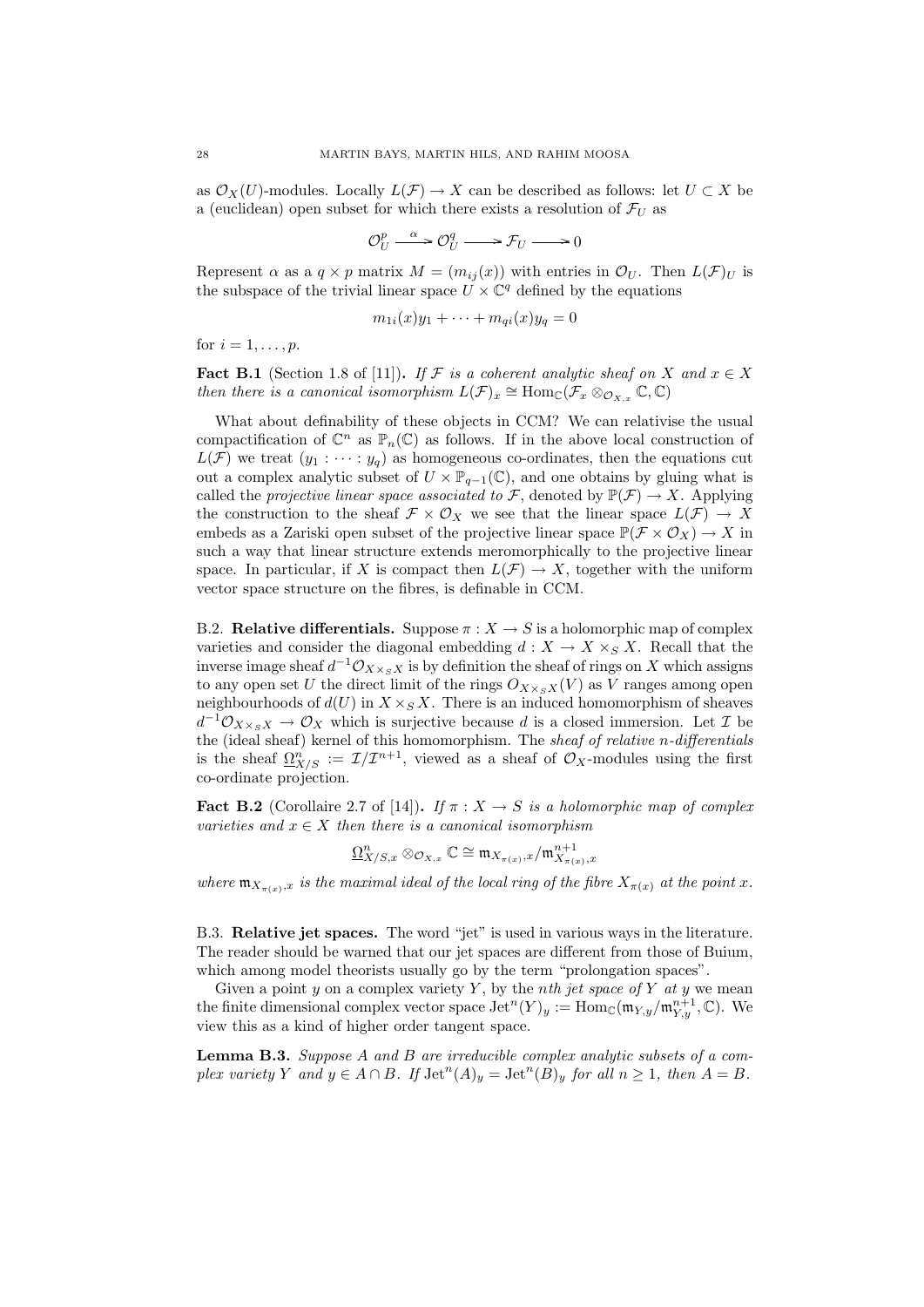*Proof.* Note that in the statement we are viewing  $\mathrm{Jet}^n(A)_y$  and  $\mathrm{Jet}^n(B)_y$  canonically as subspaces of  $\mathrm{Jet}^n(Y)_y$ . We will show that  $A\subseteq B$  and conclude by symmetry that  $A = B$ . As  $A \cap B$  is an analytic subset of A, and as A is irreducible, it suffices to show that in some non-empty (euclidean) open subset of  $Y$  containing  $y$ , say  $U$ ,  $(A \cap U) \subseteq (B \cap U)$ . This in turn reduces to showing that the defining ideal of the germ of  $B$  at  $y$  is contained in that of the germ of  $A$ .

To that end, suppose  $f \in \mathcal{O}_{Y,y}$  is a germ of a holomorphic function at y which vanishes on the germ of B. It follows that every linear functional in  $\mathrm{Jet}^n(B)_y$ vanishes on f, and so as  $\mathrm{Jet}^n(A)_y = \mathrm{Jet}^n(B)_y$ , the same is true of all functionals in  $\mathrm{Jet}^n(A)_y$ . This implies that the image of f in  $\mathcal{O}_{A,y}$  is contained in  $\mathfrak{m}_{A,y}^{n+1}$  for all n. As  $\bigcap_n \mathfrak{m}_{A,y}^{n+1} = 0$ , we have that the image of f in  $\mathcal{O}_{A,y}$  is zero.

What is particularly important for us is that when  $\pi : X \to S$  is a holomorphic map of complex varieties, the *n*th jet spaces of the fibres of  $\pi$  vary uniformly.

**Definition B.4.** Suppose  $\pi : X \to S$  is a holomorphic map of complex varieties. By the *nth jet space of* X relative to S, which we will denote by  $\mathrm{Jet}^n(X/S) \to X$ , we will mean the linear space over X associated to  $\Omega_{X/S}^n$ .

A consequence of Facts B.1 and B.2 is that the fibres of  $\mathrm{Jet}^n(X/S) \to X$  are

$$
\operatorname{Jet}^n(X/S)_x = \operatorname{Jet}^n(X_{\pi(x)})_x = \operatorname{Hom}_{\mathbb{C}}(\mathfrak{m}_{X_{\pi(x)},x}/\mathfrak{m}_{X_{\pi(x)},x}^{n+1},\mathbb{C})
$$

for all  $x \in X$ . Moreover, it follows from our discussion of linear spaces and their compactification in projective linear spaces that when  $X$  and  $S$  are compact,  $\mathrm{Jet}^n(X/S) \to X$  as well as the vector space structure on the fibres is (uniformly) definable in CCM.

#### Appendix C. The abelian group configuration

The abelian group configuration theorem, Theorem C.2 below, is part of the folklore. A version of the statement appears for example in [10, Section 4], but we could find no complete published proof, so we supply one.

**Lemma C.1.** Let G be an  $\infty$ -definable connected group in a stable theory which eliminates imaginaries. Let p be the generic type of G. Suppose that for  $(a, b, c)$  $p^{(3)},$ 

$$
abc \in \operatorname{acl}(b, \operatorname{acl}(a, c) \cap \operatorname{acl}(b, abc)).
$$

We will denote this situation by



where  $D := \text{acl}(a, c) \cap \text{acl}(b, abc)$ . Then G is abelian.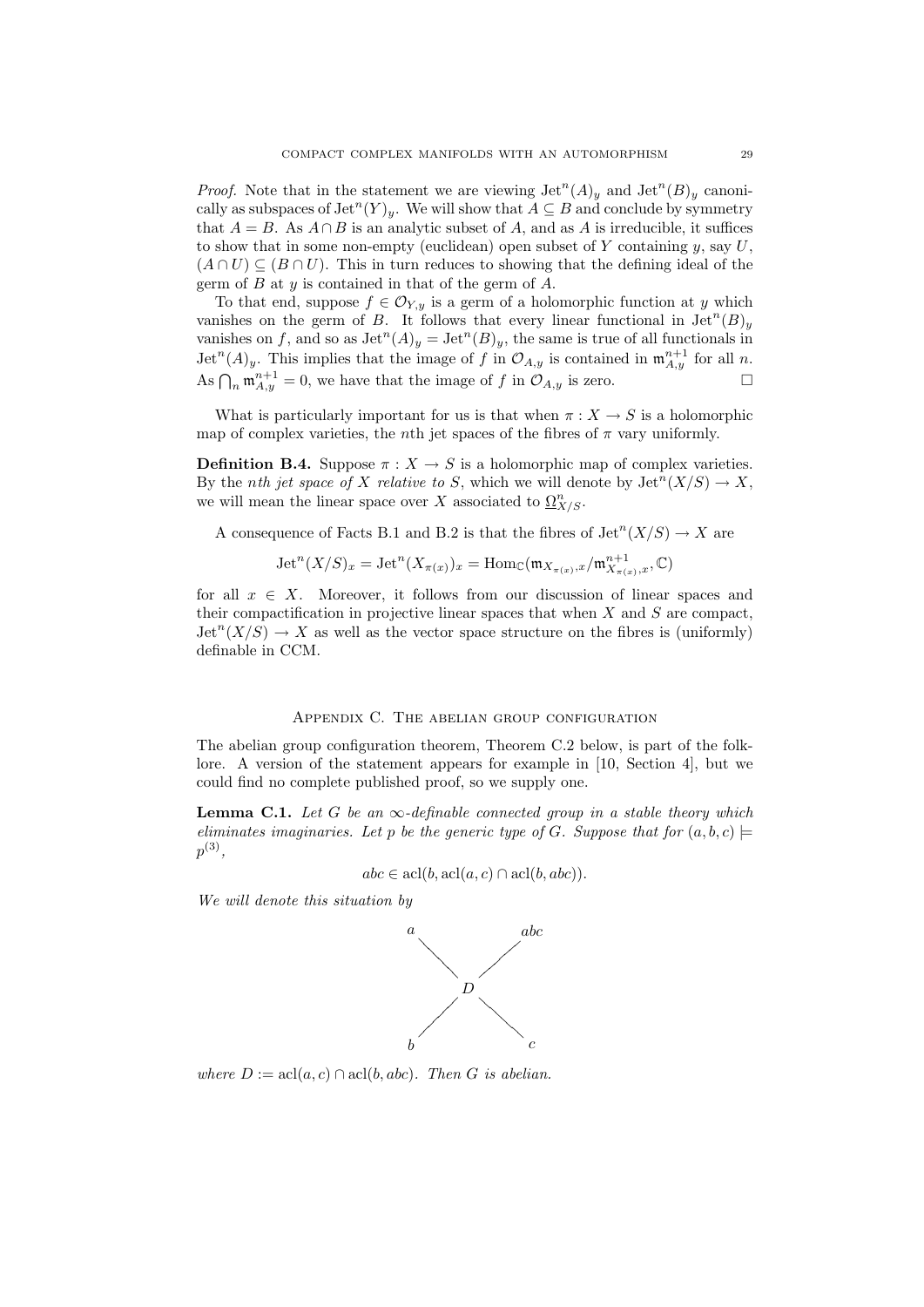*Proof.* We first show that for  $(e, b) \models p^{(2)}$ , we have  $b^{-1}eb \in \text{acl}(e)$ .

Let  $(a',c') \models \text{tp}((a,c)/D)|_{\text{acl}(a,b,c)}$ . Note first that  $a',c' \downarrow_{\text{acl}(a,c)} b$  since  $D \subseteq$  $\operatorname{acl}(a, c)$ , so by transitivity

(C.1) 
$$
a, c, a', c' \perp b.
$$

Meanwhile, by stationarity and independence,  $(a', c') \equiv_{\text{acl}(D, b)} (a, c)$ . By assumption  $b, abc \in \text{acl}(D, b)$ , so it follows that

$$
a'bc' = abc.
$$

Let  $e := a^{-1}a'$ , so  $b^{-1}eb = cc'^{-1}$ . Then by (C.1),  $b^{-1}eb \bigcup_e b$ , so  $b^{-1}eb \in \text{acl}(e)$ . Meanwhile,  $a \bigcup_{b} bc$ , and so since  $bc \models p|_b$ , we have (by [30, Lemma 1.6.9]) that  $a \bigcup_b abc$ . Hence  $a \bigcup b, abc$ . So  $a \bigcup D$ . Since also  $a \bigcup_D a'$ , it follows that  $a \bigcup a'$ , and so  $e \models p$ . Applying (C.1) once again, we conclude that  $(e, b) \models p^{(2)}$ .

It follows that the action of  $G$  on itself by conjugation is generically constant, and hence trivial, so G is abelian. Explicitly: if  $(a, b) \models p^{(2)}$ , we may write b as  $cd^{-1}$ with  $(a, c, d) \models p^{(3)}$ ; we then conclude from the above that  $c^{-1}ac$  and  $d^{-1}ad$  are in acl(a); but  $c \equiv_{\text{acl}(a)} d$  by stationarity of p, so  $c^{-1}ac = d^{-1}ad$ . So  $b^{-1}ab = a$ , and so the action of b by conjugation is generically trivial, and hence trivial. Now any element g of G is a product of two generics, and so conjugation by g is trivial.  $\Box$ 

**Theorem C.2** (Abelian Group Configuration). Let  $T = T<sup>eq</sup>$  be stable, let  $M \models$ T be  $|T|^+$ -saturated, and suppose in  $\mathbb{U} \succcurlyeq M$  we have the following dependence diagram:



where each intersection point corresponds to an element of  $\mathbb{U}$ , if  $a_1, a_2, a_3$  are on a line then  $a_i \in \text{acl}(M, a_j, a_k)$  whenever  $\{i, j, k\} = \{1, 2, 3\}$ , and any such triple not on a common line is independent over M.

Then there is a  $\infty$ -definable connected **abelian** group G defined over M, and  $a', b', c', x', y', z' \in G$  such that each primed element is interalgebraic over M with the corresponding unprimed element, and such that  $c' = b'a'$ ,  $y' = a'x'$  and  $z' = b'$  $b'y' = c'x'.$ 

Proof. By the usual group configuration theorem, [30, Theorem 5.4.5, Remark 5.4.9], we obtain everything but commutativity of G. On the other hand, note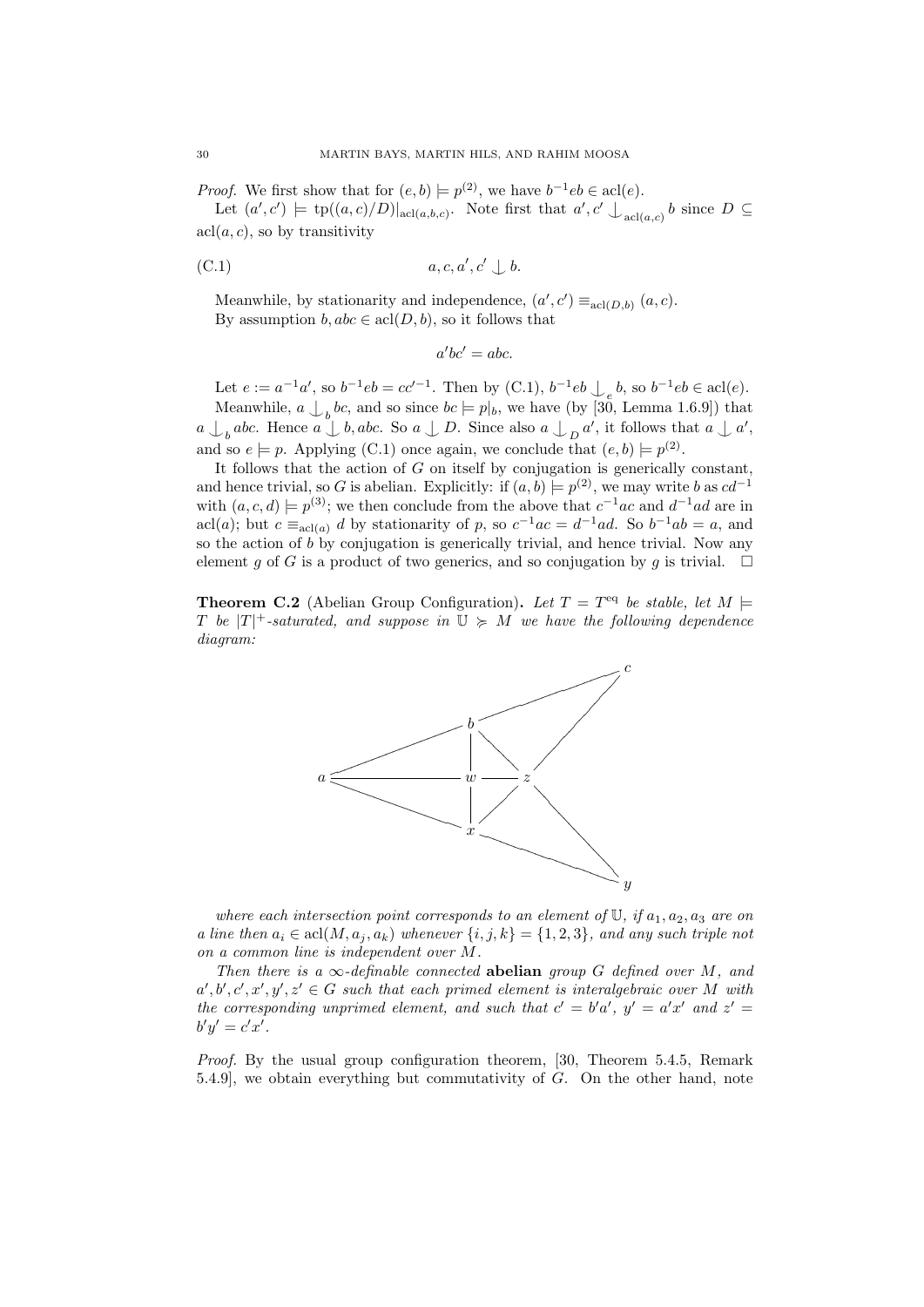that we have the configuration



and so G is abelian by Lemma C.1.  $\Box$ 

#### **REFERENCES**

- [1] M. Aschenbrenner, R. Moosa, and T. Scanlon. Strongly minimal groups in the theory of compact complex spaces. Journal of Symbolic Logic, 71(2):529–552, 2006.
- [2] W.P. Barth, K. Hulek, C. Peters, and A. Van de Ven. Compact complex surfaces, volume 4 of Ergebnisse der Mathematik und ihrer Grenzgebiete. 3. Folge. A Series of Modern Surveys in Mathematics [Results in Mathematics and Related Areas. 3rd Series. A Series of Modern Surveys in Mathematics]. Springer-Verlag, Berlin, second edition, 2004.
- [3] M. Bays, M. Gavrilovich, and M. Hils. Some definability results in abstract Kummer theory. International Mathematics Research Notices, 2013. doi:10.1093/imrn/rnt057.
- [4] C. Bănică. Le lieu réduit et le lieu normal d'un morphisme. In Romanian-Finnish Seminar on Complex Analysis (Proc. Bucharest, 1976), volume 743 of Lecture Notes in Math. Springer, Berlin, 1979.
- [5] S. Buechler, A. Pillay, and F. Wagner. Supersimple theories. Journal of the American Mathematical Society, 14(1):109–124, 2001.
- [6] R. Bustamante. Théorie de modèles des corps différentiellement clos avec un automorphisme *génerique*. PhD thesis, Université Paris 7, 2005.
- [7] Z. Chatzidakis and E. Hrushovski. Model theory of difference fields. Transactions of the American Mathematical Society, 351(8):2997–3071, 1999.
- [8] Z. Chatzidakis and E. Hrushovski. Difference fields and descent in algebraic dynamics. I. J. Inst. Math. Jussieu, 7(4):653–686, 2008.
- [9] Z. Chatzidakis and A. Pillay. Generic structures and simple theories. Ann. Pure Appl. Logic, 95(1-3):71–92, 1998.
- [10] D. Evans and E. Hrushovski. Projective planes in algebraically closed fields. Proceedings of the London Mathematical Society. Third Series, 62(1):1–24, 1991.
- [11] G. Fischer. Complex Analytic Geometry. Springer-Verlag, Berlin, 1976.
- [12] H. Grauert, T. Peternell, and R. Remmert, editors. Several Complex Variables VII, volume 74 of Encyclopedia of Mathematical Sciences. Springer-Verlag, Berlin, 1994.
- [13] P. Griffiths and J. Harris. Principles of algebraic geometry. John Wiley & Sons, Inc., New York, 1994. Reprint of the 1978 original.
- [14] A. Grothendieck. Techniques de construction en géométrie analytique VII. Étude locale des morphisme: éléments de calcul infinitésimal. Séminaire Henri Cartan, 13(14), 1960/61.
- [15] A. Grothendieck. Cohomologie locale des faisceaux cohérents et théorèmes de Lefschetz locaux et globaux (SGA 2). Documents Mathématiques (Paris) [Mathematical Documents (Paris)], 4. Société Mathématique de France, Paris, 2005. Séminaire de Géométrie Algébrique du Bois Marie, 1962, Augmenté d'un exposé de Michèle Raynaud. [With an exposé by Michèle Raynaud], With a preface and edited by Yves Laszlo, Revised reprint of the 1968 French original.
- [16] H.B. Gute and K.K. Reuter. The last word on elimination of quantifiers in modules. Journal of Symbolic Logic, 55(2):670–673, 1990.
- $[17]$  L. Hörmander. An introduction to complex analysis in several variables, volume 7 of North-Holland Mathematical Library. North-Holland Publishing Co., Amsterdam, third edition, 1990.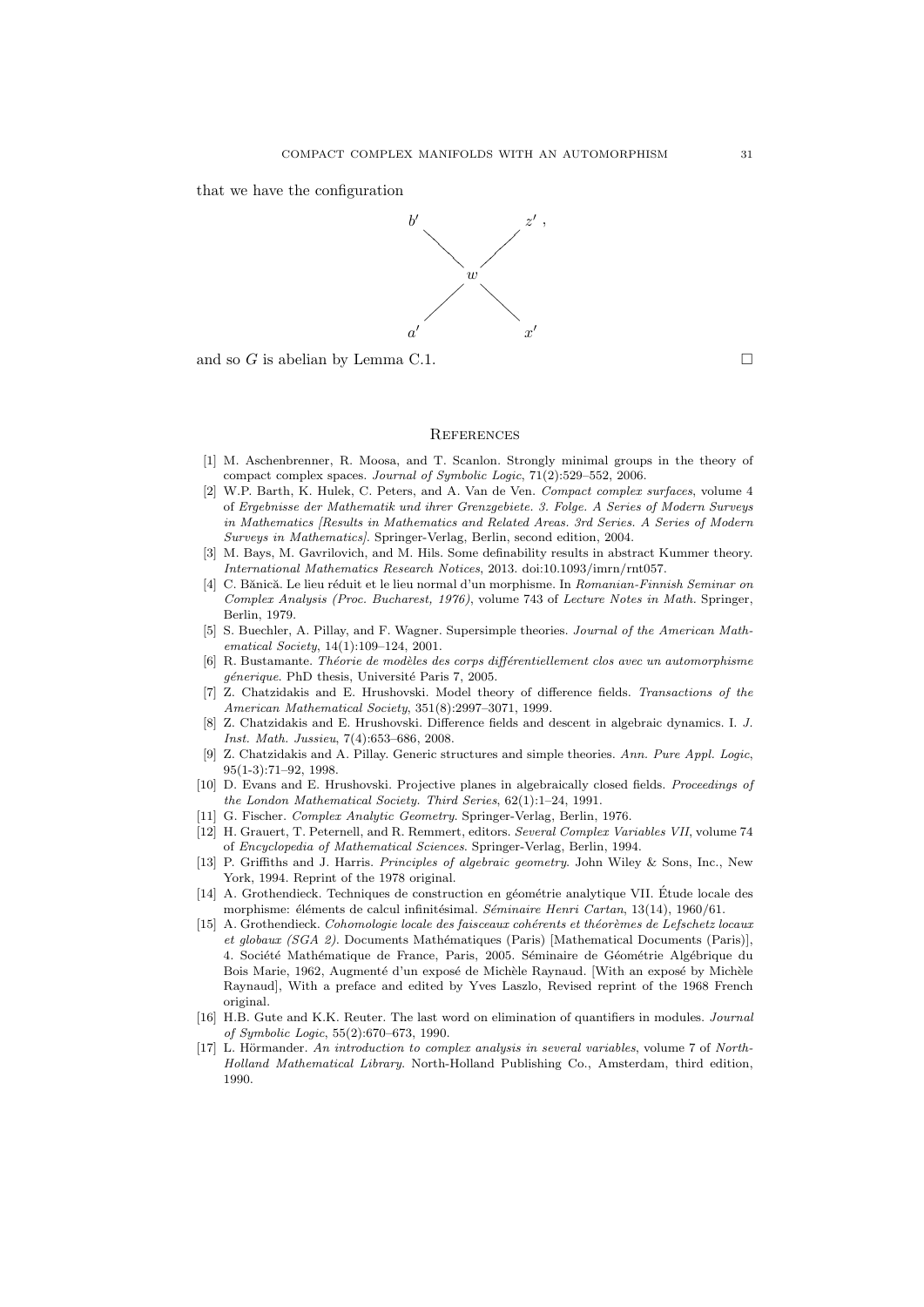- [18] E. Hrushovski. The Manin-Mumford conjecture and the model theory of difference fields. Annals of Pure and Applied Logic, 112(1):43–115, 2001.
- [19] E. Hrushovski. Groupoids, imaginaries and internal covers. Turkish Journal of Mathematics, 36(2):173–198, 2012.
- [20] B. Kim. Simplicity theory. Oxford University Press, 2014.
- [21] E. Macrì and P. Stellari. Automorphisms and autoequivalences of generic analytic  $K3$  surfaces. J. Geom. Phys., 58(1):133–164, 2008.
- [22] A. Medvedev and T. Scanlon. Invariant varieties for polynomial dynamical systems. Ann. of Math. (2), 179(1):81–177, 2014.
- [23] R. Moosa. Jet spaces in complex analytic geometry: An exposition. E-print available at http://arxiv.org/abs/math.LO/0405563, 2003.
- [24] R. Moosa. A nonstandard Riemann existence theorem. Transactions of the American Mathematical Society, 356(5):1781–1797, 2004.
- [25] R. Moosa. The model theory of compact complex spaces. In *Logic Colloquium '01*, volume 20 of Lect. Notes Log., pages 317–349. Assoc. Symbol. Logic, Urbana, IL, 2005.
- [26] R. Moosa and A. Pillay. On canonical bases and internality criteria. Illinois Journal of Mathematics, 52(3):901–917, 2008.
- [27] R. Moosa and A. Pillay.  $\aleph_0$ -categorical strongly minimal compact complex manifolds. *Proc.* Amer. Math. Soc., 140(5):1785–1801, 2012.
- [28] R. Moosa and T. Scanlon. Jet and prolongation spaces. Journal de l'Institut de Mathématiques de Jussieu, 9(2):391-430, 2010.
- [29] R. Moosa and T. Scanlon. Model theory of fields with free operators in characteristic zero. Journal of Mathematical Logic, 14(2):1450009, 43, 2014.
- [30] A. Pillay. Geometric stability theory, volume 32 of Oxford Logic Guides. The Clarendon Press Oxford University Press, New York, 1996. Oxford Science Publications.
- [31] A. Pillay. Some model theory of compact complex spaces. In Hilbert's tenth problem: relations with arithmetic and algebraic geometry (Ghent, 1999), volume 270 of Contemp. Math., pages 323–338. Amer. Math. Soc., Providence, RI, 2000.
- [32] A. Pillay. Model-theoretic consequences of a theorem of Campana and Fujiki. Fundamenta Mathematicae, 174(2):187–192, 2002.
- [33] A. Pillay. Remarks on algebraic D-varieties and the model theory of differential fields. In Logic in Tehran, volume 26 of Lect. Notes Log., pages 256–269. Assoc. Symbol. Logic, La Jolla, CA, 2006.
- [34] A. Pillay and T. Scanlon. Meromorphic groups. Transactions of the American Mathematical Society, 355(10):3843–3859, 2003.
- [35] A. Pillay and M. Ziegler. Jet spaces of varieties over differential and difference fields. Selecta Math. (N.S.), 9(4):579–599, 2003.
- [36] J. Le Potier. Simple connexité des surfaces K3. Astérisque,  $(126)$ :79–89, 1985. Geometry of K3 surfaces: moduli and periods (Palaiseau, 1981/1982).
- [37] W. Sawin. Answer to a mathoverflow question, http://mathoverflow.net/questions/96680/etalecovers-of-line-bundles-on-an-abelian-variety, 2012.
- [38] T. Scanlon. Nonstandard meromorphic groups. In Proceedings of the 12th Workshop on Logic, Language, Information and Computation (WoLLIC 2005), volume 143 of Electron. Notes Theor. Comput. Sci., pages 185–196 (electronic). Elsevier, Amsterdam, 2006.
- [39] J.L. Taylor. Several complex variables with connections to algebraic geometry and Lie groups, volume 46 of Graduate Studies in Mathematics. American Mathematical Society, Providence, RI, 2002.
- [40] M. Ziegler. A Note on Generic Types. Preprint, arXiv:math/0608433.